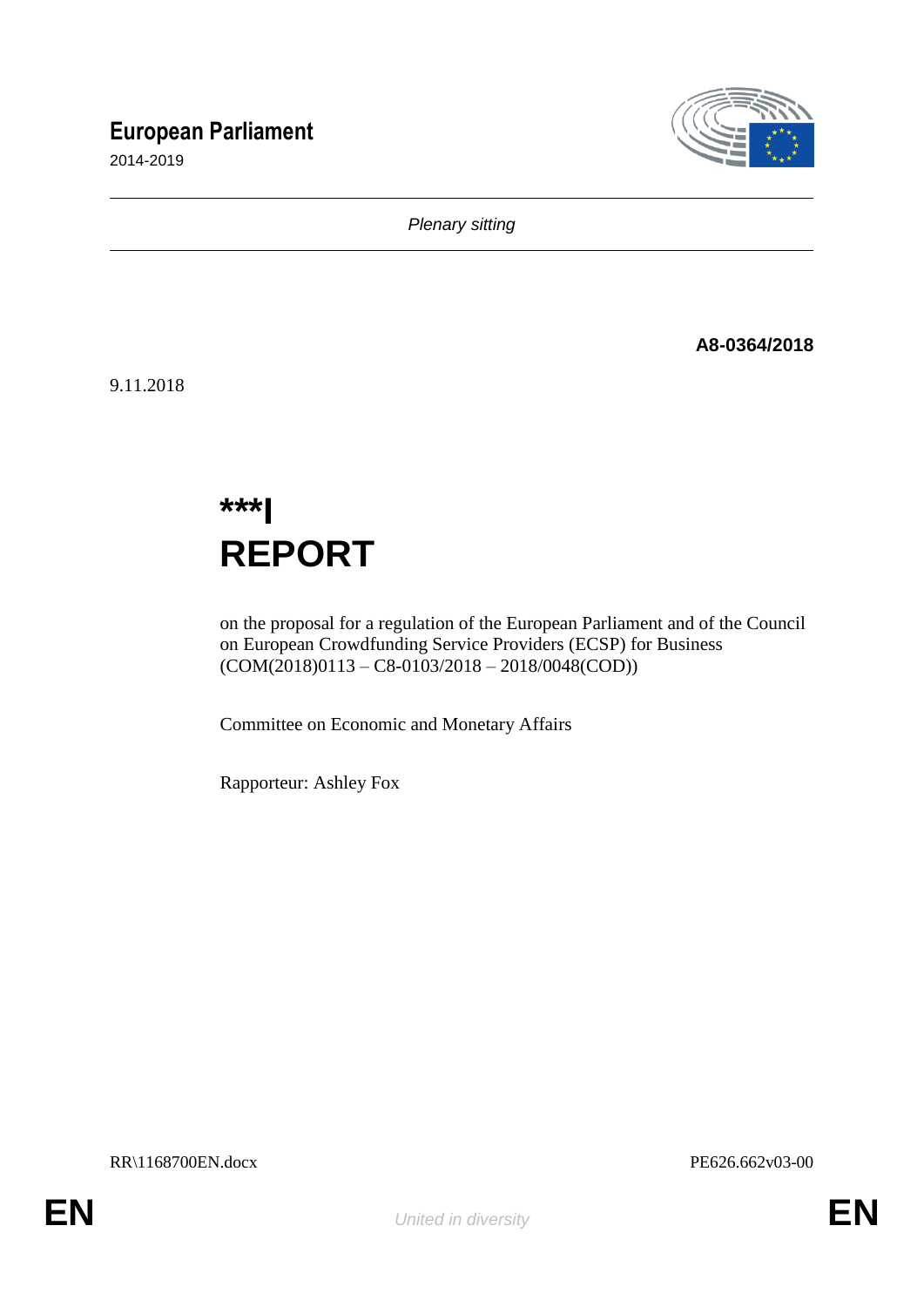#### *Symbols for procedures*

- Consultation procedure
- \*\*\* Consent procedure
- \*\*\*I Ordinary legislative procedure (first reading)
- \*\*\*II Ordinary legislative procedure (second reading)
- Ordinary legislative procedure (third reading)

(The type of procedure depends on the legal basis proposed by the draft act.)

#### *Amendments to a draft act*

#### **Amendments by Parliament set out in two columns**

Deletions are indicated in *bold italics* in the left-hand column. Replacements are indicated in *bold italics* in both columns. New text is indicated in *bold italics* in the right-hand column.

The first and second lines of the header of each amendment identify the relevant part of the draft act under consideration. If an amendment pertains to an existing act that the draft act is seeking to amend, the amendment heading includes a third line identifying the existing act and a fourth line identifying the provision in that act that Parliament wishes to amend.

#### **Amendments by Parliament in the form of a consolidated text**

New text is highlighted in *bold italics*. Deletions are indicated using either the ▌symbol or strikeout. Replacements are indicated by highlighting the new text in *bold italics* and by deleting or striking out the text that has been replaced.

By way of exception, purely technical changes made by the drafting departments in preparing the final text are not highlighted.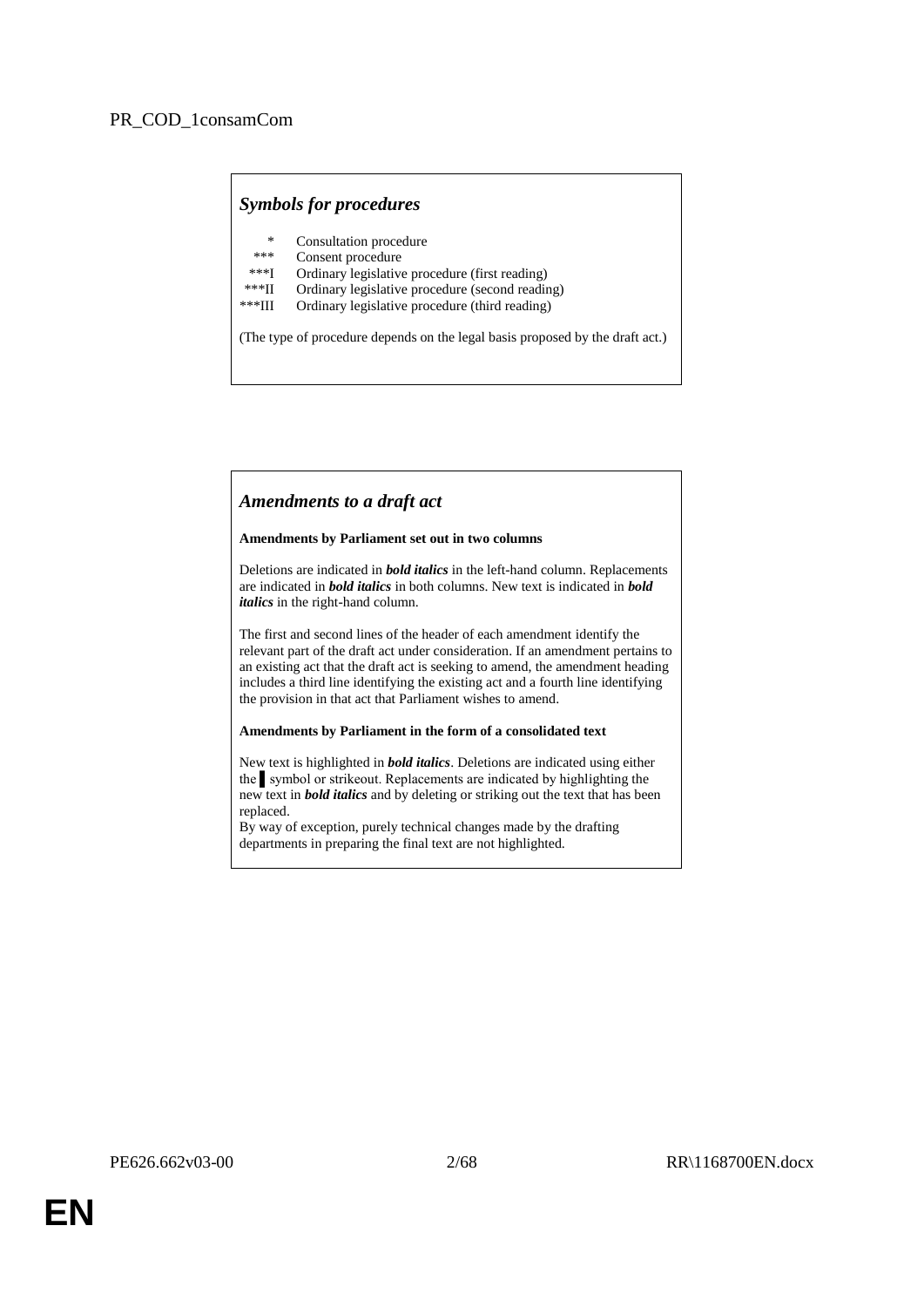#### **CONTENTS**

# DRAFT EUROPEAN PARLIAMENT LEGISLATIVE RESOLUTION................................. 5 PROCEDURE – COMMITTEE RESPONSIBLE................................................................... 67 FINAL VOTE BY ROLL CALL IN COMMITTEE RESPONSIBLE.................................... 68

**Page**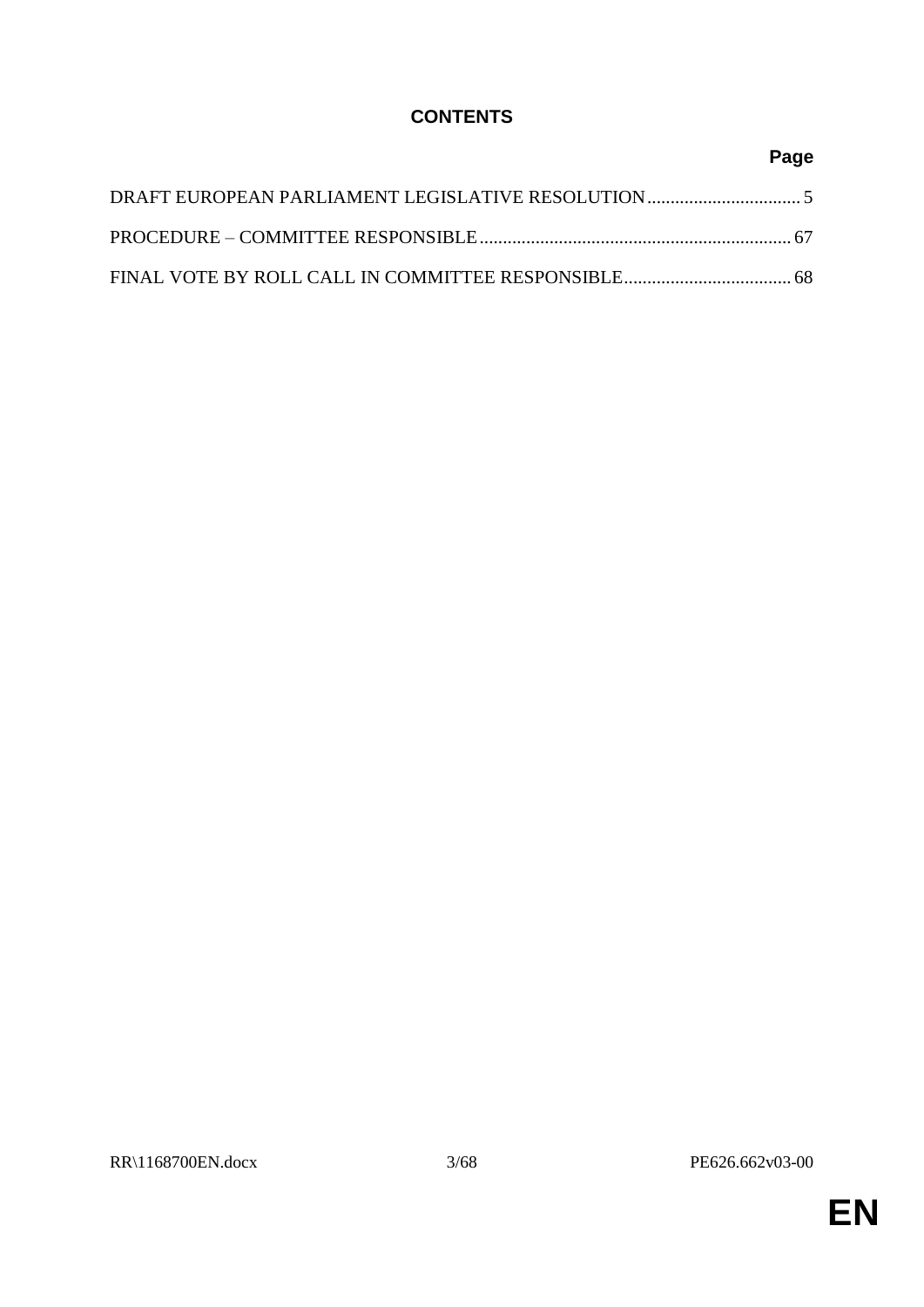PE626.662v03-00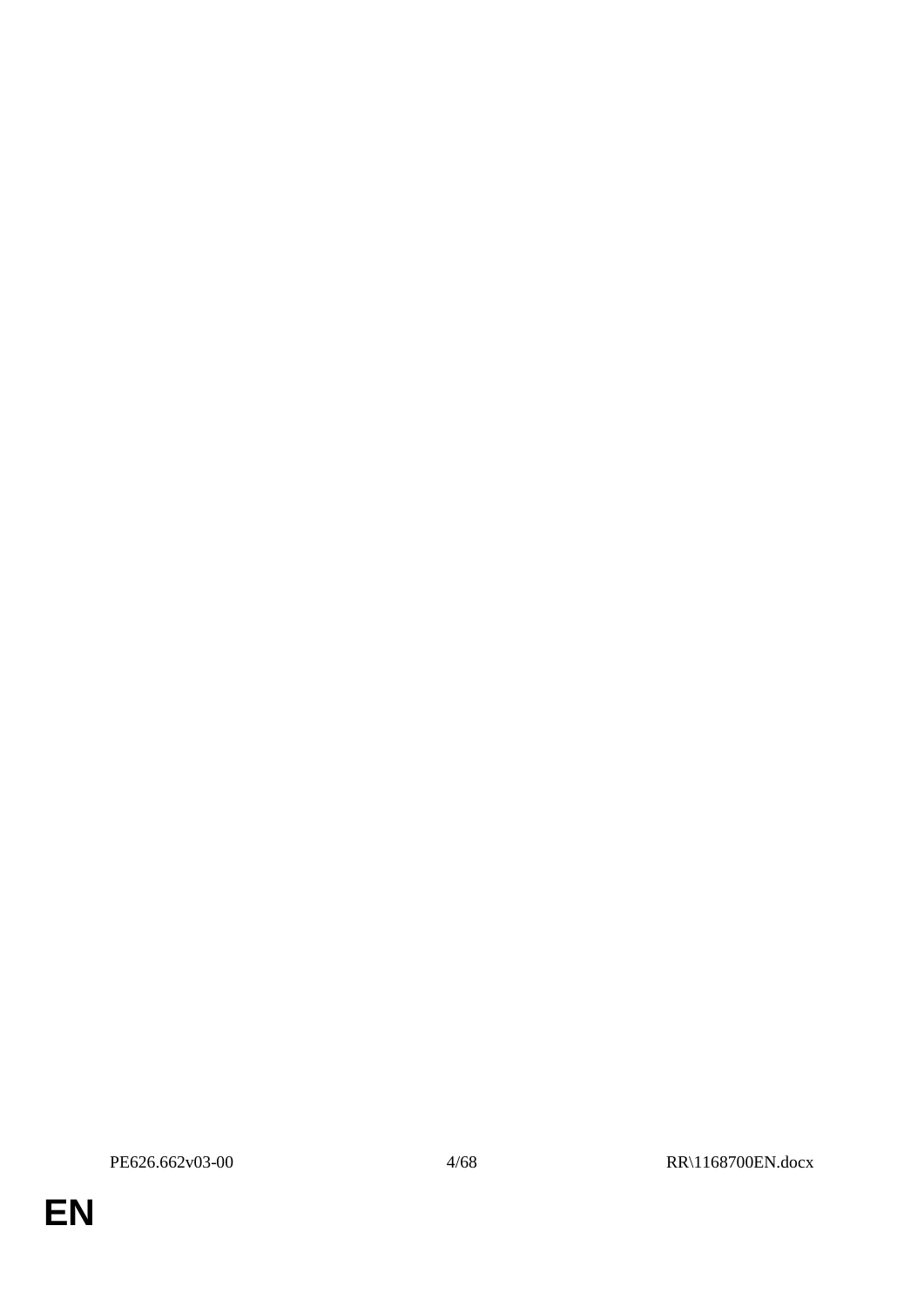#### **DRAFT EUROPEAN PARLIAMENT LEGISLATIVE RESOLUTION**

#### **on the proposal for a regulation of the European Parliament and of the Council on European Crowdfunding Service Providers (ECSP) for Business (COM(2018)0113 – C8-0103/2018 – 2018/0048(COD))**

#### **(Ordinary legislative procedure: first reading)**

#### *The European Parliament*,

- having regard to the Commission proposal to Parliament and the Council (COM(2018)0113),
- having regard to Article 294(2) and Article 114 of the Treaty on the Functioning of the European Union, pursuant to which the Commission submitted the proposal to Parliament (C8-0103/2018),
- having regard to Article 294(3) of the Treaty on the Functioning of the European Union,
- having regard to the opinion of the European Economic and Social Committee of 11 July  $2018<sup>1</sup>$ ,
- having regard to Rule 59 of its Rules of Procedure,
- having regard to the report of the Committee on Economic and Monetary Affairs (A8- 0364/2018),
- 1. Adopts its position at first reading hereinafter set out;
- 2. Calls on the Commission to refer the matter to Parliament again if it replaces, substantially amends or intends to substantially amend its proposal;
- 3. Instructs its President to forward its position to the Council, the Commission and the national parliaments.

#### **Amendment 1**

#### AMENDMENTS BY THE EUROPEAN PARLIAMENT**\***

to the Commission proposal

---------------------------------------------------------

1

<sup>&</sup>lt;sup>1</sup> OJ C 367, 10.10.2018, p. 65.

<sup>\*</sup> Amendments: new or amended text is highlighted in bold italics; deletions are indicated by the symbol .

RR\1168700EN.docx 5/68 PE626.662v03-00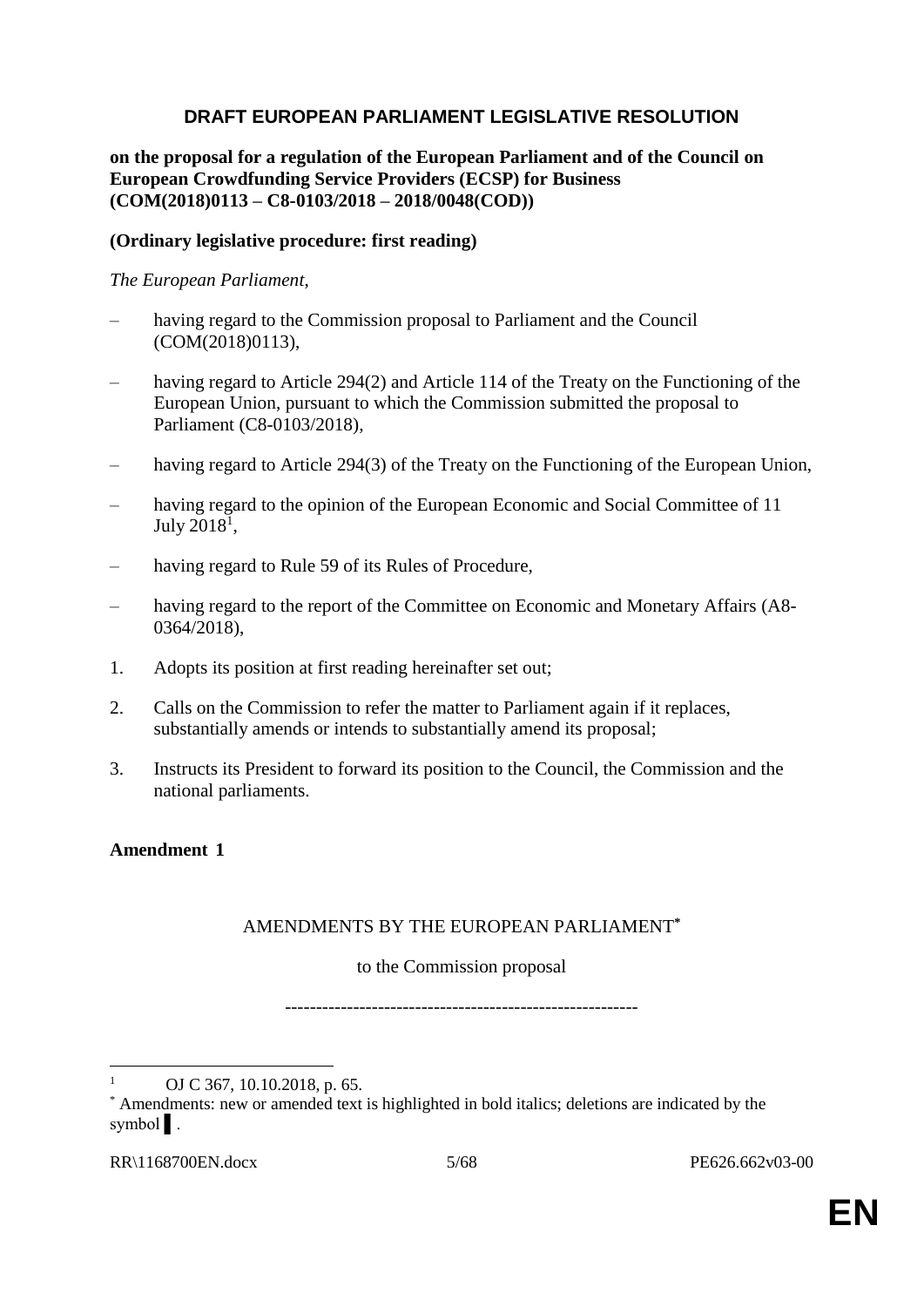#### Proposal for a

#### **REGULATION OF THE EUROPEAN PARLIAMENT AND OF THE COUNCIL**

**on European Crowdfunding Service Providers (ECSP) for Business**

(Text with EEA relevance)

#### THE EUROPEAN PARLIAMENT AND THE COUNCIL OF THE EUROPEAN UNION,

Having regard to the Treaty on the Functioning of the European Union, and in particular Article 114 thereof,

Having regard to the proposal from the European Commission,

After transmission of the draft legislative act to the national parliaments,

Having regard to the opinion of the European Central Bank,<sup>2</sup>

Having regard to the opinion of the European Economic and Social Committee,<sup>3</sup>

Acting in accordance with the ordinary legislative procedure,

Whereas:

- (1) Crowdfunding is increasingly an established form of [alternative finance](https://en.wikipedia.org/wiki/Alternative_Finance) for *start-ups, as well as for* small and medium enterprises (SMEs) at an early stage of company growth, typically relying on small investments. Crowdfunding represents *an increasingly important* type of intermediation where a crowdfunding service provider *operates* a digital platform *open to the public* in order to match *or facilitate the matching of* prospective investors *or lenders* with businesses that seek funding, irrespective of whether that funding leads to a loan agreement, to an equity stake or to another transferable security based stake, *without the crowdfunding service provider taking on own risk*. It is therefore appropriate to include in the scope of this Regulation both lending-based crowdfunding and investment-based crowdfunding .
- (2) Crowdfunding can contribute to provide access to finance for **SMEs** and complete the Capital Markets Union (CMU). Lack of access to finance for such firms constitutes a problem even in Member States where access to bank finance has remained stable throughout the financial crisis. Crowdfunding has emerged as an established practice of funding a project or *business*, typically by a large number of people or organisations, through online platforms on which *private individuals*, organisations and businesses, including business start-ups, raise relatively small amounts of money.
- (3) The provision of crowdfunding services generally relies on three types of actors: the project owner, that proposes the project *or the business loans* to be funded, investors

<sup>&</sup>lt;u>.</u>  $\frac{2}{3}$  OJ C, , p. .

 $OJ C$ , , p. .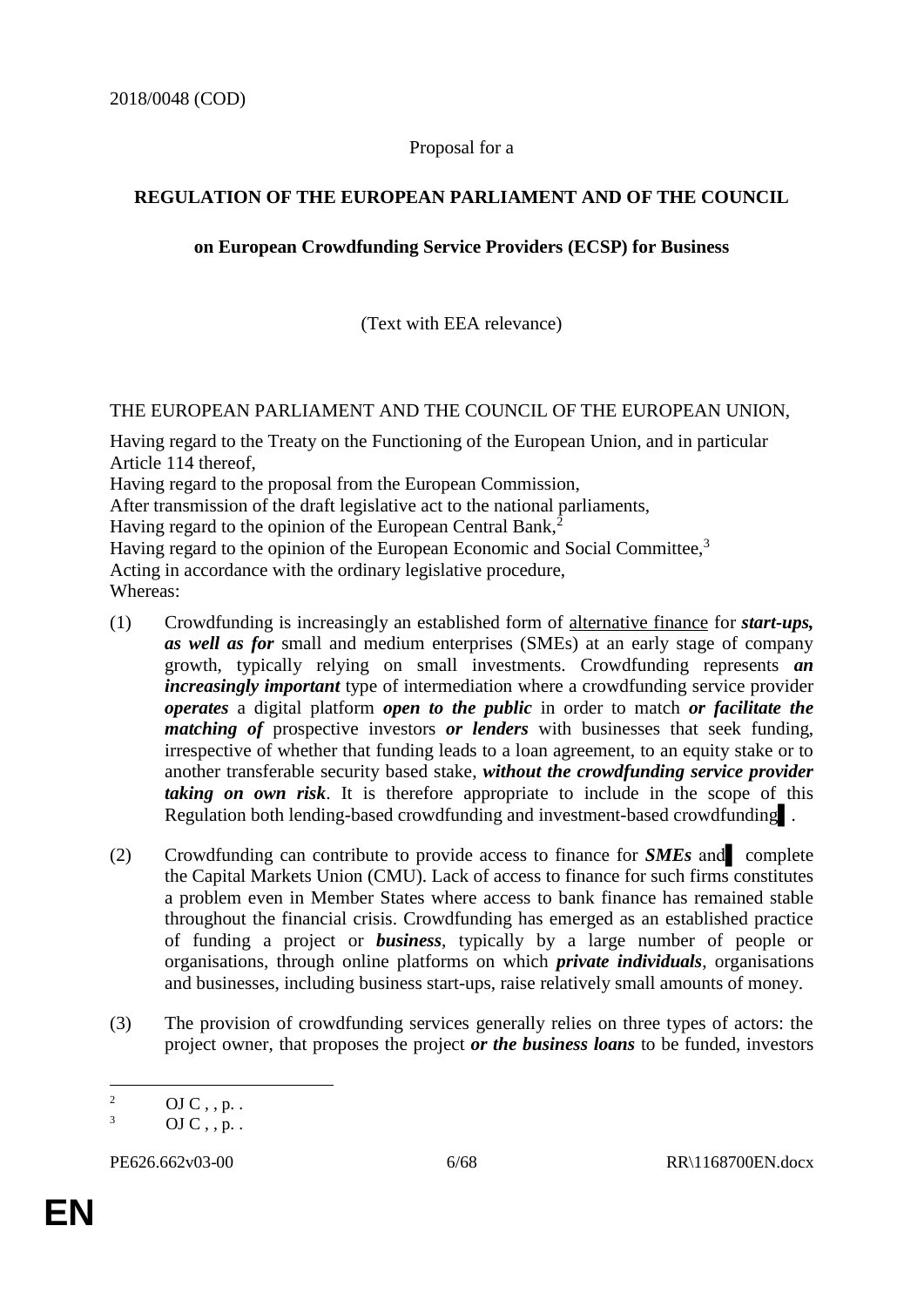who fund the proposed project, generally by limited investments *or loans*, and an intermediating organisation in the form of a service provider that brings together project owners and investors *or lenders* through an online platform.

- (4) In addition to providing an alternative source of financing, including venture capital, crowdfunding can offer other benefits to firms. It can provide concept and idea validation to the project *or business*, give access to a large number of people providing the entrepreneur with insights and information and be a marketing tool.
- (5) Several Member States have already introduced domestic bespoke regimes on crowdfunding. Those regimes are tailored to the characteristics and needs of local markets and investors. As a result, the existing national rules diverge as regards the conditions of operation of crowdfunding platforms, the scope of permitted activities and the licencing requirements.
- (6) The differences between the existing national rules are such as to obstruct the crossborder provision of crowdfunding services and thus have a direct effect on the functioning of the internal market in such services. In particular, the fact that the legal framework is fragmented along national borders creates substantial legal compliance costs for retail investors who often face difficulties which are disproportional to the size of their investment in determining the rules applicable to cross-border crowdfunding services. Therefore, such investors are often discouraged from investing cross-border via crowdfunding platforms. For the same reasons crowdfunding service providers operating such platforms are discouraged from offering their services in a Member State other than the one in which they are established. As a result, crowdfunding activities have remained hitherto largely national to the detriment of a Union-wide crowdfunding market, thus depriving businesses of access to crowdfunding services*, especially in cases where a business operates in a Member State lacking access to crowd because of its comparatively smaller population*.
- (7) In order to foster cross border crowdfunding activities and to facilitate the exercise of the freedom to provide and receive such services in the internal market for crowdfunding providers it is therefore necessary to address the existing obstacles to the proper functioning of the internal market in crowdfunding services., Providing for a single set of rules on the provision of crowdfunding services giving crowdfunding service providers the option to apply for a single Union-wide authorisation to exercise their activity under those rules is a suitable first step for fostering cross border crowdfunding activities and thus enhance the operation of the Single Market.
- (8) By addressing the obstacles to the functioning of the internal market in crowdfunding services, this Regulation aims to foster cross-border business funding. Crowdfunding services in relation to lending to consumers, as defined in Article 3(a) of Directive 2008/48/EC of the European Parliament and of the Council<sup>4</sup>, should therefore not fall within the scope of this Regulation.

1

<sup>4</sup> Directive 2008/48/EC of the European Parliament and of the Council of 23 April 2008 on credit agreements for consumers and repealing Council Directive 87/102/EEC (OJ L 133, 22.5.2008, p. 66).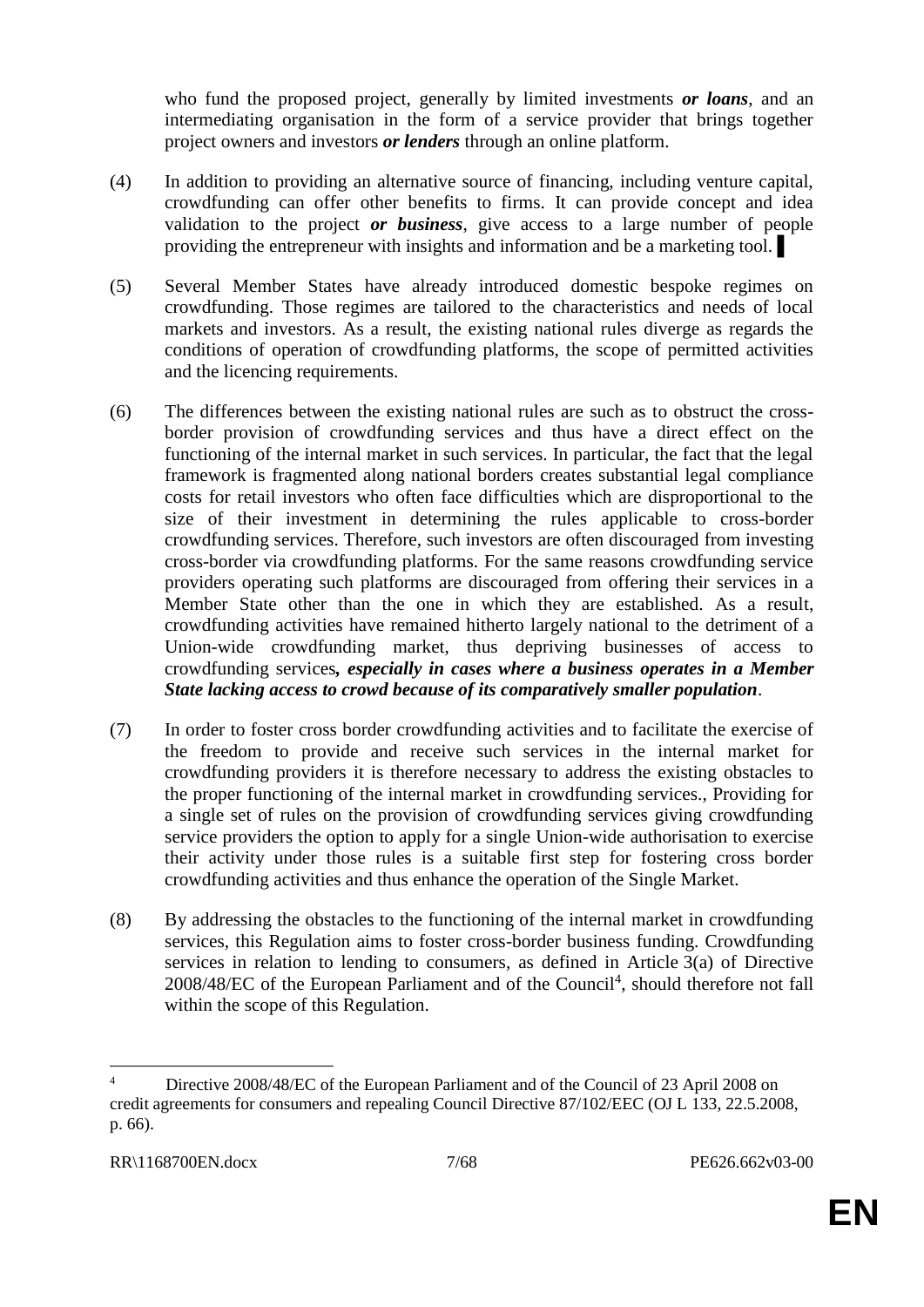- (9) In order to avoid that the same activity is subject to different authorisations within the Union, crowdfunding service provided by persons that have been authorised under Directive 2014/65/EU of the European Parliament and of the Council<sup>5</sup> or provided in accordance with national law should be excluded from the scope of this Regulation.
- (10) In relation to lending-based crowdfunding, the facilitation of granting of loans, including services such as presenting crowdfunding offers to clients or rating the creditworthiness of project owners, should accommodate different business models enabling a loan agreement to be concluded through a crowdfunding platform between one or more clients and one or more project owners.
- (11) In relation to investment-based crowdfunding, the transferability of a security is an important safeguard for investors to be able to exit their investment since it provides them with the legal possibility to dispose of their interest on the capital markets. This Regulation therefore only covers and permits investment-based crowdfunding services in relation to transferable securities. Financial instruments other than transferable securities should however be excluded from the scope of this Regulation because those securities entail risks for investors that cannot be properly managed within this legal framework.
- *(11a) The characteristics of initial coin offerings (ICOs) differ considerably from crowdfunding regulated in this Regulation. Among others, ICOs typically do not use intermediaries, such as crowdfunding platforms, and often raise funds in excess of EUR 1 000 000. The inclusion of ICOs in this Regulation would not tackle the problems associated with ICOs as a whole.*
- (12) Given the risks associated with crowdfunding investments, it is appropriate, in the interest of the effective protection of investors *and of the provision of a mechanism of market discipline*, to impose a threshold for a maximum consideration for each crowdfunding offer. That threshold should be set at EUR *8 000 000*, *which is the maximum threshold up to which Member States are able to exempt offers of securities to the public from the obligation to publish a prospectus in accordance*  with Regulation (EU) 2017/1129 of the European Parliament and of the Council<sup>6</sup>. *Notwithstanding the high standard of investor protection needed, that threshold should be set in accordance with practices on national markets to make the Union platform attractive for cross-border business funding*.
- *(12a) This Regulation lays down the content of a key investment information sheet to be supplied to potential investors for every crowdfunding offer. As the key investment information sheet is designed to be tailored to the specific features of a crowdfunding offer and the information needs of investors, it should replace the prospectus required by Regulation (EU) 2017/1129 when securities are offered to*

<sup>&</sup>lt;u>.</u> <sup>5</sup> Directive 2014/65/EU of the European Parliament and of the Council of 15 May 2014 on markets in financial instruments and amending Directive 2002/92/EC and Directive 2011/61/EU (OJ L 173, 12.6.2014, p. 349).

<sup>&</sup>lt;sup>6</sup> Regulation (EU) 2017/1129 of the European Parliament and of the Council of 14 June 2017 on the prospectus to be published when securities are offered to the public or admitted to trading on a regulated market, and repealing Directive 2003/71/EC (OJ L 168, 30.6.2017, p. 12).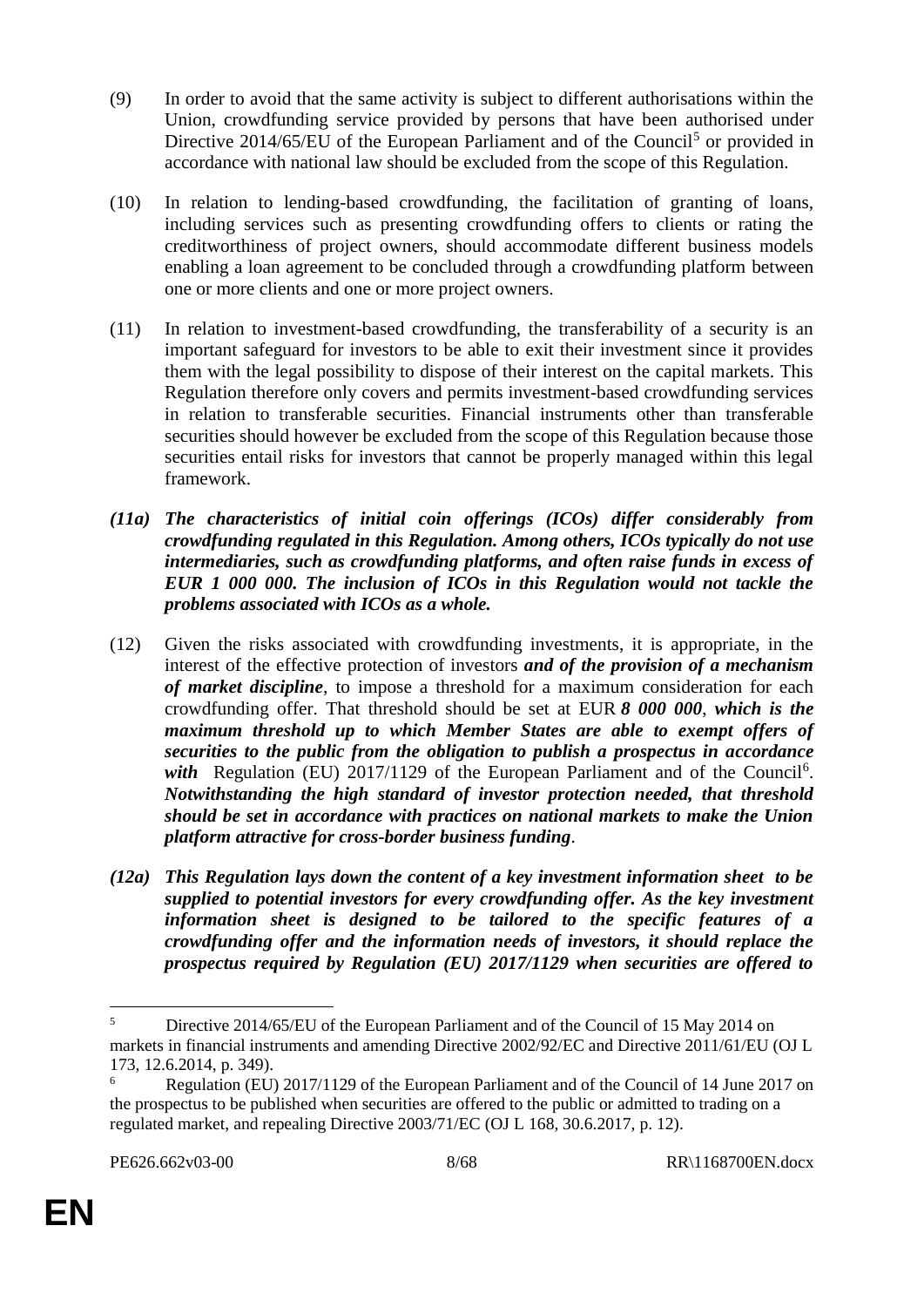#### *the public. Crowdfunding offers under this Regulation should therefore be excluded from the scope of Regulation (EU) 2017/1129 and that Regulation should be amended accordingly.*

- (13) To avoid regulatory arbitrage and to ensure the effective supervision of crowdfunding service providers, crowdfunding service providers should be prohibited from accepting deposits or other repayable funds from the public, unless they are authorised as a credit institution in accordance with Article 8 of Directive 2013/36/EU of the European Parliament and of the Council<sup>7</sup>.
- (14) In order to achieve that purpose, crowdfunding service providers should be given the option to apply for a single Union-wide authorisation and to exercise their activity in accordance with those uniform requirements. However, to preserve the broad availability of crowdfunding offers targeted solely at national markets, where crowdfunding service providers choose to provide their services under the applicable national law, they should remain able to do so. Accordingly, the uniform requirements laid down in this Regulation should be optional and therefore not apply to such crowdfunding service providers choosing to remain active on national basis only.
- (15) In order to maintain a high standard of investor protection, to reduce the risks associated with crowdfunding and to ensure fair treatment of all clients, crowdfunding service providers should have in place a policy designed to ensure that projects are selected in a professional, fair and transparent way and that crowdfunding services are provided in the same manner.
- *(15a) For the same reasons, crowdfunding service providers that use ICOs on their platform should be excluded from this Regulation. To achieve efficient regulation on the emerging ICO technology, the Commission could in future propose a comprehensive Union-level legislative framework based on a thorough impact assessment.*
- *(15b) Alternative investment instruments, such as ICOs, have potential in funding SMEs, innovative start-ups and scale-ups, can accelerate technology transfer, and can be an essential part of the capital markets union. The Commission should assess the need to propose a separate, Union legislative framework for ICOs. Increased legal certainty across the board could be instrumental in increasing investor and consumer protection and reducing risks stemming from asymmetric information, fraudulent behaviour and illegal activities.*
- (16) In order to improve the service to their clients, *who can be prospective or actual investor or project owner,* crowdfunding service providers should be able to exercise discretion on behalf of clients with respect to the parameters of the clients' orders, provided that they take all necessary steps to obtain the best possible result for their clients and that they disclose the exact method and parameters of the discretion. In

1

<sup>7</sup> Directive 2013/36/EU of the European Parliament and of the Council of 26 June 2013 on access to the activity of credit institutions and the prudential supervision of credit institutions and investment firms, amending Directive 2002/87/EC and repealing Directives 2006/48/EC and 2006/49/EC (OJ L 176, 27.6.2013, p. 338).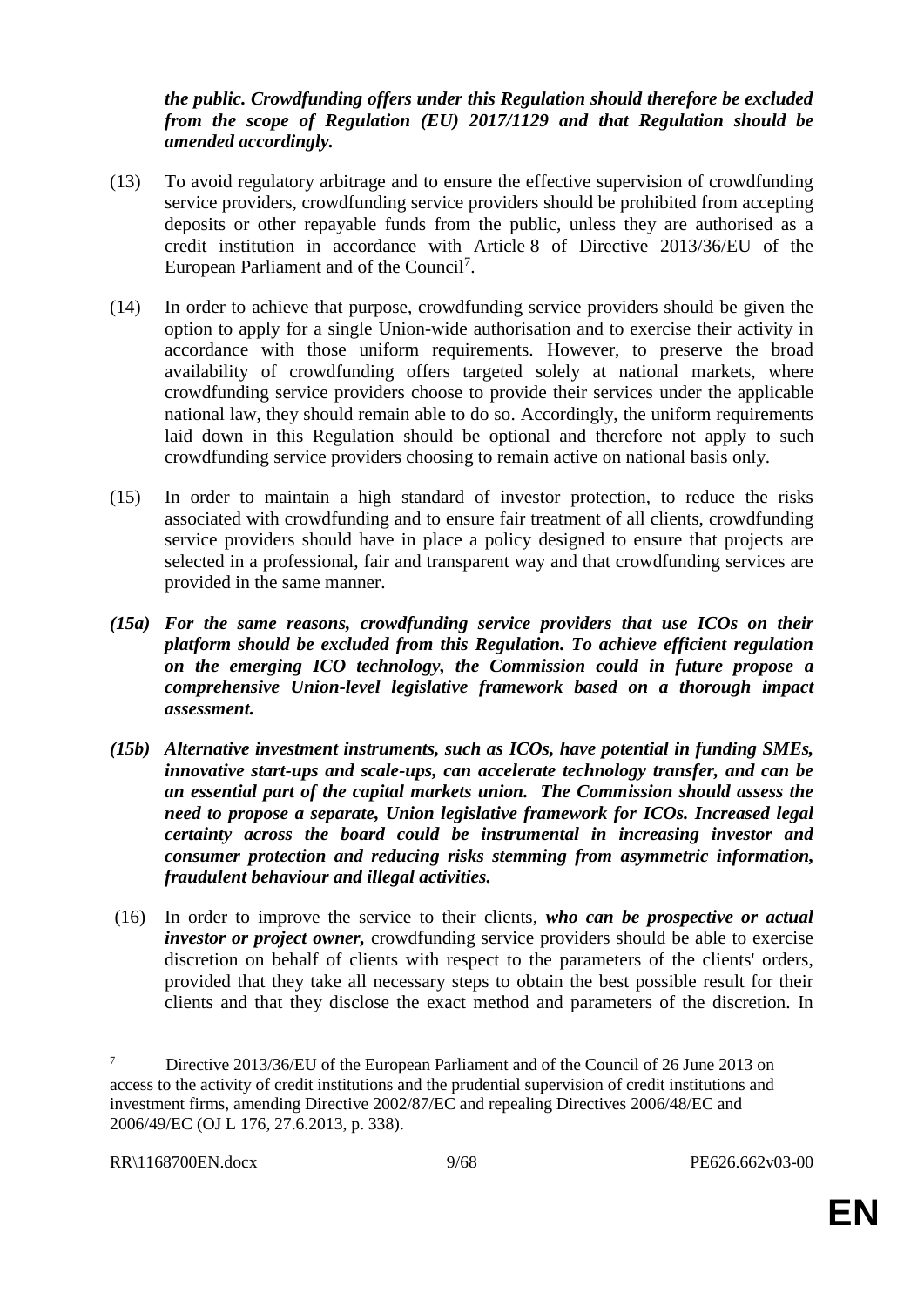order to ensure that prospective investors are offered investment opportunities on a neutral basis, crowdfunding service providers should not pay or accept any remuneration, discount or non-monetary benefit for routing investors' orders to a particular offer provided on their platform or to a particular offer provided on a third party platform.

- (17) This Regulation aims to facilitate direct investment and to avoid creating regulatory arbitrage opportunities for financial intermediaries regulated under other Union legislation, in particular Union rules governing asset managers. The use of legal structures, including special purpose vehicles, to interpose between the crowdfunding project *or business* and investors, should therefore be strictly regulated and permitted only *to eligible counterparties or elective professional investors as defined in Directive 2014/65/EU*.
- (18) Ensuring an effective system of governance is essential for the proper management of risk and for preventing any conflict of interest. Crowdfunding service providers should therefore have governance arrangements that ensure effective and prudent management and their management should be of good repute and have adequate knowledge and experience. Crowdfunding service providers should also establish procedures to receive and handle complaints from clients.
- (19) Crowdfunding service providers should operate as neutral intermediaries between clients on their crowdfunding platform. In order to prevent conflicts of interests, certain requirements should be laid down with respect to crowdfunding service providers and managers and employees, or any person directly or indirectly controlling them. *Unless financial interests in projects or offers are disclosed in advance on their website*, crowdfunding service providers should be prevented from having any financial participation in the crowdfunding offers on their crowdfunding platforms. *That will allow crowdfunding service providers to align their interests with the interests of the investors.* Furthermore, shareholders holding 20 % or more of share capital or voting rights, *and* managers, or any person directly controlling crowdfunding platforms, should not act as clients, in relation to the crowdfunding services offered on that crowdfunding platform.
- (20) In the interest of an efficient and smooth provision of crowdfunding services, crowdfunding service providers should be allowed to entrust any operational function, in whole or in part, to *other* service providers provided that the outsourcing does not impair materially the quality of crowdfunding services providers' internal controls and effective supervision.. Crowdfunding service providers should however remain fully responsible for compliance with this Regulation.
- (21) The holding of clients' funds and the provision of payment services require an authorisation as a payment service provider in accordance with Directive (EU) 2015/2366 of the European Parliament and of the Council<sup>8</sup>. That mandatory

 $\bf 8$ <sup>8</sup> Directive (EU) 2015/2366 of the European Parliament and of the Council of 25 November 2015 on payment services in the internal market, amending Directives 2002/65/EC, 2009/110/EC and 2013/36/EU and Regulation (EU) No 1093/2010, and repealing Directive 2007/64/EC (OJ L 337, 23.12.2015, p. 35).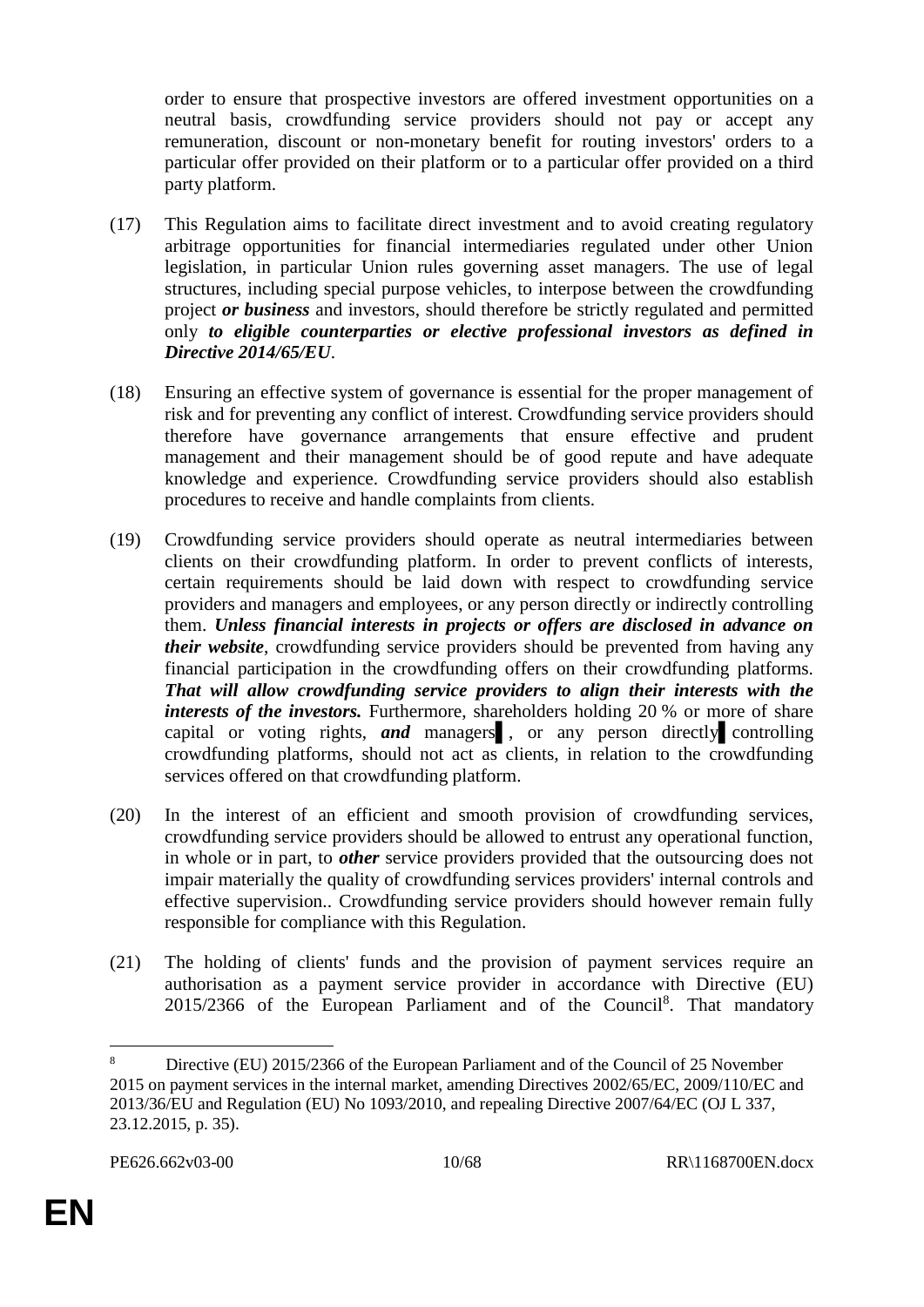authorisation requirement cannot be satisfied by an authorisation as a crowdfunding service provider. Therefore, it is appropriate to clarify that where a crowdfunding service provider carries out such payment services in connection with its crowdfunding services, it needs to be authorised also as a payment institution in accordance with Directive (EU) 2015/2366. In order to enable a proper supervision of such activities, the *national competent authority* should be informed about whether the crowdfunding service provider intends to carry out payment services itself with the appropriate authorisation, or whether such services will be outsourced to an authorised third party.

- (22) The growth and smooth functioning of cross-border crowdfunding services requires a sufficient scale and public confidence in those services. It is therefore necessary to lay down uniform, proportionate and directly applicable requirements for authorisation and a single point of supervision.
- (23) A high level of investor confidence contributes to the growth of crowdfunding services. Requirements for crowdfunding services should therefore facilitate crossborder provision of those services, reduce operational risks and ensure a high degree of transparency and investor protection.
- (24) Crowdfunding services can be exposed to money laundering and terrorist financing risks, as underlined in the Commission's Report on the assessment of the risks of money laundering and terrorist financing affecting the internal market and relating to cross-border situations<sup>9</sup>. Safeguards should therefore be envisaged when meeting conditions for authorisation, assessing the good repute of the management, providing payment services only through licensed entities subject to anti-money laundering and terrorist financing requirements. With a view to further ensuring financial stability by preventing risks of money *laundering* and terrorism financing, *and taking into account the maximum threshold of funds that can be raised by a crowdfunding offer in accordance with this Regulation,* the Commission should assess the necessity and proportionality of subjecting crowdfunding service providers, *authorised under this Regulation to some or all of the* obligations for compliance with the national provisions implementing Directive (EU) 2015/849 in respect of money laundering or terrorism financing and adding such crowdfunding service providers to the list of obliged entities for the purposes of Directive (EU) 2015/849.
- (25) To enable crowdfunding service providers to operate cross-border without facing divergent rules and thereby facilitating the funding of projects across the Union by investors from different Member States, Member States should not be allowed to impose additional requirements on crowdfunding service providers that are authorised *under this Regulation*.
- (26) The authorisation process should enable *the national competent authority* to be informed about the services that the prospective crowdfunding service providers intend to provide *and the crowdfunding platforms that they intend to operate,* to

1

<sup>9</sup> COM(2017) 340 final, Report from the Commission to the European Parliament and the Council on the assessment of the risks of money laundering and terrorist financing affecting the internal market and relating to cross-border activities.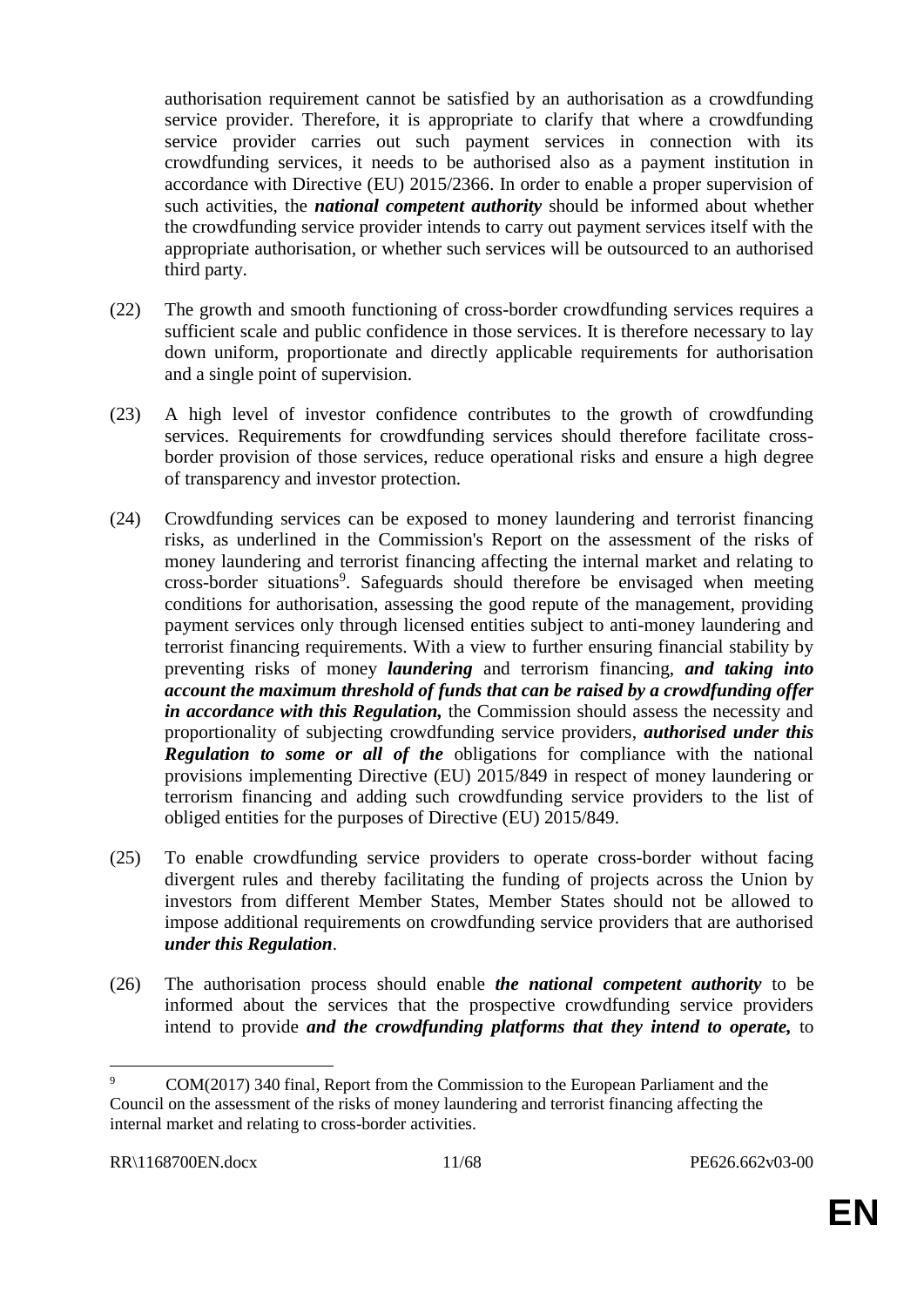assess the quality of their management, and to assess the internal organisation and procedures set up by the prospective crowdfunding service providers to ensure compliance with the requirements set out in this Regulation.

- (27) To facilitate transparency for retail investors as regards the provision of crowdfunding services, ESMA should establish a public and up-to-date register of all crowdfunding services *providers authorised and* operating *crowdfunding platforms* in the Union in accordance with this Regulation.
- (28) The authorisation should be withdrawn where the conditions for its issuance are no longer met. In particular, *the national competent authority* should be able to assess whether the good repute of the management has been affected or whether the internal procedures and systems have seriously failed. To enable *the national competent authority* to assess whether the authorisation as a crowdfunding service provider should be withdrawn, *the national competent authority* should *be* informed whenever a crowdfunding service provider, or a third party acting on its behalf, has lost its authorisation as a payment institution, or has been found to be in breach of Directive  $(EU)$  2015/849 of the European Parliament and of the Council<sup>10</sup>.
- (29) In order for prospective investors to have a clear understanding of the nature, risks, costs and charges of crowdfunding services, crowdfunding service providers should provide their clients with *clear and disaggregated* information.
- (30) Investments in products marketed on crowdfunding platforms are not comparable to traditional investments products or savings products and should not be marketed as such. However, to ensure that prospective investors understand the level of risk associated with crowdfunding investments, crowdfunding service providers *is mandatory to* run an entry knowledge test of their prospective investors to establish their *understanding of the* investment. Crowdfunding service providers should explicitly warn prospective investors whenever the crowdfunding services provided are deemed as inappropriate for them.
- (31) In order to enable investors to make an informed investment decision, crowdfunding service providers should provide prospective investors with a key investment information sheet. The key investment information sheet should warn prospective investors that the investing environment they have entered into entails risks and is covered neither by the deposit compensation scheme, nor by the investor compensation guarantees.
- (32) The key investment information sheet should also take into account the specific features and risks associated with early stage companies, and focus on material information about the project owners, the investors' rights and fees, and the type of securities offered and loan agreements. Because the project owner concerned is in the best position to provide that information, the key investment information sheet should

1

<sup>&</sup>lt;sup>10</sup> Directive (EU) 2015/849 of the European Parliament and of the Council of 20 May 2015 on the prevention of the use of the financial system for the purposes of money laundering or terrorist financing, amending Regulation (EU) No 648/2012 of the European Parliament and of the Council, and repealing Directive 2005/60/EC of the European Parliament and of the Council and Commission Directive 2006/70/EC (OJ L 141, 5.6.2015, p. 73).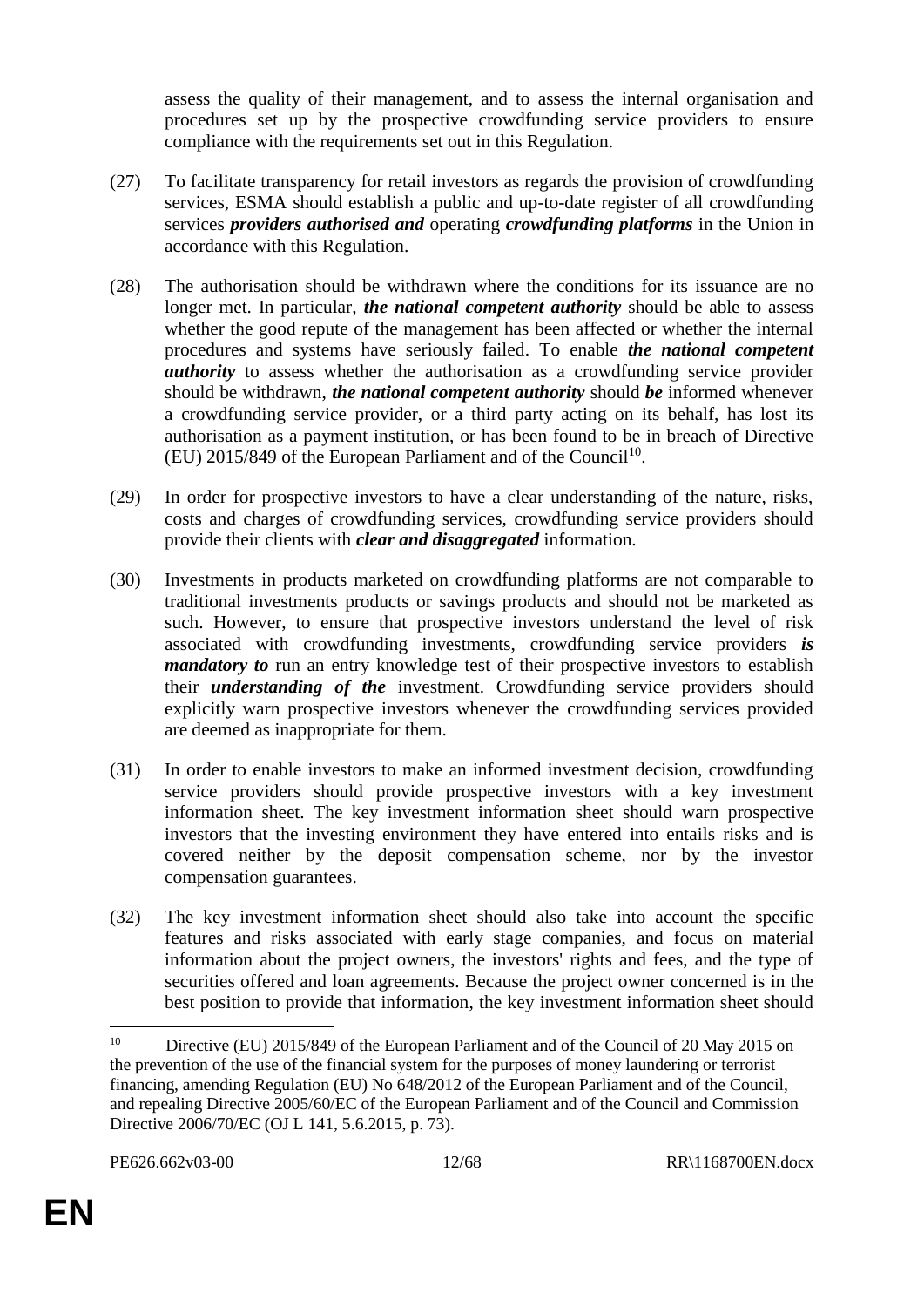be drawn up by that project owner. However, since crowdfunding service providers are responsible for informing their prospective investors, they *are responsible for the completeness of* the key investment information sheet .

- (33) To ensure seamless and expedient access to capital markets for start-ups and SMEs, to reduce their costs of financing and to avoid delays and costs for crowdfunding service providers, the key investment information document should not be approved by a competent authority.
- (34) To avoid unnecessary costs and administrative burden on the cross-border provision of crowdfunding services, marketing communications should not be subject to translation requirements▌.
- (35) Crowdfunding service providers should not be able to provide any discretionary or non-discretionary matching of buying and selling interest, because that activity requires an authorisation as an investment firm in accordance with Article 5 of Directive 2014/65/EU, or as a regulated market in accordance with Article 44 of that Directive. Crowdfunding service providers should, in the interest of transparency and flow of information, be able to allow investors who have made investments through their platform to contact, and transact with, each other over their platforms in relation to investments originally made on their platform. Crowdfunding service *providers* should however inform their clients that they *do* not operate a trading system and that any buying and selling activity on their platforms is at the client's discretion and responsibility.
- (36) To facilitate transparency and to ensure proper documentation of communications with the client, crowdfunding service providers should keep all appropriate records related to their services and transactions.
- (37) To ensure fair and non-discriminatory treatment of investors *and project owners*, crowdfunding service providers that are promoting their services through marketing communications should not treat any particular project more favourably than other projects offered on their platform*, unless there is an objective reason to do so such as specific requirements of the investor or in the light of an investor's predetermined risk profile*. Crowdfunding service providers should however not be prevented from mentioning successfully closed offers in which investments through the platform are no longer possible *and are encouraged to allow for comparability of the performance of their closed projects*.
- (38) To provide for more legal certainty to crowdfunding service providers operating across the Union and to ensure easier market access, complete information about the laws, regulations and administrative provisions applicable in the Member States, and summaries thereof, which specifically govern marketing communications of crowdfunding service providers, should be published electronically▌. For that purpose, competent authorities and ESMA should maintain central databases.
- (39) To develop a better understanding of the extent of regulatory divergences existing among the Member States regarding the requirements applicable to marketing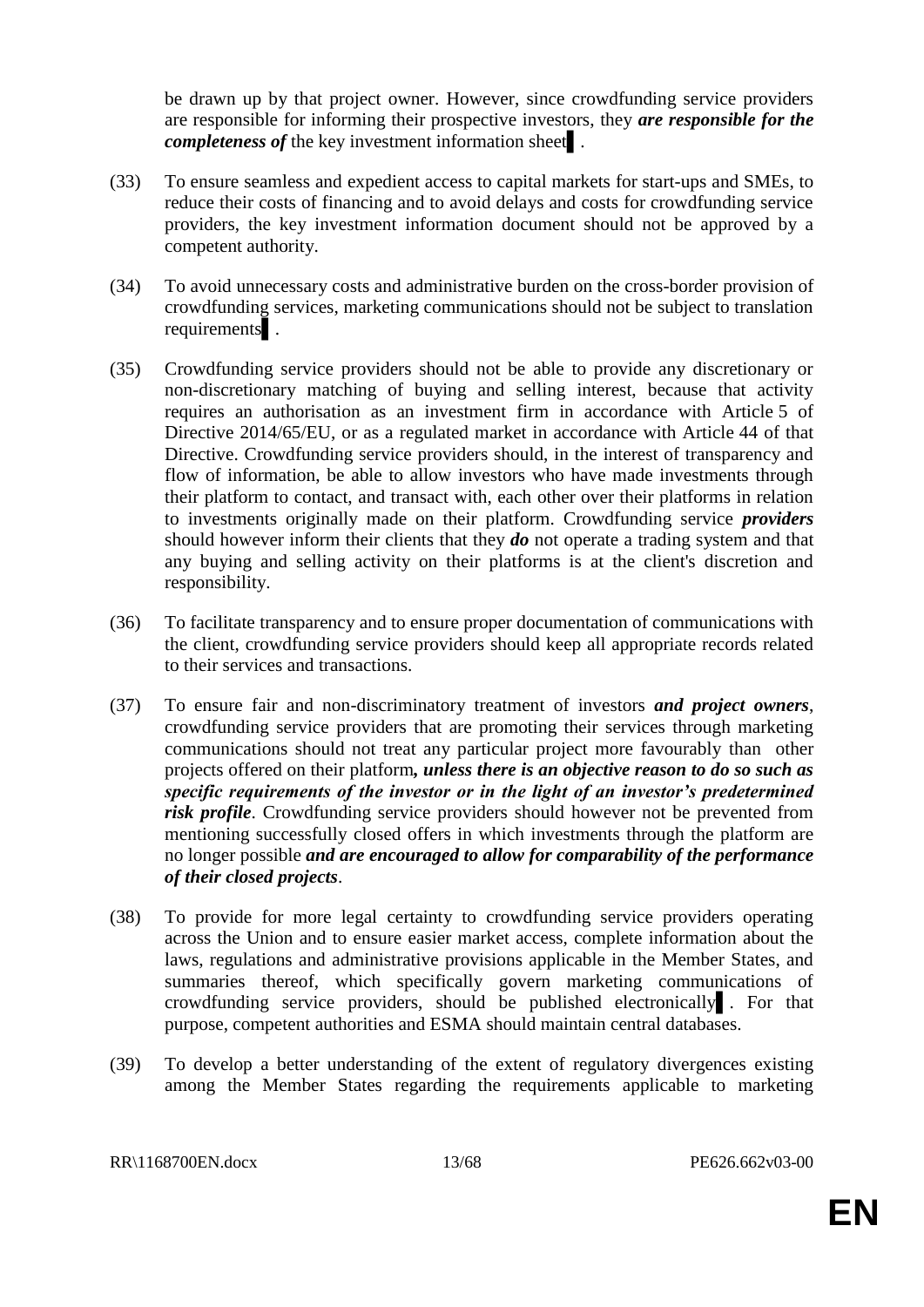communications, competent authorities should provide ESMA annually with a detailed report on their enforcement activities in this area.

- *(39a) In order to ensure the consistent application of the authorisations of, and requirements for, crowdfunding services providers operating across the Union, regulatory technical standards should be developed by ESMA for submission to the Commission.*
- (40) It is important to effectively and efficiently ensure compliance with the requirements for authorisation and for the provision of crowdfunding services, in accordance with this Regulation. *The national competent authority* should▌ grant authorisation and exercise oversight. *The national competent authority* should *have* the power to request information, carry out general investigations and on-site inspections, issue public notices and warnings and impose sanctions. *The national competent authority* should make use of its oversight and sanctioning competences in a proportionate manner.

# ▌

- (42) *The national competent authority* should charge fees on directly supervised entities to cover its costs, including overheads. The level of the fee should be proportionate to the size of a directly supervised entity, having regard to the early stage of development of the crowdfunding industry.
- (43) Since the objectives of this Regulation, namely to address the fragmentation of the legal framework applicable to crowdfunding services in order to ensure the proper functioning of the internal market in such services while enhancing investor protection as well as market efficiency and contributing to establishing the Capital Markets Union, cannot be sufficiently achieved by the Member States but can rather be better achieved at Union level, the Union may adopt measures in accordance with the principle of subsidiarity as set out in Article 5 of the Treaty on European Union. In accordance with the principle of proportionality as set out in that Article, this Regulation does not go beyond what is necessary in order to achieve those objectives.
- (44) The application of this Regulation should be deferred to align it with the application of the national rules transposing Directive XXX/XXXX/EU (Directive (EU) …/… of …. of the European Parliament and of the Council), which exempts crowdfunding service providers falling under the scope of this Regulation from the application of Directive 2014/65/EU.
- (45) This Regulation respects the fundamental rights and observes the principles recognised by the Charter of Fundamental Rights of the European Union. Therefore, this Regulation should be interpreted and applied in accordance with those rights and principles.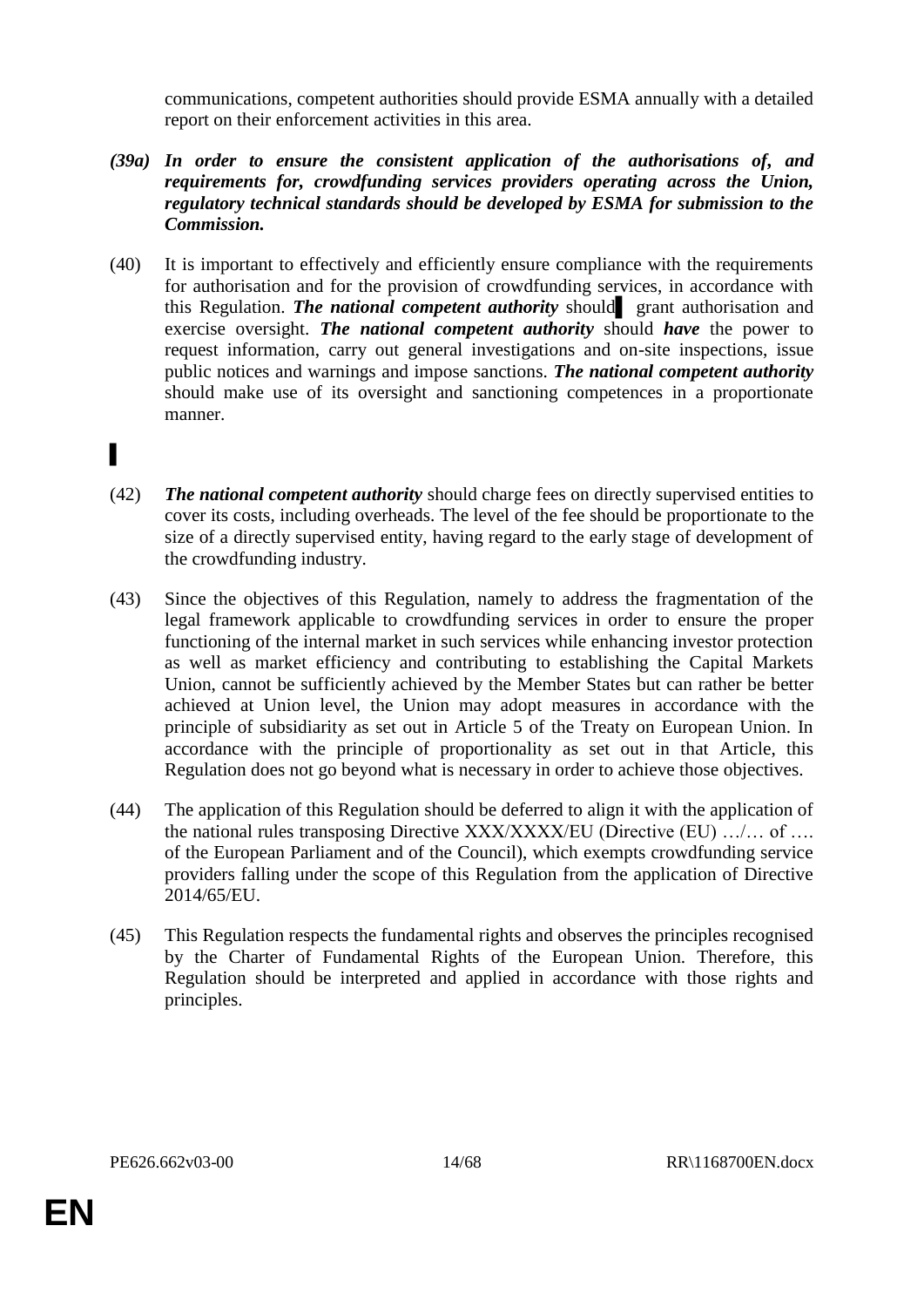(46) The European Data Protection Supervisor was consulted in accordance with Article 28(2) of Regulation (EC) No 45/2001 of the European Parliament and of the  $Counti<sup>11</sup>$ ,

HAVE ADOPTED THIS REGULATION:

## **Chapter I Subject matter, scope and definitions**

#### *Article 1* **Subject matter**

This Regulation establishes uniform requirements for the following:

- (a) the operation and organisation of crowdfunding service providers;
- (b) the authorisation and supervision of crowdfunding service providers;
- (c) transparency and marketing communications in relation to the provision of crowdfunding services in the Union.

#### *Article 2* **Scope**

- 1. This Regulation shall apply to legal persons who choose to seek authorisation in accordance with Article 10 and to crowdfunding service providers authorised in accordance with that Article, in relation to the provision of crowdfunding services. *Those legal persons shall have an effective and stable establishment in a Member State in order to be eligible to apply for authorisation.*
- 2. This Regulation shall not apply to:
	- (a) crowdfunding services that are provided to project owners that are consumers, as defined in Article 3(a) of Directive 2008/48/EC;
	- (b) crowdfunding services that are provided by natural or legal persons that have been authorised as an investment firm in accordance with Article 7 of Directive 2014/65/EU;
	- (c) crowdfunding services that are provided by natural or legal persons in accordance with national law;

1

<sup>&</sup>lt;sup>11</sup> Regulation (EC) No 45/2001 of the European Parliament and of the Council of 18 December 2000 on the protection of individuals with regard to the processing of personal data by the Community institutions and bodies and on the free movement of such data (OJ L 8, 12.1.2001, p. 1).Lars Adaktusson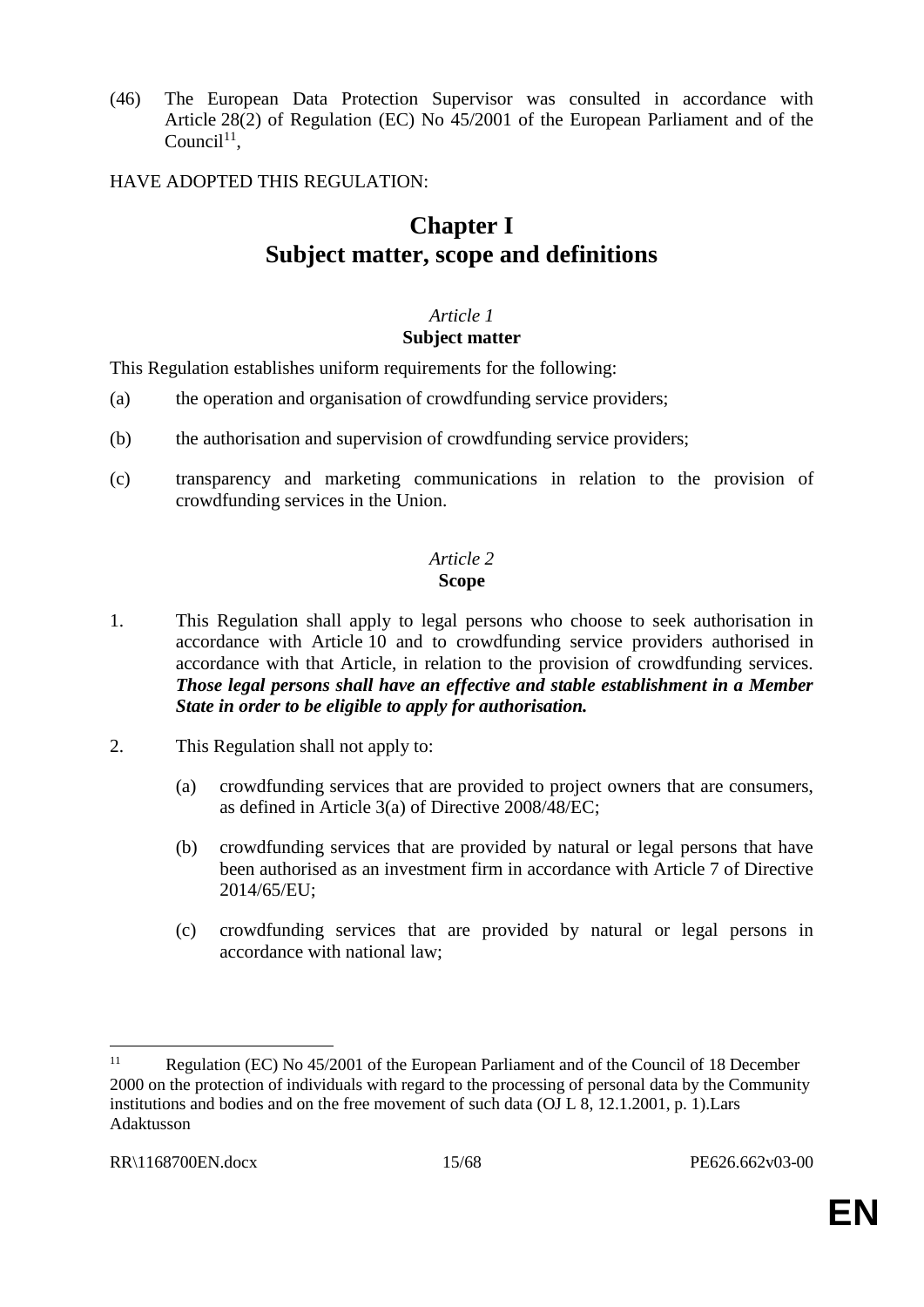(d) crowdfunding offers with a consideration of more than *EUR 8 000 000* per crowdfunding offer, which shall be calculated over a period of 12 months with in regard to a particular crowdfunding project.

#### *2a. National laws on licence requirements relating to project owners or investors shall not prevent those project owners or investors from using crowdfunding services provided by crowdfunding service providers pursuant to, and authorised by, this Regulation.*

## *Article 3*

#### **Definitions**

- 1. For the purposes of this Regulation, the following definitions shall apply:
	- (a) 'crowdfunding service' means the *provision* of a crowdfunding platform which *enables* either of the following:
		- (i) *direct crowdfunding service, comprising the facilitation of matching a specific investor with a specific project owner and of matching a specific project owner with a specific investor,*
		- (ii) *intermediated crowdfunding service, comprising the facilitation of matching an investor with a project owner and determining the pricing and packaging of offers in respect thereof, or the facilitation of matching a project owner with an investor and determining pricing of offers in respect thereof, or both.*
	- (b) 'crowdfunding platform' means an electronic▌ system operated or managed by a crowdfunding service provider;
	- (c) 'crowdfunding service provider' means a legal person who provides *one or more* crowdfunding services and has been authorised for that purpose by the *relevant national competent authority* in accordance with Article *10* of this Regulation;
	- (d) 'crowdfunding offer' means any communication by crowdfunding service providers that contains information which enables prospective investors to decide on the merits of entering into a crowdfunding transaction;
	- (e) 'client' means any prospective or actual investor or project owner to whom a crowdfunding service provider provides or may provide crowdfunding services;
	- (f) 'project owner' means any person that seeks to *obtain funding* through a crowdfunding platform;
	- (g) 'investor' means any person that, through a crowdfunding platform, grants loans or acquires transferable securities;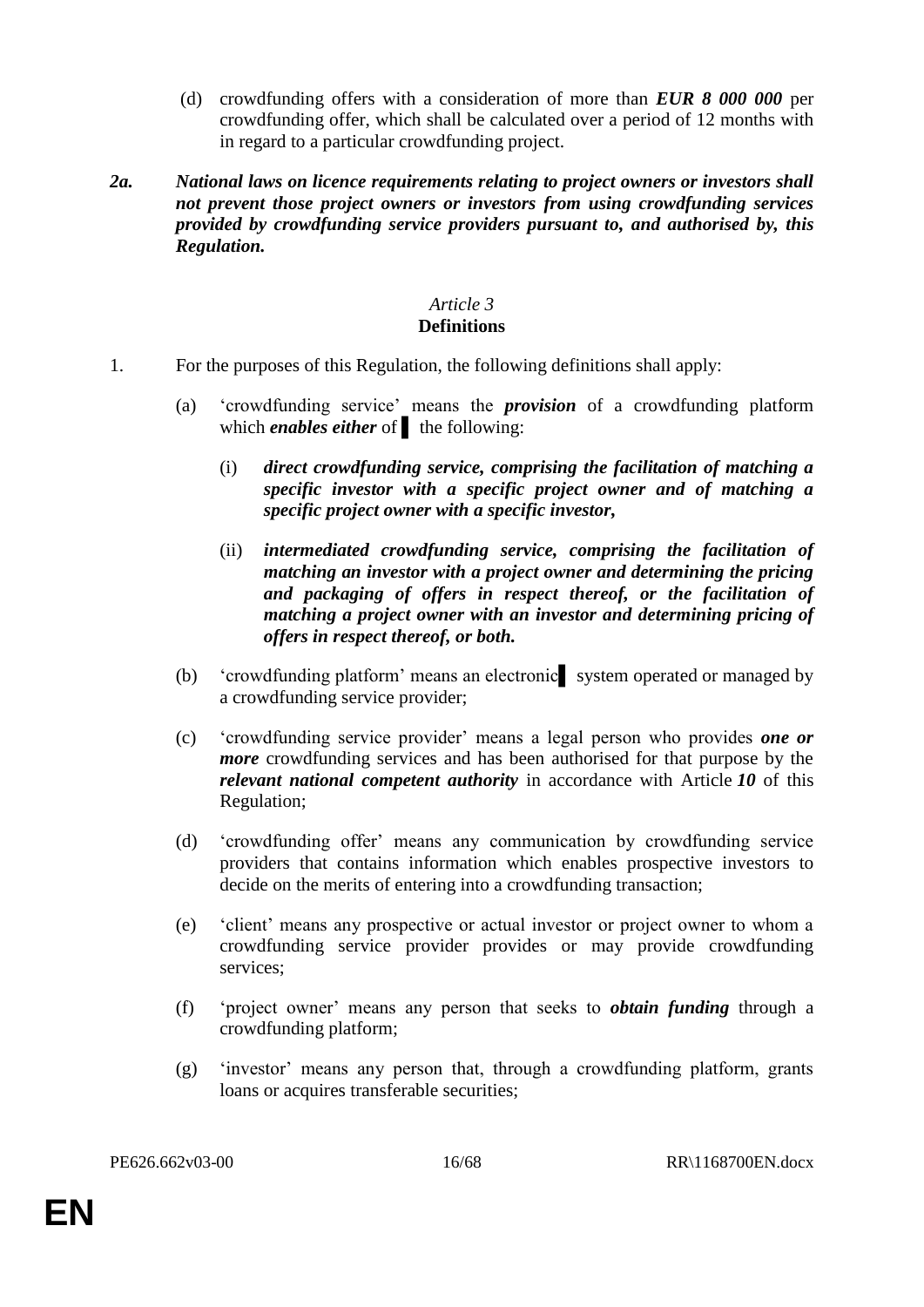- (h) 'crowdfunding project' means the *purpose for which* a project owner funds or seeks to *raise funds* through the crowdfunding offer;
- (i) 'transferable securities' means transferable securities as defined in Article 4(1)(44) of Directive 2014/65/EU;
- (j) 'marketing communications' means any information or communication from a crowdfunding service provider to a prospective investor or prospective project owner about the services of the crowdfunding service provider, other than investor disclosures required under this Regulation;
- (k) 'durable medium' means an instrument which enables the storage of information in a way that is accessible for future reference and for a period of time adequate for the purposes of the information and which allows for the unchanged reproduction of the information stored;
- (l) 'special purpose vehicle' or 'SPV' means *an entity created solely for, or which solely serves the* purpose *of*, a securitisation within the meaning of Article  $1(2)$  of Regulation (EU) No 1075/2013 of the European Central Bank<sup>12</sup>.
- *(la) 'loan' means an agreement which obliges an investor to make available to a project owner an agreed sum of money for an agreed period of time and under which the project owner is obliged to repay that amount within the agreed time;*
- *(lb) 'national competent authority' or 'NCA' means the national authority, or authorities, designated by a Member State and having the necessary powers and allocated responsibilities for performing the tasks related to the authorisation and supervision of crowdfunding service providers within the scope of this Regulation.*

## **Chapter II**

## **Provision of crowdfunding services and organisational and operational requirements of crowdfunding service providers**

#### *Article 4*

#### **Provision of crowdfunding services**

1. Crowdfunding services shall only be provided by legal persons that have an effective and stable establishment in a Member State of the Union and that have been authorised as crowdfunding service providers in accordance with Article *10* of this Regulation.

▌

1

<sup>12</sup> OJ L 297, 7.11.2013, p. 107.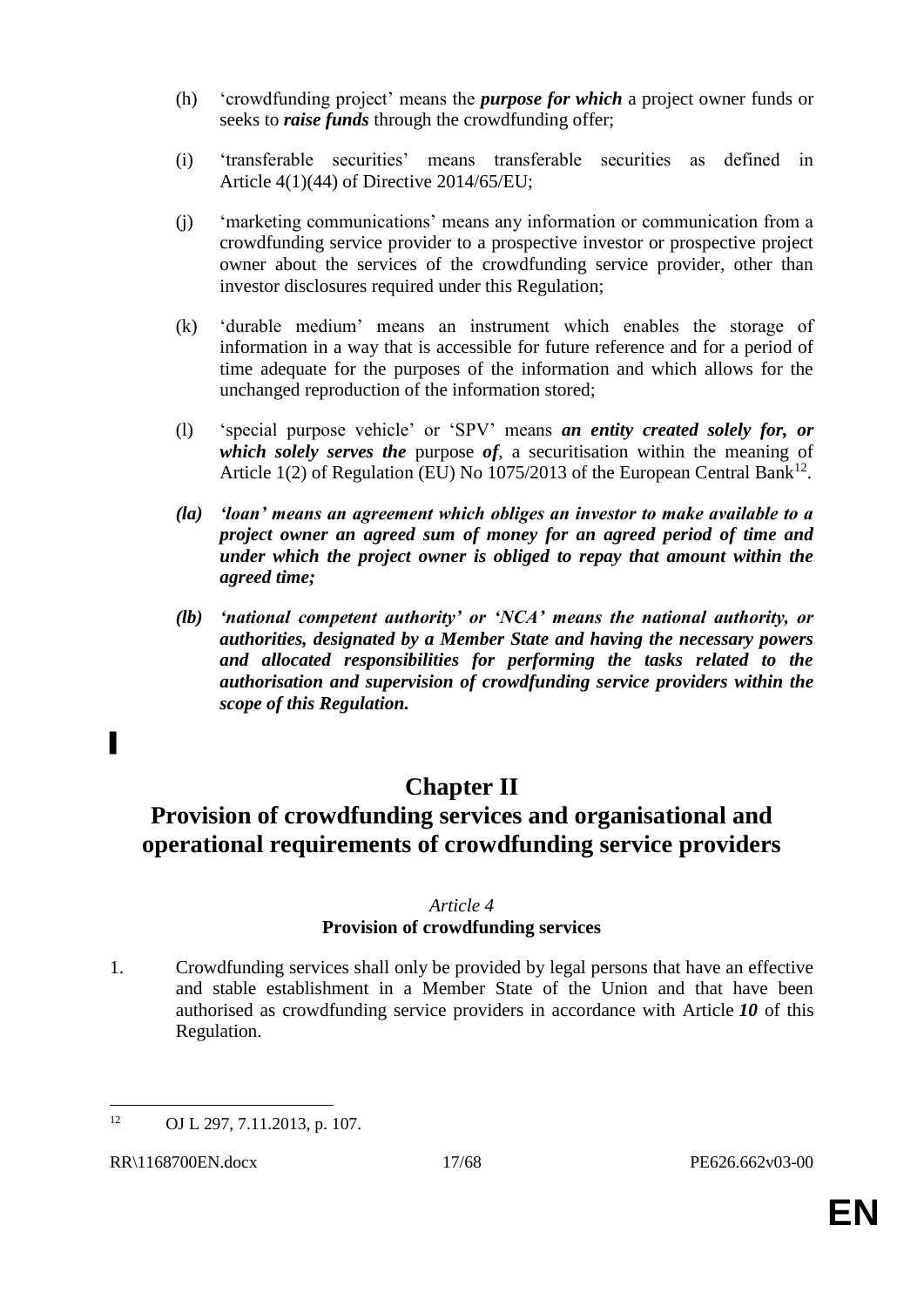#### *Legal persons established in a third country cannot apply for authorisation as crowdfunding service providers under this Regulation.*

- 2. Crowdfunding service providers shall act honestly, fairly and professionally in accordance with the best interests of their clients and prospective clients.
- 3. Crowdfunding service providers shall not pay or accept any remuneration, discount or non-monetary benefit for routing investors' orders to a particular crowdfunding offer made on theirs platform or to a particular crowdfunding offer provided on a third party platform.
- 4. Crowdfunding service providers may exercise discretion on behalf of their clients with respect to the parameters of the clients' orders, in which case they shall disclose to their clients the exact method and parameters of that discretion and take all necessary steps to obtain the best possible result for their clients.
- 5. As regards the use of special purpose vehicles for the provision of crowdfunding services *for investors who are not eligible counterparties as defined in Directive 2014/65/EU*, crowdfunding service providers shall only have the right to transfer one asset to the special purpose vehicle to enable investors to take exposure to that asset by means of acquiring securities. The decision to take exposure to that underlying asset shall exclusively lie with investors.

#### *Article 4a Intermediated crowdfunding services*

*For the purposes of this Regulation, intermediated crowdfunding services shall be considered to comprise the following:*

- *a. the placing without a firm commitment basis, as referred to in point (7) of Section A of Annex I to Directive 2014/65/EU, of transferable securities or of the facilitation of loans issued by project owners;*
- *b. the offer of investment advice, as referred to in point (5) of Section A to Annex I to Directive 2014/65/EU, with regards to transferable securities or the facilitation of loans issued by project owners; and*
- *c. the reception and transmission of client orders, as referred to in point (1) of Section A to Annex I to Directive 2014/65, in relation to transferable securities or the facilitation of loans issued by project owners."*

#### *Article 5*

#### **Effective and prudent management**

The management of crowdfunding service providers shall establish, and oversee the implementation of, adequate policies and procedures to ensure effective and prudent management, including the segregation of duties, business continuity and the prevention of conflicts of interest, in a manner that promotes the integrity of the market and the interest of their clients. *Crowdfunding service providers who offer the services referred to in point (iia) of Article 3(1)(a) shall ensure that they have in place adequate systems and controls for the*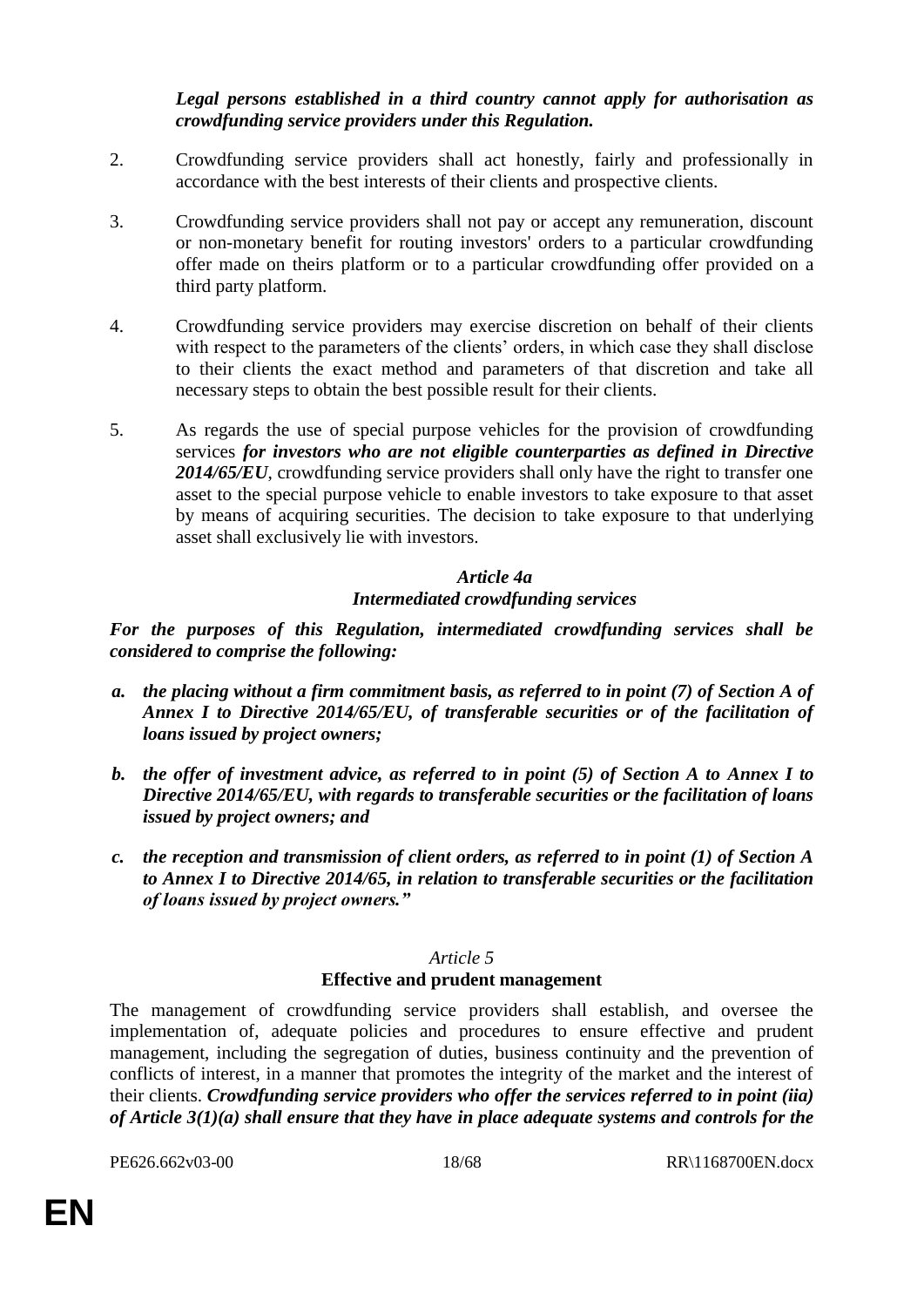*management of risk and financial modelling for that offer of services.*

#### *Article 5a*

#### *Due diligence requirements*

- *1a. Crowdfunding service providers shall undertake at least a minimum level of due diligence in respect of project owners that propose their project to be funded by the crowdfunding platform of a crowdfunding service provider.*
- *2a. The minimum level of due diligence referred to in paragraph 1 shall comprise all of the following:*
	- *(a) evidence that the project owner has no criminal record regarding infringements of national commercial law, national insolvency law, national financial services law, anti-money laundering law, national fraud law or national professional liability obligations;*
	- *(b) evidence that the project owner that seeks to be funded through the crowdfunding platform:*

*(i) is not established in a non-cooperative jurisdiction, as recognised by the relevant Union policy, or in a high-risk third country pursuant to Article 9(2) of Directive (EU) 2015/849; or*

*(ii) effectively complies with Union or internationally agreed tax standards on transparency and exchange of information.*

#### *Article 6*

#### **Complaints handling**

- 1. Crowdfunding service providers shall *have in place and publish descriptions of* effective and transparent procedures for the prompt, fair and consistent handling of complaints received from clients.
- 2. *Crowdfunding service providers shall ensure that clients are* able to file complaints *against them* free of charge.
- 3. Crowdfunding service providers shall *develop and make available to clients a standard template for complaints and shall* keep a record of all complaints received and the measures taken.
- *3a. Crowdfunding service providers shall investigate all complaints in a timely and fair manner and communicate the outcome within a reasonable period of time to the complainant.*
- 4. *ESMA shall develop draft regulatory technical standards* to specify the requirements, standard formats and procedures for complaint handling.

*ESMA shall submit those draft regulatory technical standards to the Commission by ... [XXX (months) from the date of entry into force of this Regulation].*

RR\1168700EN.docx 19/68 PE626.662v03-00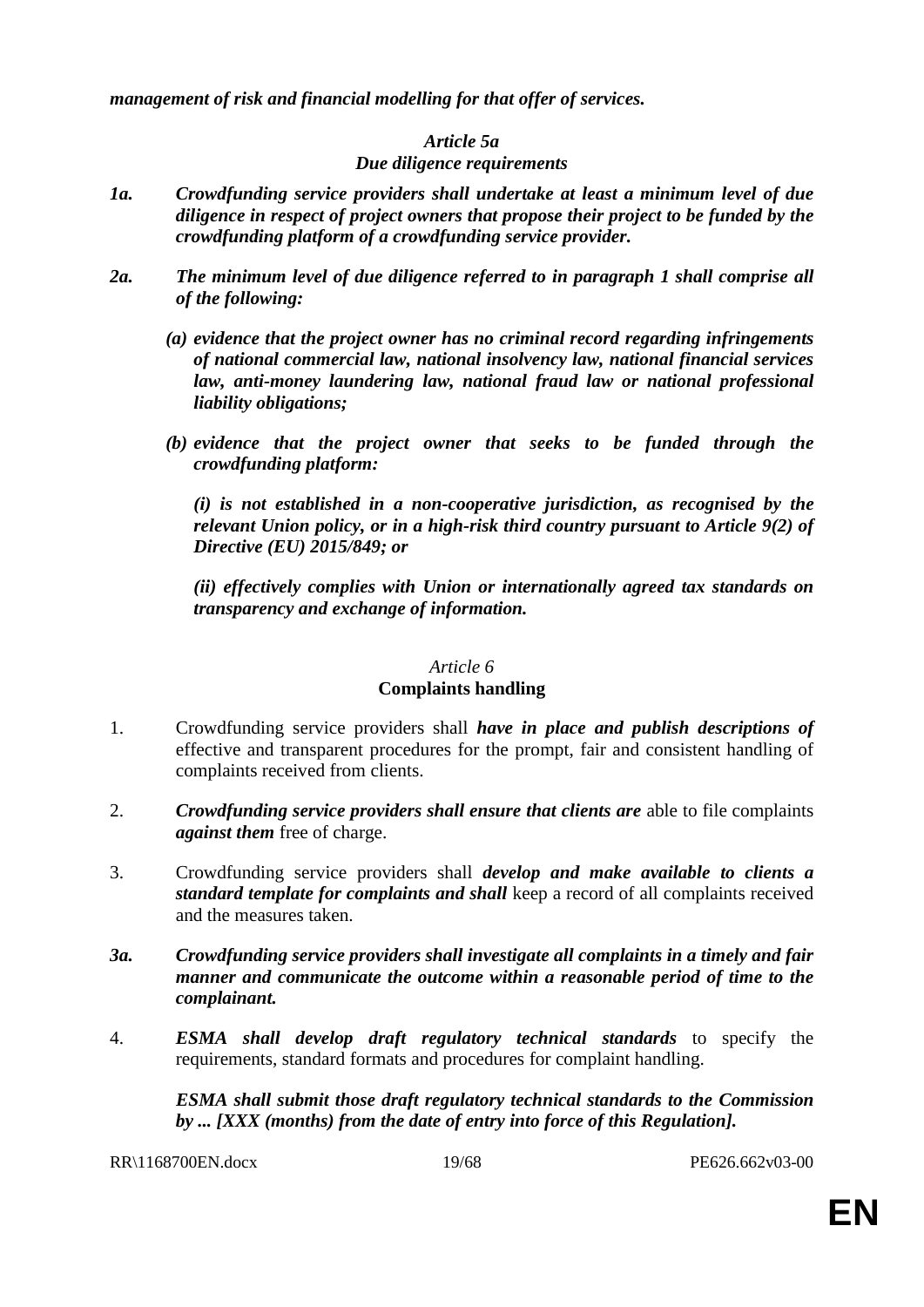*Power is delegated to the Commission to adopt the regulatory technical standards referred to in the first subparagraph of this paragraph in accordance with the procedure laid down in Articles 10 to 14 of Regulation (EU) No 1095/2010.*

#### *Article 7*

#### **Conflicts of interest**

1. Crowdfunding service providers shall not have any financial participation in any crowdfunding offer on their crowdfunding platforms.

*By way of derogation from the first subparagraph, crowdfunding service providers may hold a financial participation in a crowdfunding offer on their crowdfunding platforms when information on that participation is made clearly available to clients by publishing clear and transparent selection procedures.*

- 2. Crowdfunding service providers shall not accept as their clients any of their shareholders holding 20% or more of share capital or voting rights, any of their managers , or any person directly linked to those shareholders *and* managers by control as defined in Article 4(1)(35)(b) of Directive 2014/65/EU.
- 3. Crowdfunding service providers shall maintain and operate effective internal rules to prevent conflicts of interest *and they shall ensure that their employees can not hold directly or indirectly an influence over projects in which they have a financial participation.*
- 4. Crowdfunding service providers shall take all appropriate steps to prevent, identify, manage and disclose conflicts of interest between the crowdfunding service providers themselves, their shareholders, their managers and employees, or any person directly or indirectly linked to them by control, as defined in Article 4(1)(35)(b) of Directive 2014/65/EU, and their clients, or between one client and another client.
- 5. Crowdfunding service providers shall disclose to their clients▌ the general nature and sources of conflicts of interest and the steps taken to mitigate those.
- 6. The disclosure referred to in paragraph 5 shall:
	- (a) be made in a durable medium;
	- (a) include sufficient detail, taking into account the nature of each client, to enable each client to take an informed decision about the service in the context of which the conflict of interest arises.

#### 7. *ESMA shall develop draft regulatory technical standards to specify the following*:

- (a) the requirements for the maintenance or operation of *financial participation selection procedures and* internal rules referred to in *paragraphs 1 and* 3;
- (b) the steps referred to in paragraph 4;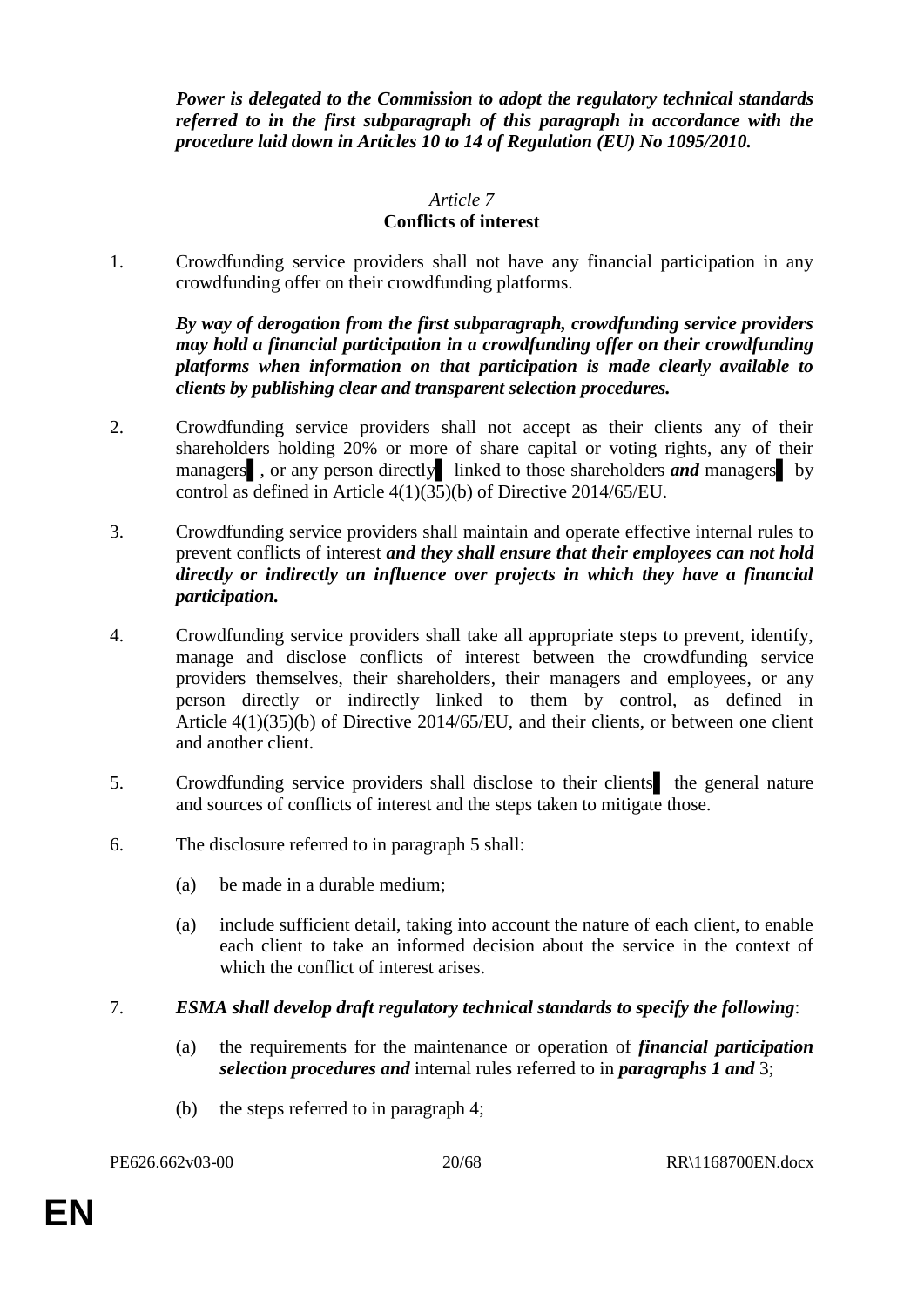(c) the arrangements for the disclosure referred to in paragraphs 5 and 6.

*ESMA shall submit those draft regulatory technical standards to the Commission by ... [XXX (months) from the date of entry into force of this Regulation].*

*Power is delegated to the Commission to adopt the regulatory technical standards referred to in the first subparagraph in accordance with the procedure laid down in Articles 10 to 14 of Regulation (EU) No 1095/2010.*

#### *Article 7a*

#### *Alignment of the interests of crowdfunding platform with the investors*

- *1. To ensure that crowdfunding platforms align their incentives with those of investors, incentive mechanisms shall be encouraged.*
- *2. Crowdfunding platforms may participate in the funding of a project. That participation shall not exceed 2% of the capital accumulated for the project.*
- *3. A success fee (carry) may be granted to the crowdfunding service provider whenever the project exits successfully from the crowdfunding platform.*
- *4. Crowdfunding service providers shall describe to ESMA the alignment of interests policy that they plan to use prior to the authorisation and request its approval.*
- *5. Crowdfunding platforms may modify the alignment of interests policy every three years. Any modification is subject to approval by ESMA.*
- *6. Crowdfunding platforms shall explicitly describe their alignment of interests policy on their website in a prominent place.*

#### *Article 8*

#### **Outsourcing**

- 1. Crowdfunding service providers shall, when relying on a third party for the performance of operational functions, take all reasonable steps to avoid additional operational risk.
- 2. Outsourcing of operational functions shall not impair the quality of the crowdfunding service providers' internal control and the ability of *the national competent authority* to monitor the crowdfunding service provider's compliance with all obligations laid down in this Regulation.
- 3. Crowdfunding service providers shall remain fully responsible for compliance with this Regulation with respect to the outsourced activities.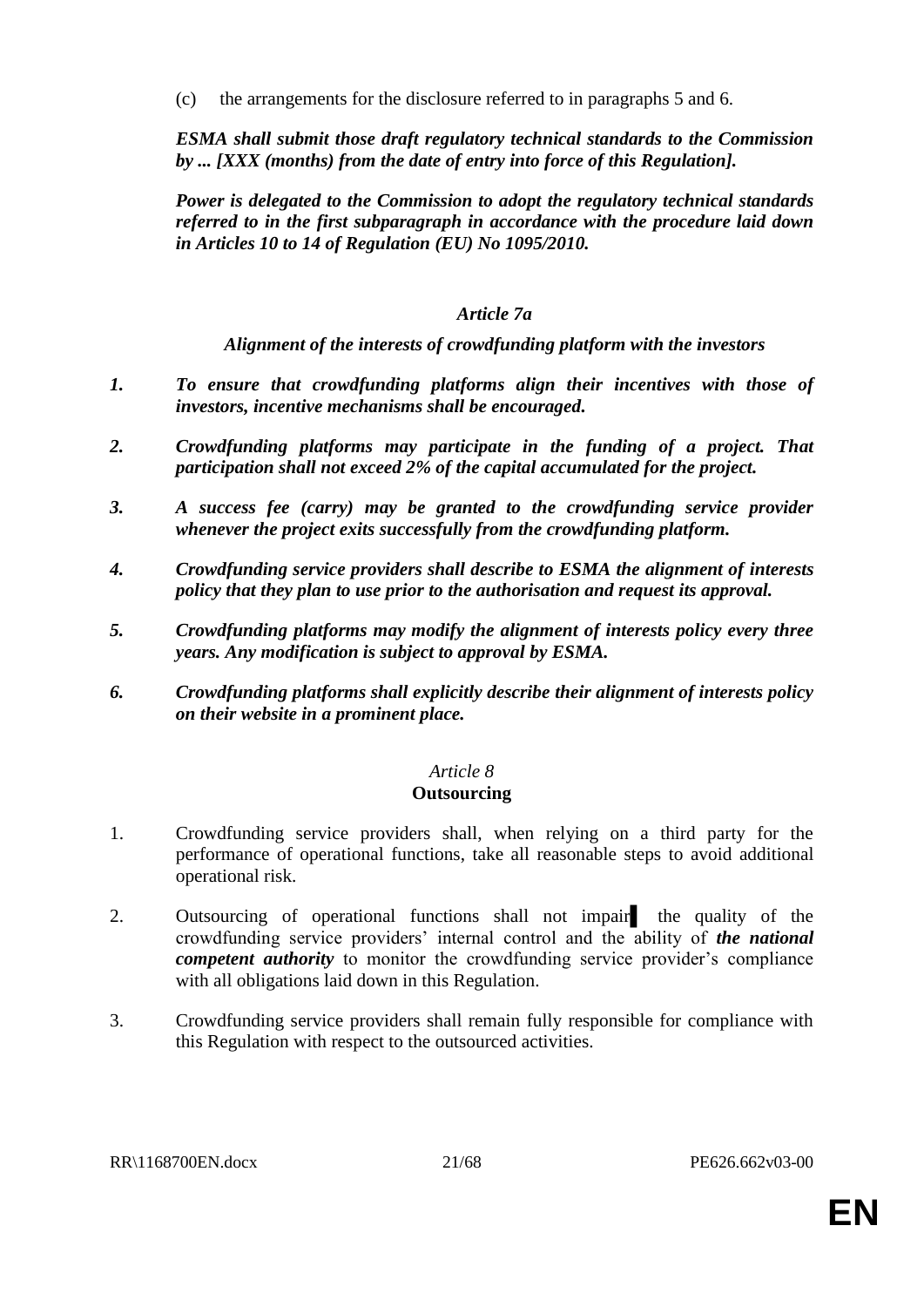#### *Article 9*

#### **Client asset safekeeping, holding of funds and providing payment services**

- 1. Crowdfunding service providers shall inform their clients of the following:
	- (a) whether, and on which terms and conditions they provide asset safekeeping services, including references to applicable national law;
	- (b) whether asset safekeeping services are provided by them or by a third party;
	- (c) whether payment services and the holding and safeguarding of funds are provided by the crowdfunding service provider or through a third party provider acting on their behalf.
- 2. Crowdfunding service providers or third party providers acting on their behalf shall not hold clients' funds or provide payment services unless those funds are intended for the provision of payment services related to the crowdfunding services and the crowdfunding service provider or the third party provider acting on its behalf is a payment service provider as defined in Article 4(11) of Directive (EU) 2015/2366.
- 3. The funds referred to in paragraph 2 shall be safeguarded in accordance with the national provisions transposing Directive (EU) 2015/2366.
- 4. Where crowdfunding service providers do not provide payment services or the holding and safeguarding of funds in relation to the crowdfunding services either themselves or through a third party, such crowdfunding service providers shall put in place and maintain arrangements to ensure that project owners accept funding of crowdfunding offers or any payment only by means of a payment service provider *or an agent providing payment services* as defined in Article 4(11) *and Article 19* of Directive (EU) 2015/2366.

## **Chapter II**

## **Authorisation and supervision of crowdfunding service providers**

#### *Article 10*

#### **Authorisation as a crowdfunding service provider**

- 1. *In order to become a crowdfunding service provider under this Regulation, a prospective crowdfunding service provider shall apply to the national competent authority of the Member State in which it is established for authorisation to provide crowdfunding services.*
- 2. The application referred to in paragraph 1 shall contain all of the following:
	- (a) the address of the prospective crowdfunding service provider;
	- (b) the legal status of the prospective crowdfunding service provider;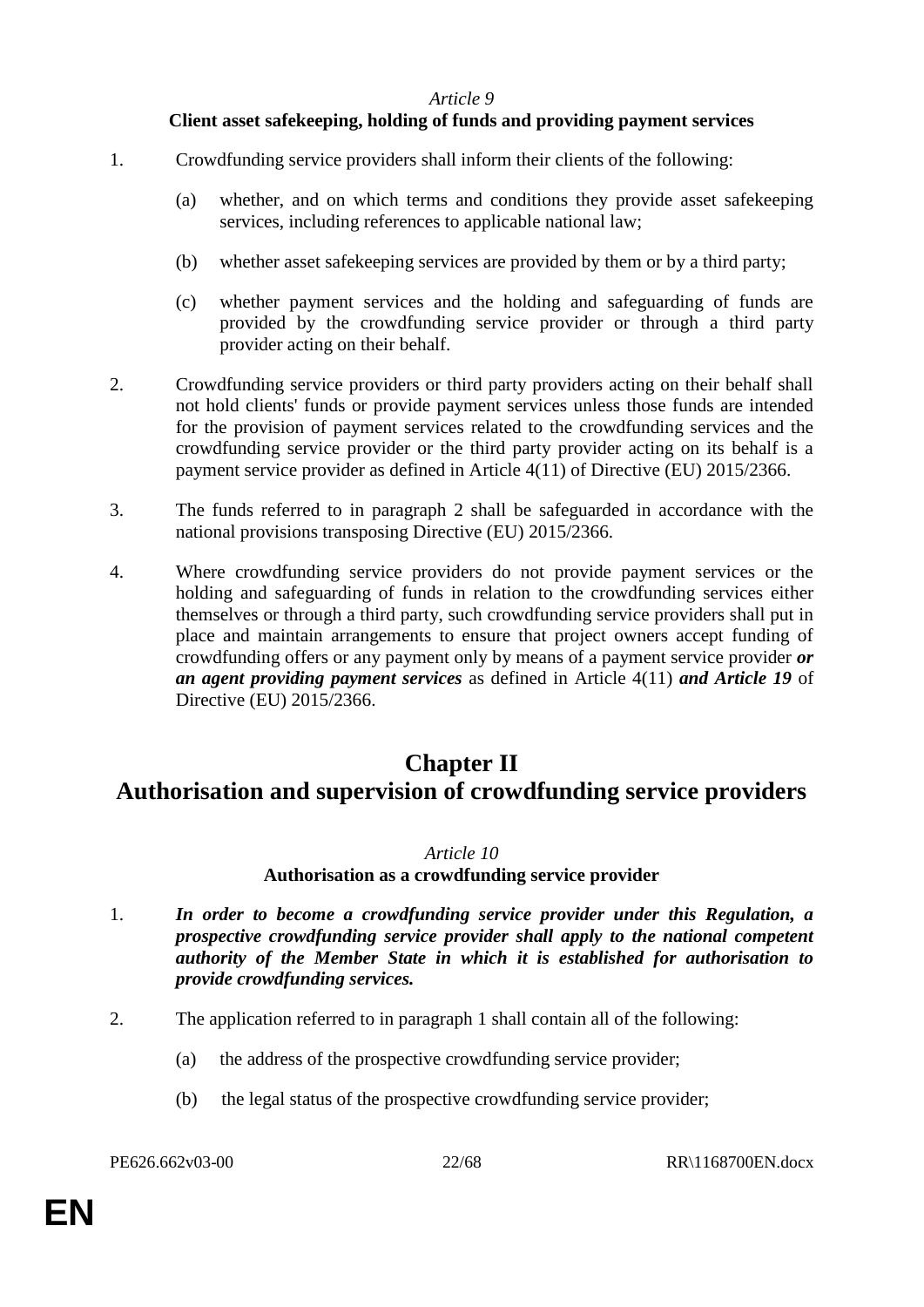- (c) the articles of association of the prospective crowdfunding service provider;
- (d) a programme of operations setting out the types of crowdfunding services that the prospective crowd funding service provider wishes to provide *and the platform that it intends to operate, including where and how offers are to be marketed;*
- (e) a description of the prospective crowdfunding service provider's governance arrangements and internal control mechanisms to ensure compliance with this Regulation, including risk management and accounting procedures;
- (f) a description of the prospective crowdfunding service provider's systems, resources and procedures for the control and safeguarding of the data processing systems;
- (g) a description of the prospective crowdfunding service provider's business continuity arrangements, *to ensure that any loan repayments and investments will continue to be administered to the investors in the event of insolvency of the prospective crowdfunding service provider*;
- (h) the identity of the persons responsible for the management of the prospective crowdfunding service provider;
- (i) proof that the persons referred to in point (h) are of good repute and possess appropriate knowledge and experience to manage the prospective crowdfunding service provider;
- (j) a description of the internal rules of the prospective crowdfunding service provider to prevent that its shareholders who hold 20% or more of the share capital or voting rights, its managers , or any person directly linked to them by control engage in crowdfunding transactions offered by the prospective crowdfunding service provider*, and that description should also covering include the internal rules of the prospective crowdfunding service provider on conflicts of interest pertaining to employees' exposure to projects*;
- (k) a description of the prospective crowdfunding service provider's outsourcing arrangements;
- (l) a description of the prospective crowdfunding service provider's procedures to deal with complaints from clients;
- (m) where applicable, a description of the payment services that the prospective crowdfunding service provider intends to provide under Directive (EU) 2015/2366;
- *(ma) proof that the crowdfunding service provider is adequately covered or holds sufficient capital against the financial consequences of its professional liability in the event of a failure to comply with its professional obligations set out in this Regulation.*

RR\1168700EN.docx 23/68 PE626.662v03-00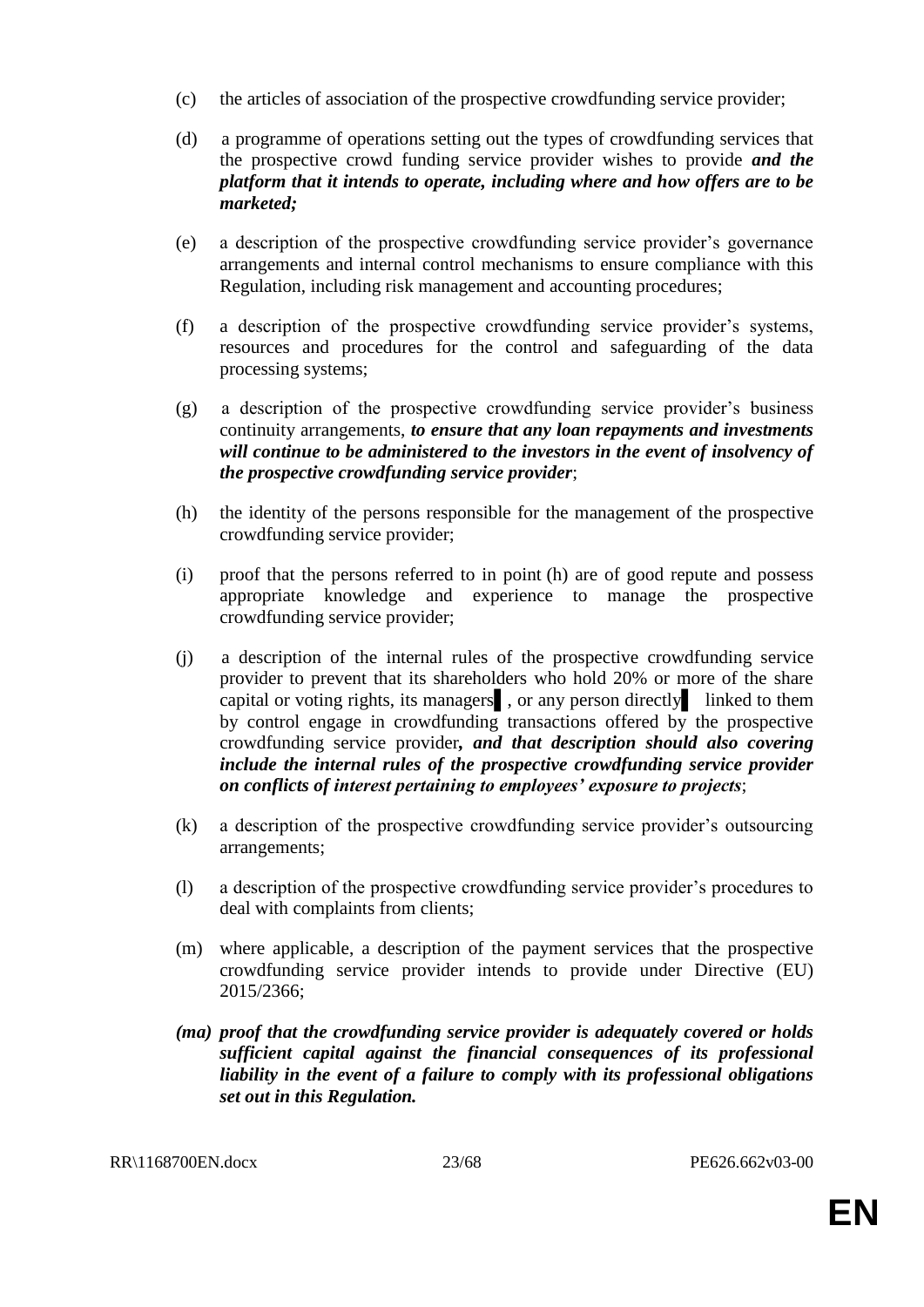- 3. For the purposes of paragraph 2(i), prospective crowdfunding service providers shall provide proof of the following:
	- (a) absence of criminal record in respect of convictions or penalties of national rules in force in the fields of commercial law, insolvency law, financial services legislation, anti-money laundering legislation, fraud or professional liability for all the persons involved in the management of the prospective crowd funding service provider;
	- (b) proof that the persons involved in the management of the crowdfunding service provider collectively possess sufficient knowledge, skills and experience to manage the crowdfunding service provider and that those persons are required to commit sufficient time to perform their duties.
- 4. *The national competent authority* shall, within *30* working days of receipt of the application referred to in paragraph 1, assess whether that application is complete. Where the application is not complete, *the national competent authority* shall set a deadline by which the prospective crowdfunding service provider is to provide the missing information.
- 5. Where an application as referred to in paragraph 1 is complete, *the national competent authority* shall immediately notify the prospective crowdfunding service provider thereof.
- *5a. Before making a decision on the granting or refusal of an application for authorisation to provide crowdfunding service, the national competent authority shall consult the national competency authority of any other Member State in the following cases:*
	- *(a) the prospective crowdfunding service provider is a subsidiary of a crowdfunding service provider authorised in that other Member State;*
	- *(b) the prospective crowdfunding service provider is a subsidiary of the parent undertaking of a crowdfunding service provider authorised in that other Member State;*
	- *(c) the prospective crowdfunding service provider is controlled by the same natural or legal persons who control a crowdfunding service provider authorised in that other Member State;*
	- *(d) the prospective crowdfunding service provider intends to directly market offers in that other Member State.*
- *5b. Where either of the national competent authorities referred to in paragraph 5a disagree about the procedure or content of an action or inaction of the other, such disagreement shall be resolved in accordance with Article 13a.*
- 6. *The national competent authority* shall, within *three* months from the receipt of a complete application, assess whether the prospective crowdfunding service provider complies with the requirements set out in this Regulation and shall adopt a fully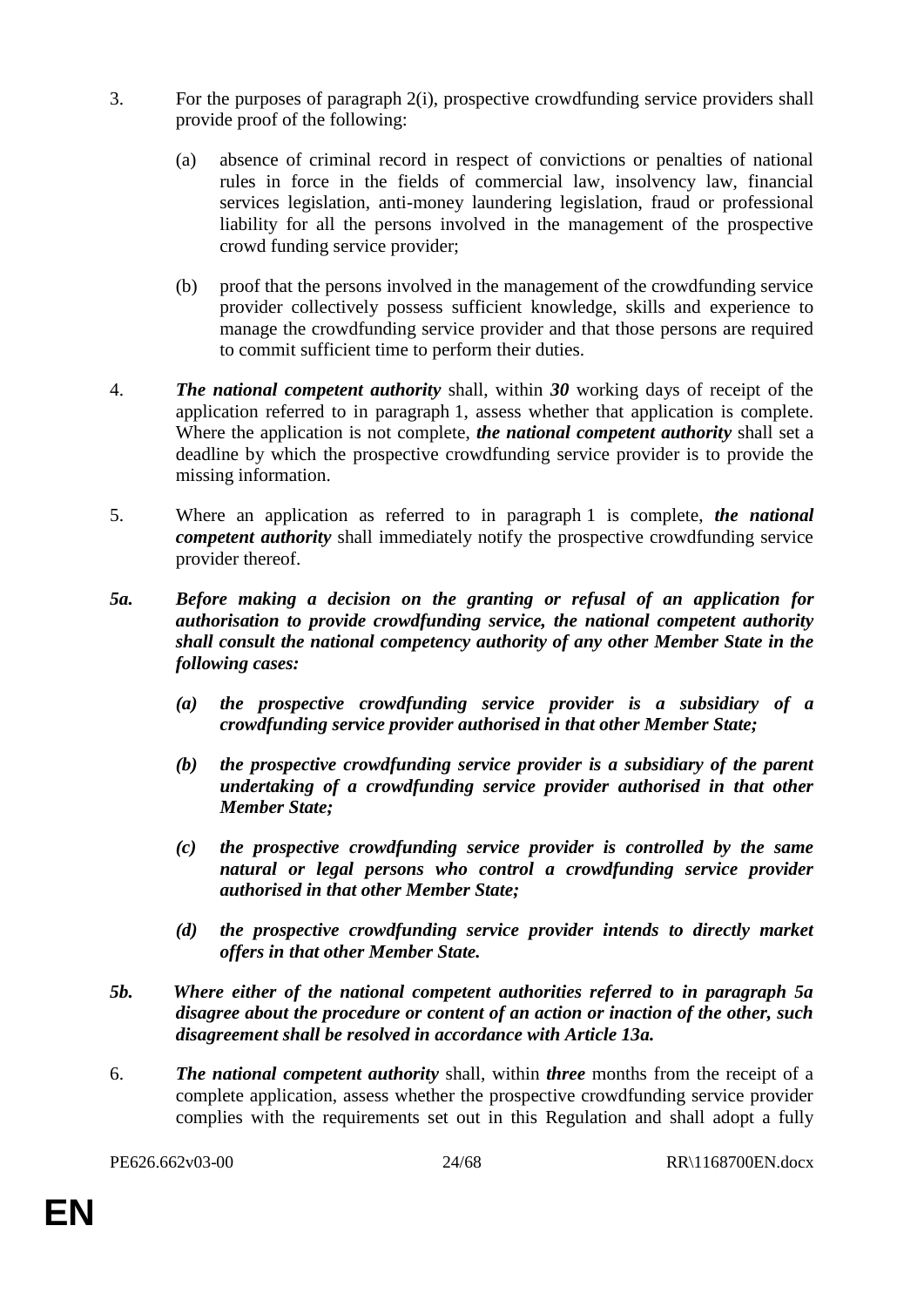reasoned decision granting or refusing authorisation as a crowdfunding service provider. *The national competent authority* shall have the right to refuse authorisation if there are objective and demonstrable grounds for believing that the management of the crowdfunding service provider may pose a threat to its effective, sound and prudent management and business continuity and to the adequate consideration of the interest of its clients and the integrity of the market.

- *6a. The national competent authority shall inform ESMA of a successful application for authorisation under this Article. ESMA shall add that application to the register of approved platforms provided for in Article 11. ESMA may request information in order to ensure that national competent authorities grant authorisations under this Article in a consistent manner. If ESMA does not agree with a decision of the national competent authority to grant or refuse an application for authorisation under this Article, it shall issue its reasons for such disagreement and shall explain and justify any significant deviation from the decision.*
- 7. *The national competent authority* shall notify the prospective crowdfunding service provider of its decision within *two* working days after having taken that decision.
- *7a. A crowdfunding service provider authorised in accordance with this Article shall meet at all times the conditions for its authorisation.*
- 8. The authorisation referred to in paragraph 1 shall be effective and valid for the entire territory of the Union.
- 9. Member States shall not require crowdfunding service providers to have physical presence in the territory of a Member State other than *the facilities in* the Member State in which those crowdfunding service providers are established *and have obtained authorisation* in order to provide crowdfunding services on a cross-border basis.
- 10. *ESMA shall develop draft implementing technical standards to establish standard forms, templates and procedures for the application for authorisation.*

*ESMA shall submit those draft implementing technical standards to the Commission by ... [XX months from the date of entry into force of this Regulation].*

*Power is delegated to the Commission to adopt the implementing technical standards referred to in the first subparagraph in accordance with the procedure laid down in Article 15 of Regulation (EU) No 1095/2010.*

#### *Article 11 Register of crowdfunding service providers*

- 1. ESMA shall establish a register of all crowdfunding service providers*.* That register shall be publicly available on its website and shall be updated on a regular basis.
- 2. The register referred to in paragraph 1 shall contain the following data:

RR\1168700EN.docx 25/68 PE626.662v03-00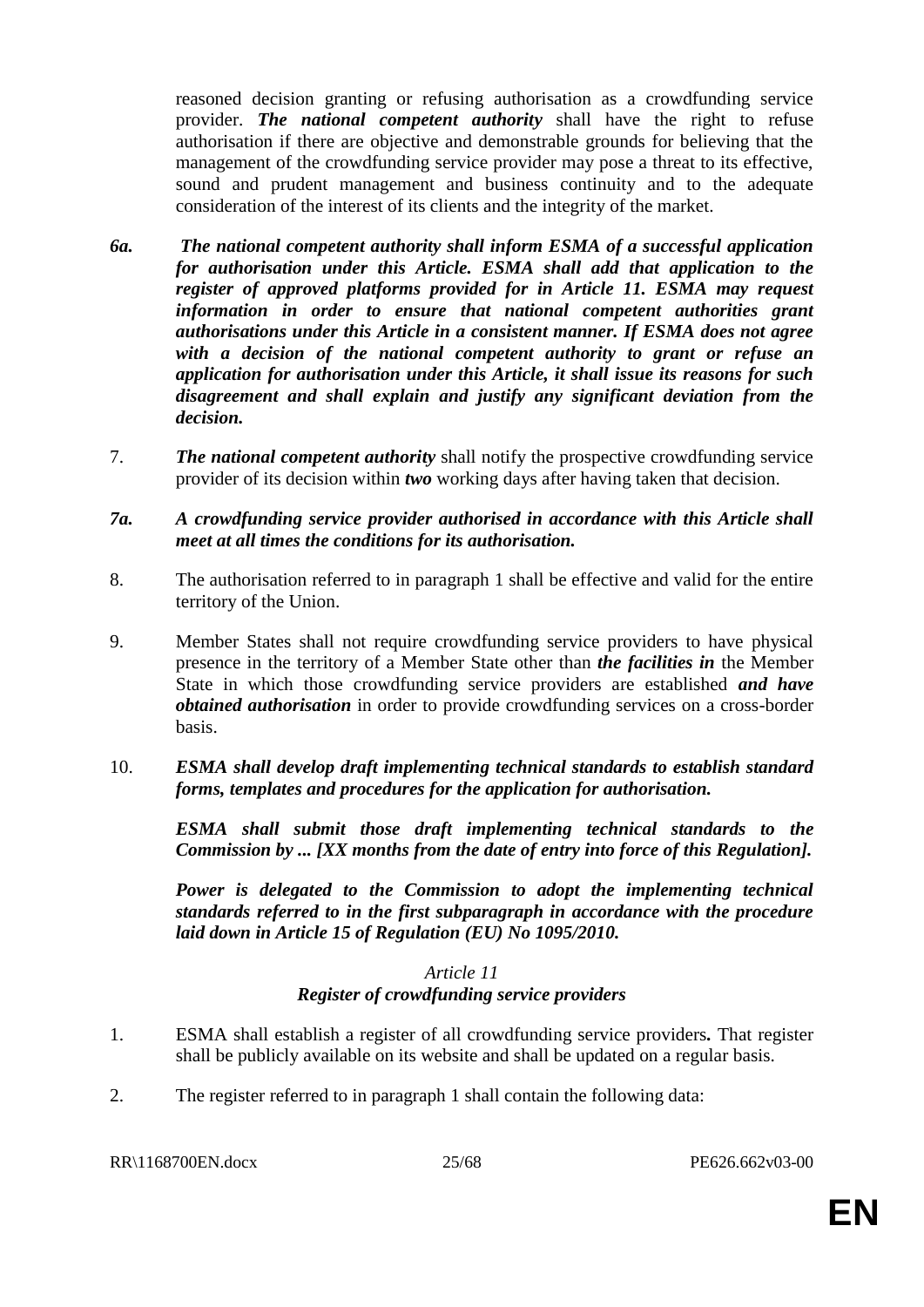- (a) the name and legal form of the crowdfunding service provider;
- (b) the commercial name and internet address of the crowdfunding platform operated by the crowdfunding service provider;
- (c) information on the services for which the crowdfunding service provider is authorised;
- (d) sanctions imposed on the crowdfunding service provider or its managers.
- 3. Any withdrawal of an authorisation in accordance with Article 13 shall be published in the register for five years.

## *Article 12*

#### **Supervision**

- 1. Crowdfunding service providers shall provide their services under the supervision of *the national competent authority of the Member State where the crowdfunding service provider has been authorised.*
- 2. Crowdfunding service providers shall comply at all times with the conditions for authorisation *set out in Article 10 of this Regulation*.
- 3. *The national competent authority* shall assess compliance of crowdfunding service providers with the obligations provided for in this Regulation. *It shall determine the frequency and depth of that assessment having regard to the size and complexity of the activities of the crowdfunding service provider. For the purpose of that assessment, the national competent authority may subject the crowdfunding service provider to an on-site inspection.*
- 4. Crowdfunding service providers shall notify *the national competent authority* of any material changes to the conditions for authorisation without undue delay and, upon request, shall provide the information needed to assess their compliance with this Regulation.

#### *Article 12 a (new) Designation of the competent authority*

*1. Each Member State shall designate the national competent authority responsible for carrying out the duties under this Regulation for the authorisation and supervision of crowdfunding services providers and shall inform ESMA thereof.* 

*Where a Member State designates more than one national competent authority, it shall determine their respective roles and shall designate a single authority to be responsible for cooperation with the national competent authorities of other Member States and with ESMA, where provided for in this Regulation.*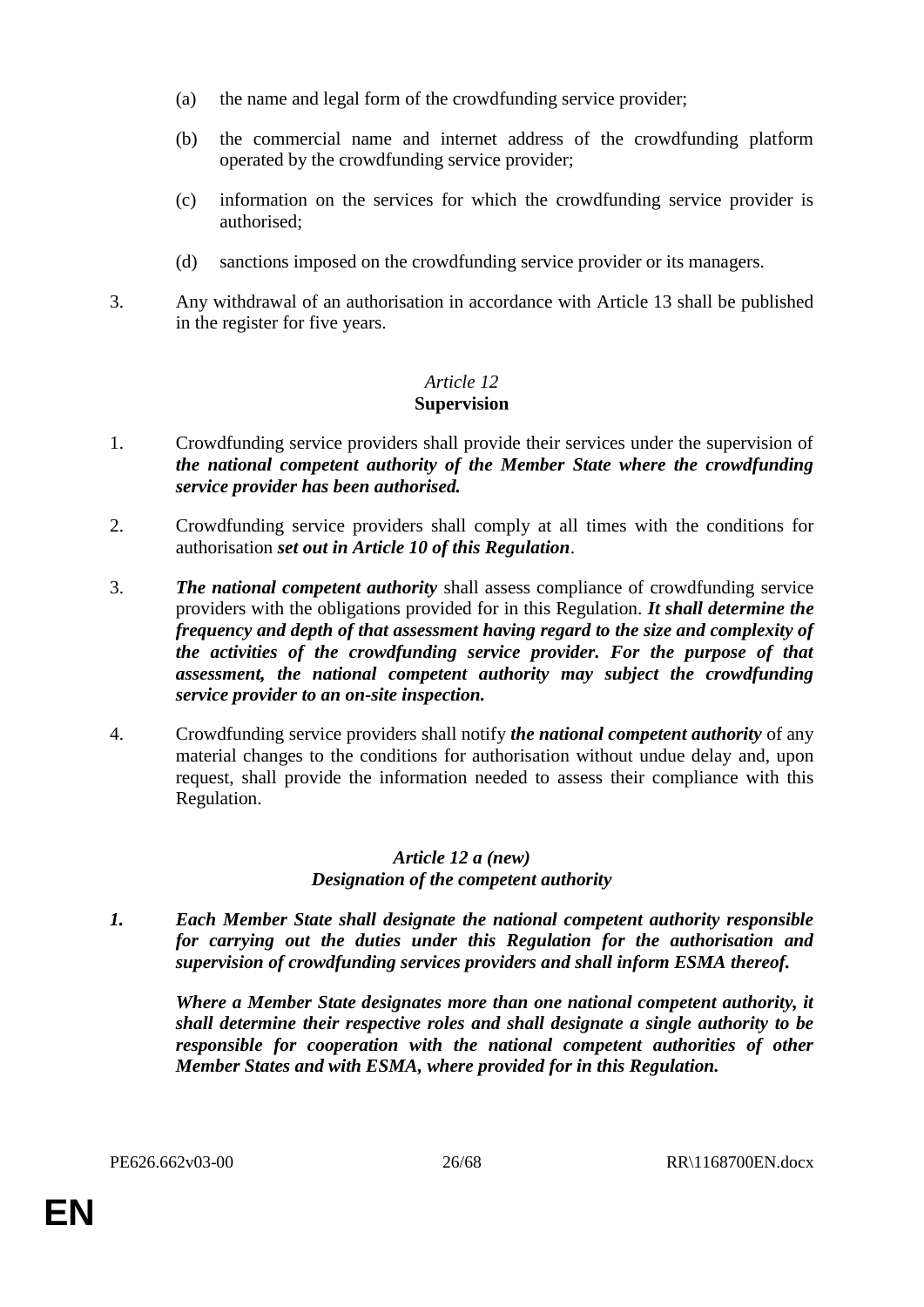- *2. ESMA shall publish on its website a list of the competent authorities designated in accordance with the first subparagraph.*
- *3. The national competent authorities shall have the supervisory and investigatory powers necessary for the exercise of their functions.*

#### *Article 13* **Withdrawal of authorisation**

- 1. *The national competent authorities* shall have the power to withdraw the authorisation of a crowdfunding service provider in any of the following situations where the crowdfunding service provider:
	- (a) has not used its authorisation within 18 months after the authorisation has been granted;
	- (b) has expressly renounced its authorisation;
	- (c) has not provided crowdfunding services for six successive months;
	- (d) has obtained its authorisation by irregular means, including making false statements in its application for authorisation;
	- (e) no longer meets the conditions under which the authorisation was granted;
	- (f) has seriously infringed the provisions of this Regulation.
	- *(g) has lost its authorisation as a payment institution in accordance with pursuant to Article 13 of Directive 2015/2366/EU, or a third party provider acting on its behalf has lost that authorisation;*
	- *(h) has infringed provisions of national law implementing Directive (EU) 2015/849 in respect of money laundering or terrorism financing, or its managers, employees or third parties acting on its behalf have infringed those provisions.*

# ▌

▌

- 4. *The national competent authorities* shall notify, without undue delay, *ESMA* of *their* decision to withdraw the authorisation of a crowdfunding service provider.
- *4a. Before making a decision to withdraw the authorisation of a crowdfunding service provider to provide crowdfunding services, the national competent authority shall consult the national competent authority of any other Member State in cases where the crowdfunding service provider:*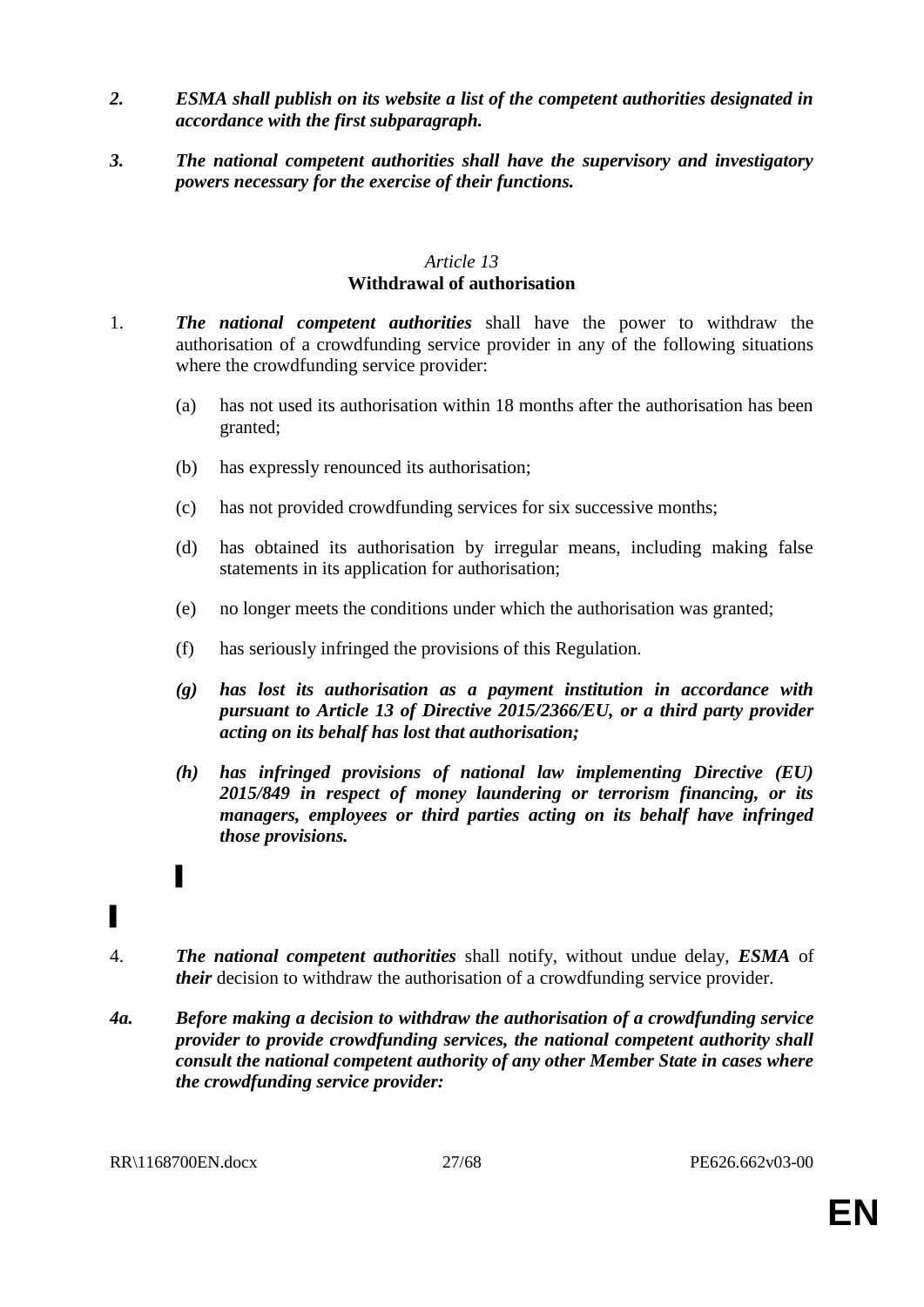- *(a) is a subsidiary of a crowdfunding service provider authorised in that other Member State;*
- *(b) is a subsidiary of the parent undertaking of a crowdfunding service provider authorised in that other Member State;*
- *(c) is controlled by the same natural or legal persons who control a crowdfunding service provider authorised in that other Member State;*
- *(d) directly markets offers in that other Member State.*

#### *Article 13a Settlement of disputes between competent authorities*

*1. Where a competent authority disagrees about the procedure or content of an action or inaction of a competent authority of another Member State regarding the application of this Regulation,* ESMA*, at the request of one or more of the competent authorities concerned, may assist the authorities in reaching an agreement in accordance with the procedure set out in paragraphs 2 to 4.*

*Where on the basis of objective criteria disagreement between competent authorities from different Member States can be identified, ESMA may, on its own initiative, assist the competent authorities in reaching an agreement in accordance with the procedure set out in paragraphs 2 to 4.*

*2. ESMA shall set a time limit for conciliation between the competent authorities taking into account any relevant time periods, as well as the complexity and urgency of the matter. At that stage ESMA shall act as a mediator.*

*If the competent authorities concerned fail to reach an agreement within the conciliation phase referred to in the first subparagraph, ESMA may, in accordance with the procedure set out in the third and fourth subparagraph of Article 44(1) of Regulation (EU) No 1095/2010, take a decision requiring them to take specific action or to refrain from action in order to settle the matter, with binding effects for the competent authorities concerned, in order to ensure compliance with Union law.*

- *3. Without prejudice to the powers of the Commission under Article 258 TFEU, where a competent authority does not comply with the decision of ESMA, and thereby fails to ensure that a crowdfunding service provider complies with requirements under this Regulation, ESMA may adopt an individual decision addressed to the crowdfunding service provider requiring the necessary action to comply with its obligations under Union law, including the cessation of any practice.*
- *4. Decisions adopted under paragraph 3 shall prevail over any previous decision adopted by the competent authorities on the same matter. Any action by the*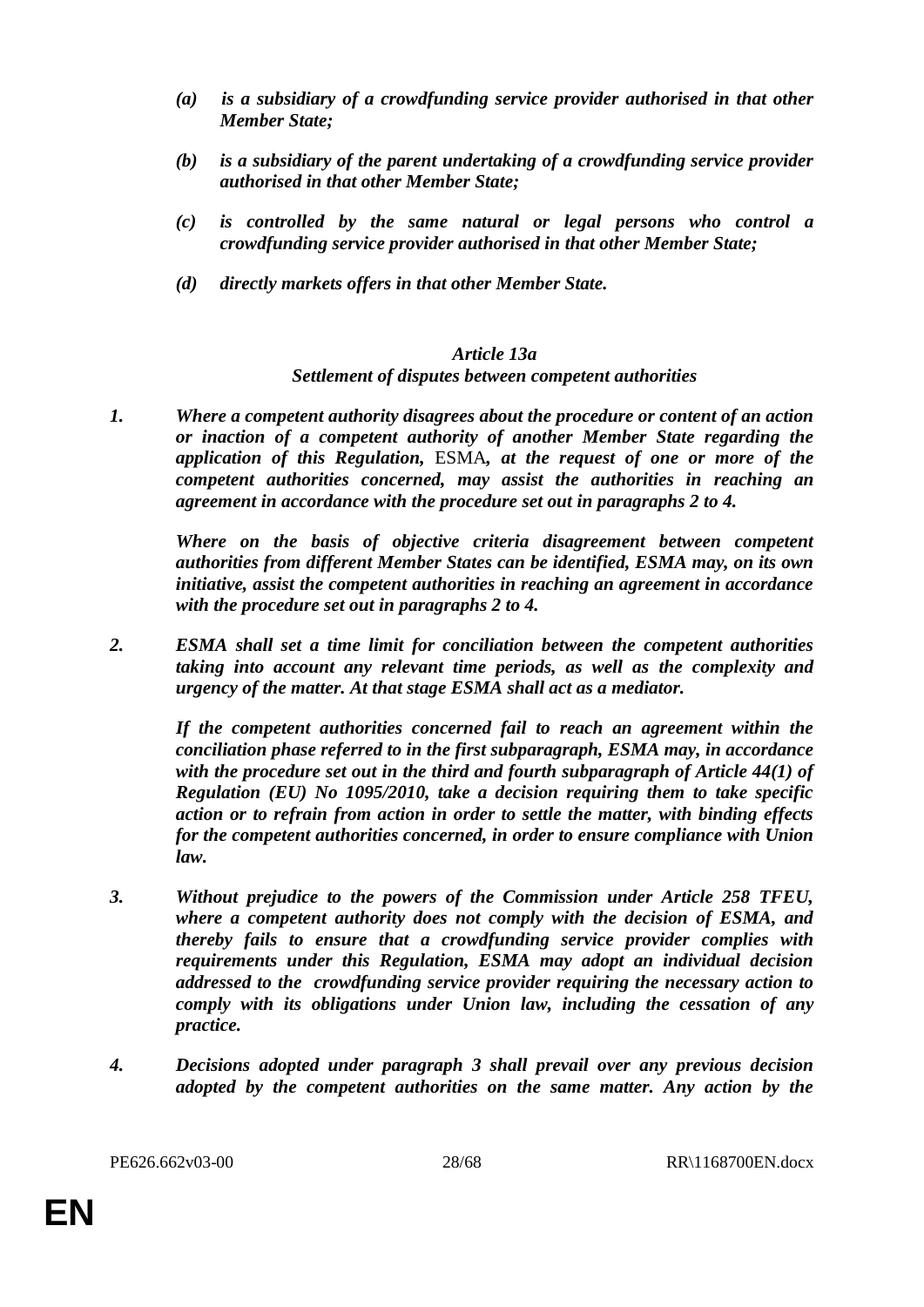*competent authorities in relation to facts which are subject to a decision pursuant to paragraph 2 or 3 shall be compatible with such decision.*

*5. In the report referred to in Article 50(2) of Regulation (EU) No 1095/2010, the Chairperson of ESMA shall set out the nature and type of disagreements between competent authorities, the agreements reached and the decisions taken to settle such disagreements.*

## **Chapter IV Transparency and entry knowledge test by crowdfunding service providers**

#### *Article 14*

#### **Information to clients**

- 1. All information, including marketing communications as referred to in Article 19, from crowdfunding service providers to clients about themselves, about the costs, *financial risks* and charges related to crowdfunding services or investments, *including about insolvency risks of the crowdfunding service provider* about the crowdfunding conditions, including crowdfunding project selection criteria, or about the nature of and risks associated with their crowdfunding services shall be *fair,*  clear, *and not misleading*.
- 2. *All* information *to be provided to clients in accordance with* paragraph 1 shall be provided *in a concise, accurate and easily accessible manner, including on the website of the crowdfunding service provider. The information shall be provided whenever appropriate, including prior to entering* into a crowdfunding transaction.

▌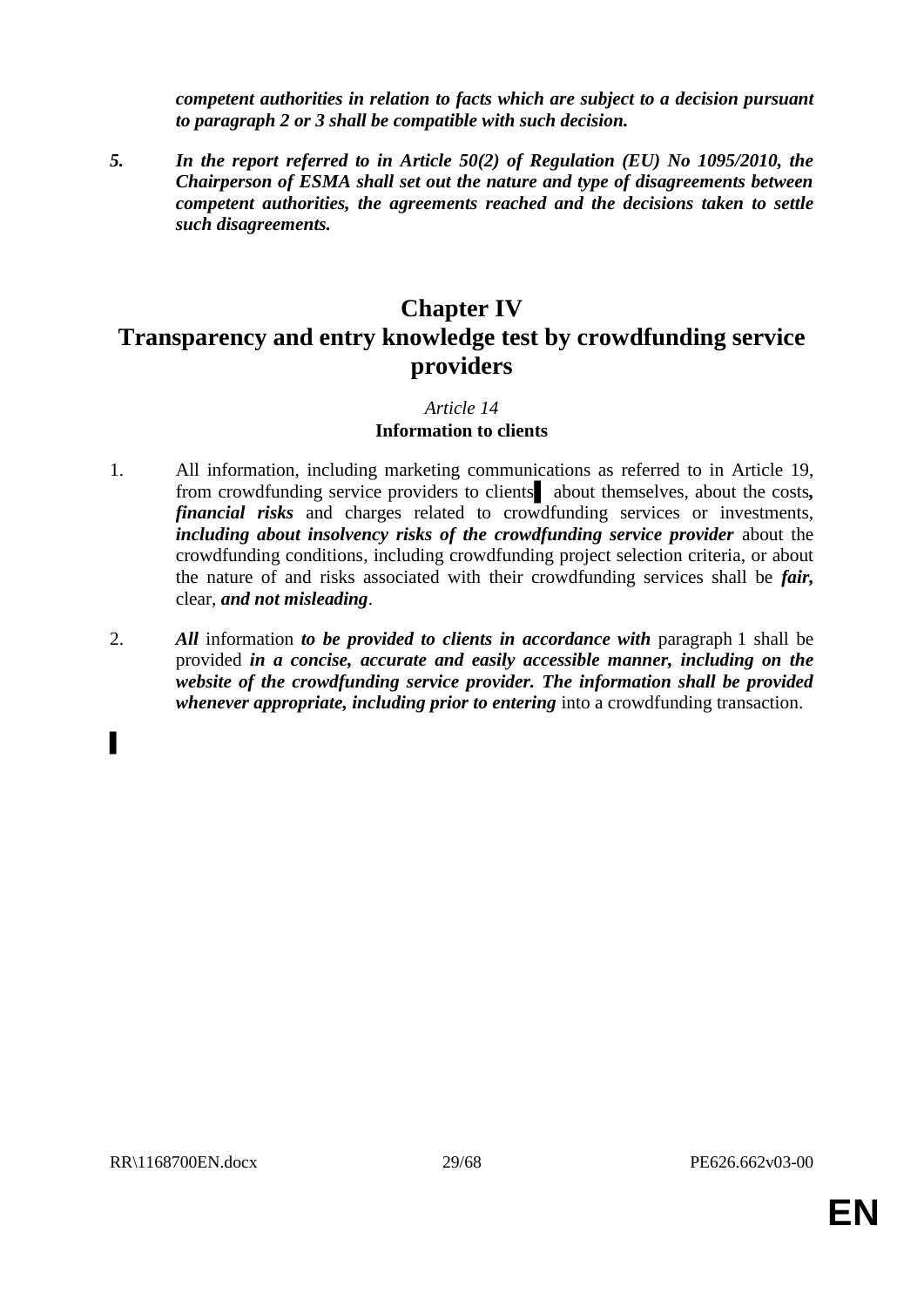#### *Article 14 a*

#### *Default rate disclosure*

- *1. Crowdfunding service providers shall disclose annually the default rates of the crowdfunding projects offered on their crowdfunding platform over at least the preceding 24 months.*
- *2. The default rates referred to in paragraph 1 shall be published online in a prominent place on the website of the crowdfunding service provider.*
- *3. In close cooperation with the EBA, ESMA shall develop draft regulatory technical standards to specify the methodology for calculating the default rate of the projects offered on crowdfunding platform.*

*ESMA shall submit those draft regulatory technical standards to the Commission by ... [XX months from the date of entry into force of this Regulation].*

*Power is delegated to the Commission to supplement this Regulation by adopting the regulatory technical standards referred to in the first subparagraph of this paragraph in accordance with the procedure laid down in Articles 10 to 14 of Regulation (EU) No 1095/2010.*

#### *Article 15*

#### **Entry knowledge test and simulation of the ability to bear loss**

- 1. Crowdfunding service providers shall assess whether and which crowdfunding services offered are appropriate for the prospective investors.
- 2. For the purposes of the assessment pursuant to paragraph 1, crowdfunding service providers shall request information about the prospective investor's *experience, investment objectives, financial situation and* basic understanding of risk in investing in general and in the types of investments offered on the crowdfunding platform, including information about:
	- (a) the prospective investor's past investments in transferable securities or loan agreements, including in early or expansion stage businesses;
	- (b) *the understanding of the prospective investor of the risks involved in granting loans or acquiring transferable securities through a crowdfunding platform, and* professional experience in relation to crowdfunding investments.
- ▌4. Where▌ crowdfunding service providers consider, on the basis of the information received under paragraph *2,* that the prospective investors have insufficient *understanding of the offer or that the offer is not suitable for those prospective investors*, crowdfunding service providers shall inform those prospective investors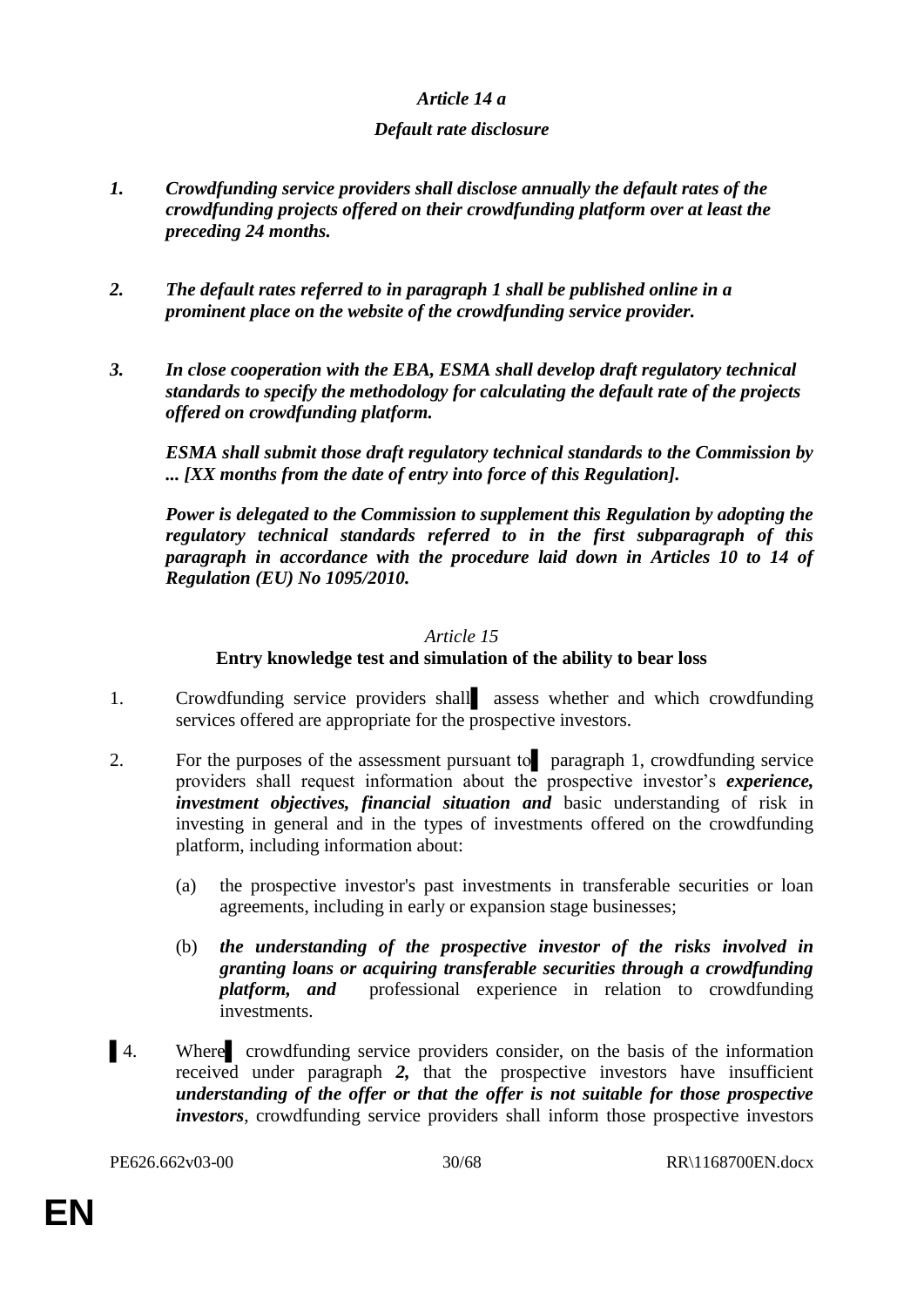that the services offered on their platforms may be inappropriate for them and give them a risk warning. That information or risk warning shall not prevent prospective investors from investing in crowdfunding projects. *The information or risk warning shall clearly state the risk of losing the entirety of the money invested.*

- 5. *All crowdfunding* service providers shall at all times offer prospective investors and investors the possibility to simulate their ability to bear loss, calculated as 10% of their net worth, based on the following information:
	- (a) regular income and total income *and, where appropriate, household income*, and whether the income is earned on a permanent or temporary basis;
	- (b) assets, including financial investments, personal and investment property, pension funds and any cash deposits;
	- (c) financial commitments, including regular, existing or future.

*On the basis* of the results of the simulation, *crowdfunding service providers may prevent* prospective investors and investors from investing in crowdfunding projects. *However, investors shall remain responsible for the full risk of making an investment.*

- 6. *In close cooperation with the EBA, ESMA shall develop draft regulatory technical standards* to specify the arrangements necessary to:
	- (a) carry out the assessment referred to in paragraph 1;
	- (b) carry out the simulation referred to in paragraph *5*;
	- (c) provide the information referred to in paragraphs 2 and 4.

*ESMA shall submit those draft regulatory technical standards to the Commission by ... [XX months from the date of entry into force of this Regulation].* 

*Power is delegated to the Commission to supplement this Regulation by adopting the regulatory technical standards referred to in the first subparagraph of this paragraph in accordance with the procedure laid down in Articles 10 to 14 of Regulation (EU) No 1095/2010.*

#### *Article 16*

#### **Key investment information sheet**

- *-1. Crowdfunding service providers that offer the services referred to in point (i) of point (a) of Article 3(1) of this Regulation shall provide prospective investors with all of the information referred to in this Article.*
- 1. *Prospective* investors *shall be provided* with a key investment information sheet drawn up by the project owner for each crowdfunding offer. The key investment

RR\1168700EN.docx 31/68 PE626.662v03-00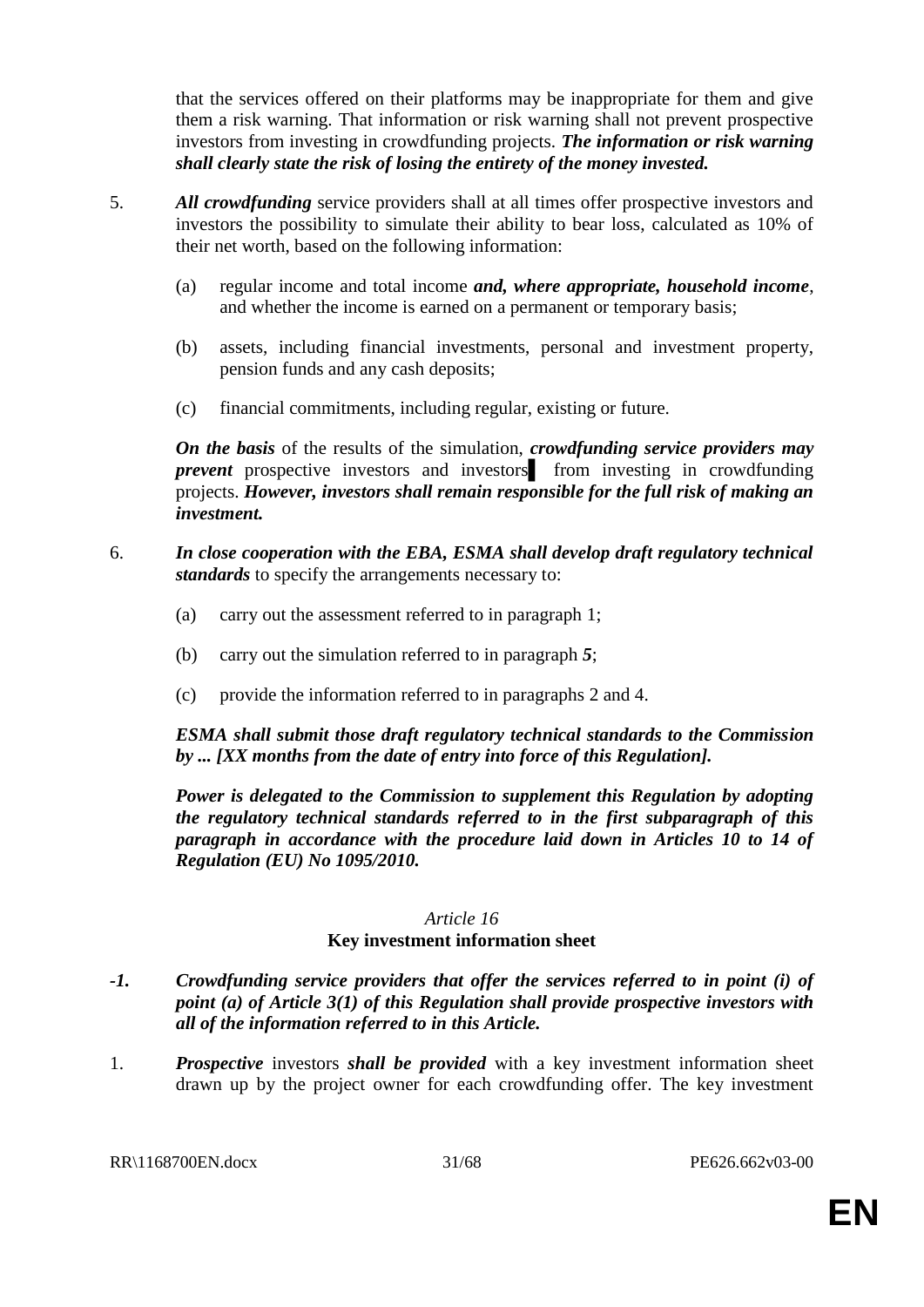information sheet shall be drafted in at least one of the official languages of the Member State concerned or in a language customary in *English*.

- 2. The key investment information sheet referred to in paragraph 1 shall contain all of the following information:
	- (a) the information set out in the Annex;
	- (b) the following explanatory statement, appearing directly underneath the title of the key investment information sheet:

"This crowdfunding offer has been neither verified nor approved by ESMA or national competent authorities.

The appropriateness of your education and knowledge have not been assessed before you were granted access to this investment. By making this investment, you assume full risk of taking this investment, including the risk of partial or entire loss of the money invested.";

(c) a risk warning, which shall read as follows:

\_\_\_\_\_\_\_\_\_\_\_\_\_\_\_

"Investment in this crowdfunding offer entails risks, including the risk of partial or entire loss of the money invested. Your investment is not covered by the deposit guarantee and investor compensation schemes established in accordance with Directive 2014/49/EU of the European Parliament and of the Council \* and Directive 97/9/EC of the European Parliament and of the Council.\*\*

You may not receive any return on your investment.

This is not a saving product and *we advise you* not *to* invest more than 10% of your net wealth in crowdfunding projects.

You may not be able to sell the investment instruments when you wish. *If you are able to sell them, you may nonetheless be subject to losses."*

Directive 2014/49/EU of the European Parliament and of the Council of 16 April 2014 on deposit guarantee schemes (OJ L 173, 12.6.2014, p. 149).

<sup>\*\*</sup> Directive 97/9/EC of the European Parliament and of the Council of 3 March 1997 on investor-compensation schemes (OJ L 084, 26.3.1997, p. 22)."

<sup>3.</sup> The key investment information sheet shall be *fair*, clear, *and not misleading* and shall not contain any footnotes, other than those with references to applicable law. It shall be presented in a stand-alone, durable medium which is clearly distinguishable from marketing communications and consist of *a* maximum *of three* sides of A4 sized paper format if printed.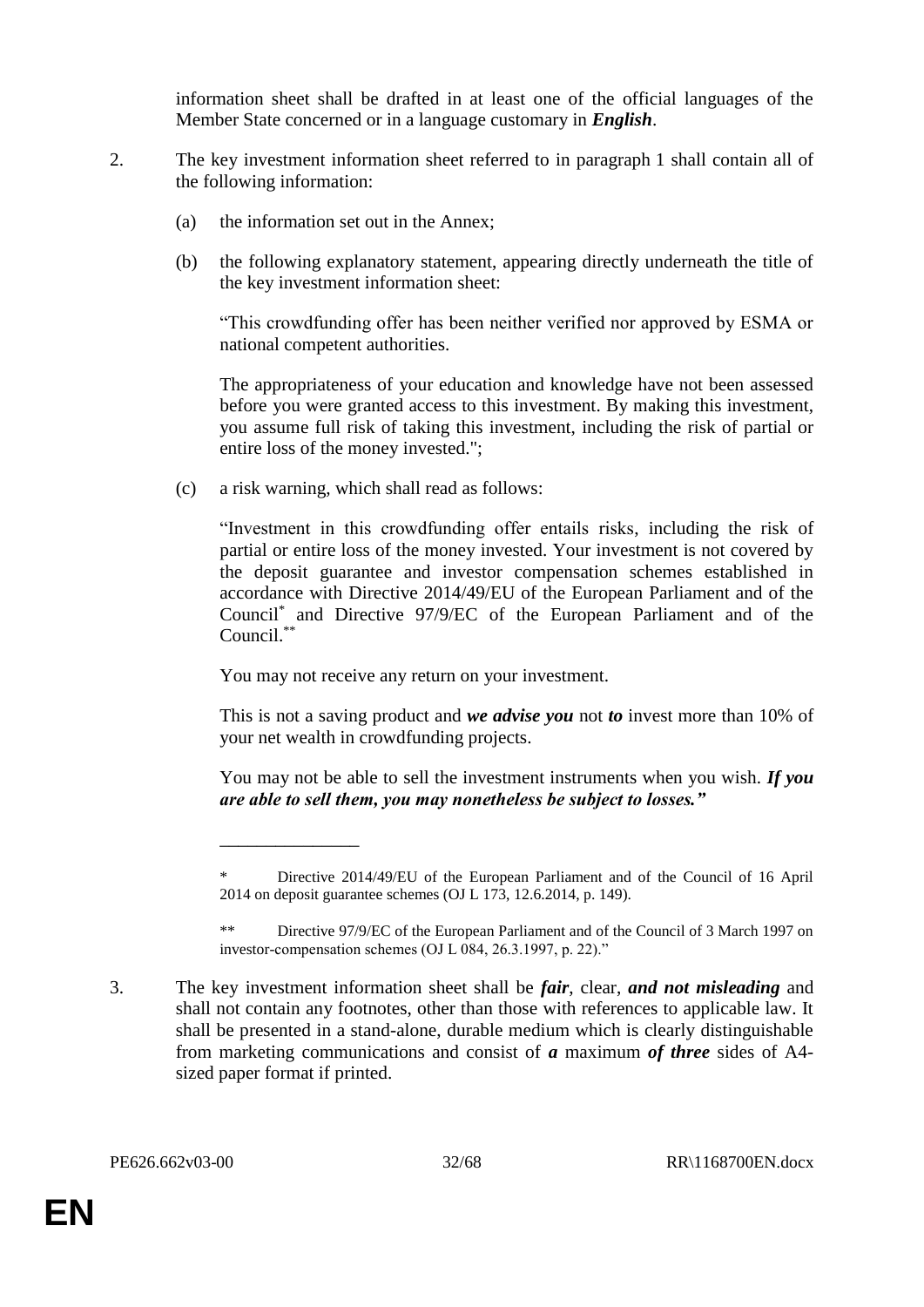4. The crowdfunding service provider shall keep the key investment information sheet updated at all times and for the whole period of validity of the crowdfunding offer.

*4a. The requirement set out in point (a) of paragraph 3 of this Article shall not apply to crowdfunding service providers that offer services referred to in point (ii) of point (a) of Article 3(1). Such providers shall instead draw up a key investment information sheet regarding the crowdfunding service provider, which shall contain detailed information on the crowdfunding service provider; its systems and controls for the management of risk, financial modelling for the crowdfunding offer and its historic performance.*

- 5. *All crowdfunding* service providers shall have in place and apply adequate procedures to verify the completeness, *the correctness* and the clarity of information contained in the key investment information sheet.
- 6. When a crowdfunding service provider identifies **an omission**, a **numisally mistake or** *an* ▌ inaccuracy in the key investment information sheet *which could have a material impact on the expected return of the investment, the corrections shall be made in the following manner:*
	- *(a) crowdfunding service providers that offer the services referred to in point (i) of point (a) of Article 3(1) shall signal the omission, mistake or inaccuracy promptly to the project owner, who shall complement or amend that information;*
	- *(b) crowdfunding service providers that offer services referred to in point (ii) of point (a) of Article 3(1) shall themselves amend the omission, mistake or inaccuracy in the key information sheet themselves.*

Where such complement or amendment is not *made*, the crowdfunding service provider shall not make the crowdfunding offer or cancel the existing offer until the key investment information sheet complies with the requirements of this Article*.*

7. An investor may request a crowdfunding service provider to arrange for a translation of the key investment information sheet into a language of the investor's choice. The translation shall *faithfully and* accurately reflect the content of the original key investment information sheet.

Where the crowdfunding service provider does not provide the requested translation of the key investment information sheet, the crowdfunding service provider shall clearly advise the investor to refrain from making the investment.

- 8. National competent authorities shall not require an ex ante notification and approval of a key investment information sheet.
- 9. *ESMA may develop draft regulatory technical standards to specify the following*:
	- (a) the requirements for and content of the model for presenting the information referred to in paragraph 2 and the Annex;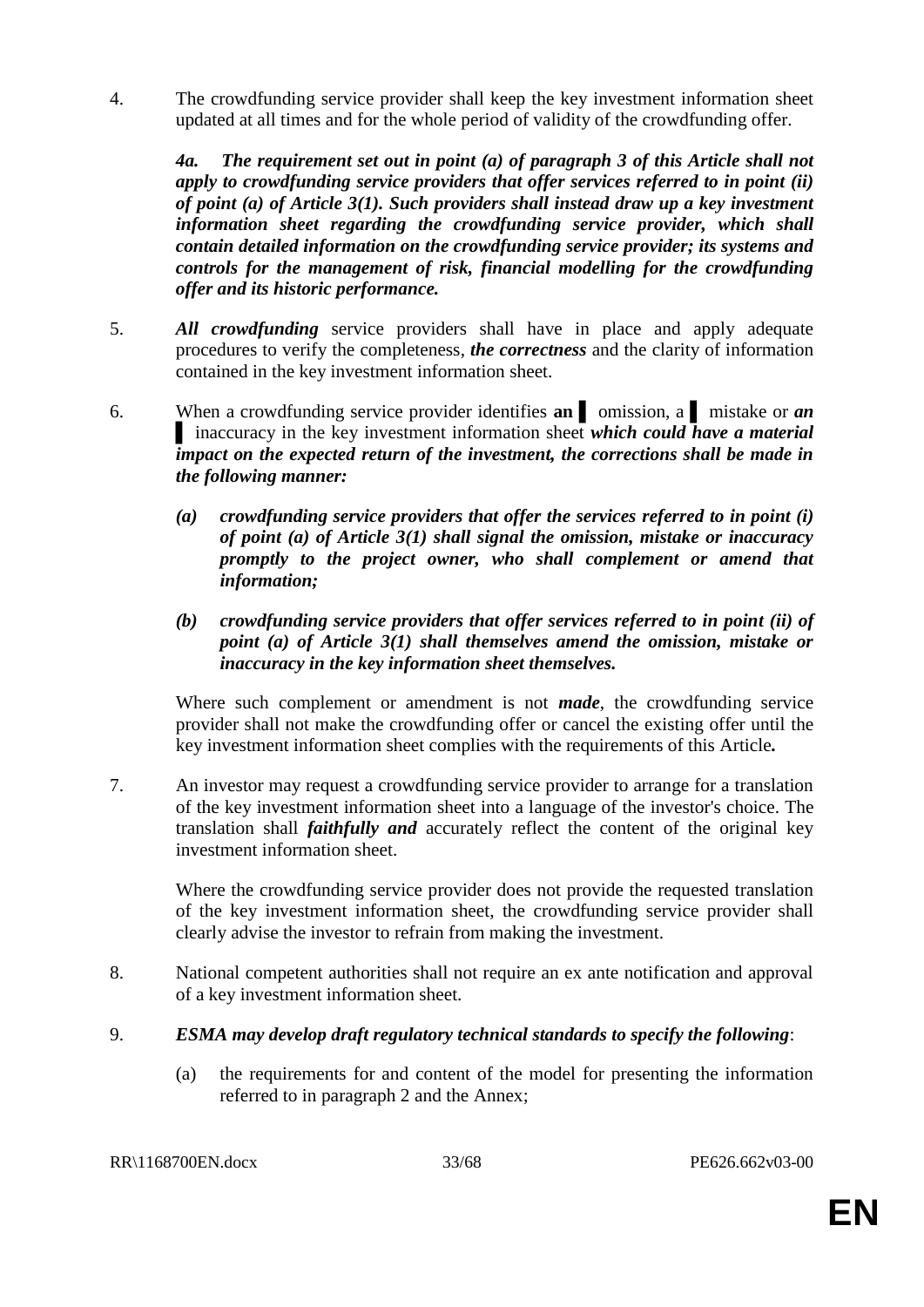- (b) the types of risks that are material to the crowdfunding offer and therefore must be disclosed in accordance with Part C of the Annex;
- *(ba) the use of certain financial ratios to enhance the clarity of key financial information;*
- (c) the *commissions and* fees and *transaction* costs referred to in point (a) of Part H of the Annex, including a *detailed* breakdown of direct and indirect costs to be borne by the investor.

*In drafting the standards, ESMA shall differentiate between the services referred to in point (i) of point (a) of Article 3 (1) and those referred to in point (ii) of point (a) of Article 3(1).*

*ESMA shall submit those draft regulatory technical standards to the Commission by ... [XXX months from the date of entry into force of this Regulation].*

*Power is delegated to the Commission to adopt the regulatory technical standards referred to in the first subparagraph of this paragraph in accordance with the procedure laid down in Articles 10 to 14 of Regulation (EU) No 1095/2010.*

#### *Article 17* **Bulletin board**

- 1. Crowdfunding service providers that allow their investors to interact directly with each other to buy and sell loan agreements or transferable securities which were originally crowdfunded on their platforms, shall inform their clients that they do not operate a trading system and that such buying and selling activity on their platforms is at the client's own discretion and responsibility. *Such crowdfunding service providers shall also inform their clients that the rules applicable under Directive 2014/65/EU to trading venues, as defined in point (24) of Article 4(1) of that Directive, do not apply to their platforms.*
- 2. Crowdfunding service providers that *provide* a reference price for the buying and selling referred to in paragraph 1 shall inform their clients *whether the* reference price is *binding or* non-binding and *justify the basis on which* the reference price *was calculated*.
- *2a. In order to enable investors to buy and sell loans acquired through their platform, crowdfunding service providers shall facilitate transparency to investors about their platforms by providing information on the performance of loans generated.*

## *Article 18*

#### **Access to records**

Crowdfunding service providers shall:

(a) keep all records related to their services and transactions on a durable medium for five years;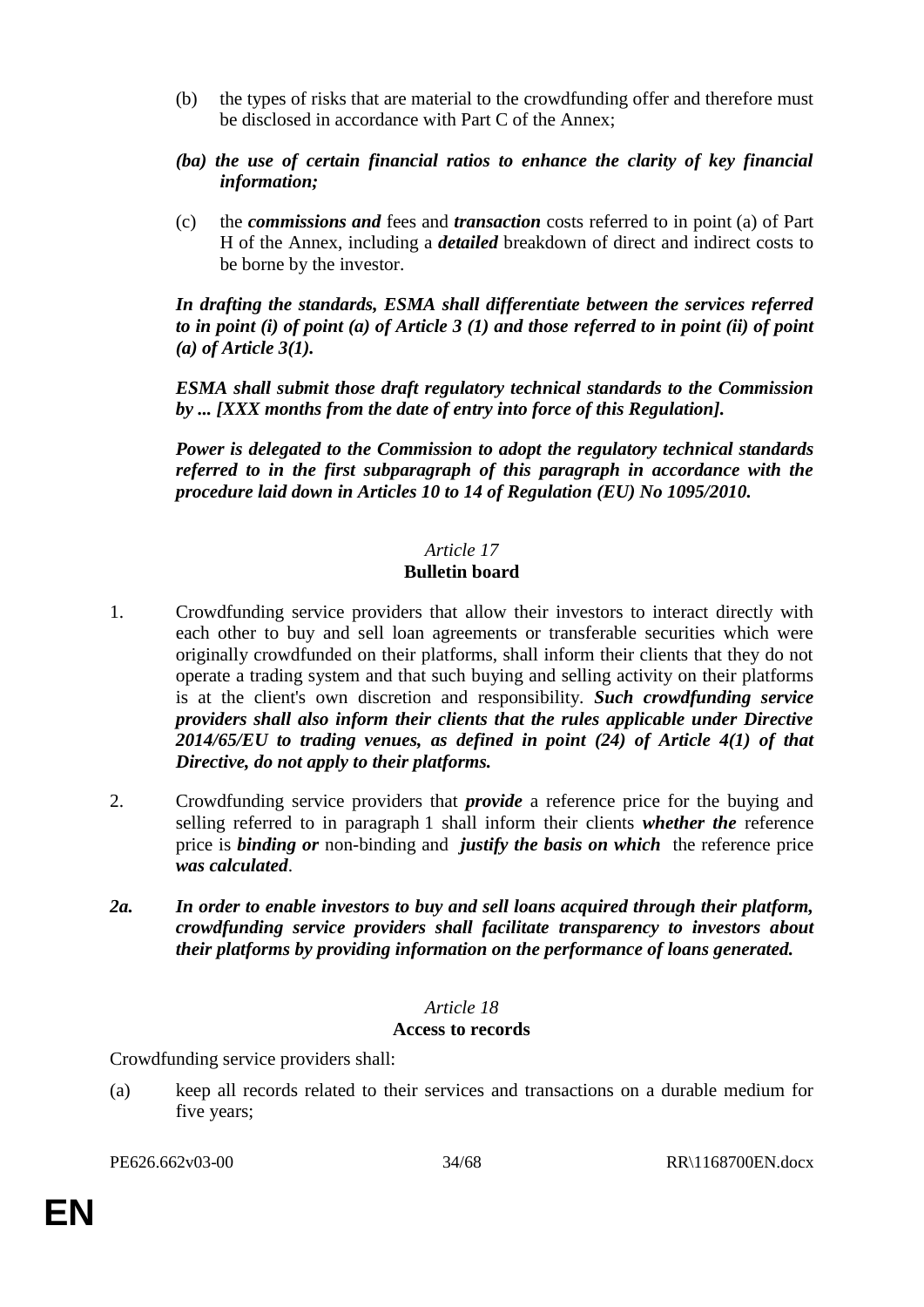- (b) ensure that their clients have immediate access to records of the services provided to them at all times;
- (c) maintain for five years all agreements between the crowdfunding service providers and their clients.

## **Chapter V Marketing communications**

#### *Article 19*

#### **Requirements regarding marketing communications**

- 1. Crowdfunding service providers shall ensure that all *their* marketing communications to investors are clearly identifiable as such.
- 2. *Prior to the closure of raising funds for a project, no* marketing communication shall *disproportionately target* individual planned, pending *or current* crowdfunding projects or offers.
- 3. For their marketing communications, crowdfunding service providers shall use one or more of the official languages of the Member State in which the crowdfunding service provider is active or *English*.
- 4. National competent authorities shall not require an ex ante notification and approval of marketing communications.

#### *Article 20*

#### **Publication of national provisions concerning marketing requirements**

- 1. National competent authorities shall publish and keep updated on their websites national laws, regulations and administrative provisions applicable to marketing communications of crowdfunding service providers.
- 2. Competent authorities shall notify ESMA of the laws, regulations and administrative provisions referred to in paragraph 1 and the hyperlinks to the websites of competent authorities where that information is published. Competent authorities shall provide ESMA with a summary of those relevant national provisions in a language customary in the sphere of international finance.
- 3. Competent authorities shall notify ESMA of any change in the information provided pursuant to paragraph 2 and submit an updated summary of the relevant national provisions without delay.
- 4. ESMA shall publish and maintain on its website a summary of the relevant national provisions in a language customary in the sphere of international finance and the hyperlinks to the websites of competent authorities referred to in paragraph 1. ESMA shall not be held liable for the information presented in the summary.

```
RR\1168700EN.docx 35/68 PE626.662v03-00
```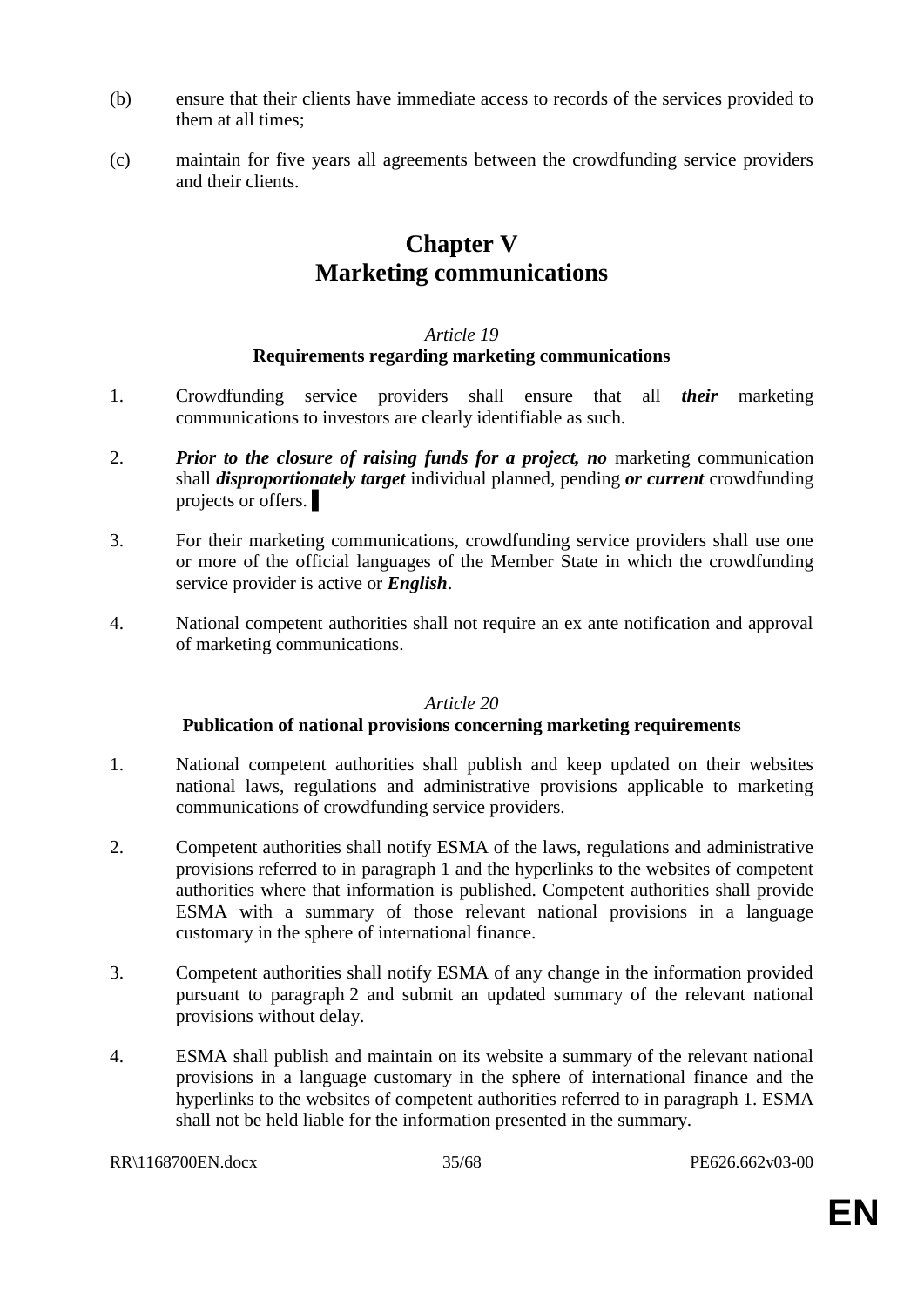- 5. National competent authorities shall be the single points of contact responsible for providing information on marketing rules in their respective Member States.
- ▌7. Competent authorities shall regularly, and at least on a yearly basis, report to ESMA on their enforcement actions taken during the previous year on the basis of their national laws, regulations and administrative provisions applicable to marketing communications of crowdfunding service providers. In particular; the report shall include:
	- (a) the total number of enforcement actions taken by type of misconduct, where applicable;
	- (b) where available, the outcomes of the enforcement actions, including types of sanctions imposed by type of sanction or remedies provided by crowdfunding service providers;
	- (c) where available, examples of how competent authorities have dealt with the failure of crowdfunding service providers to comply with the national provisions.

## **Chapter VI Powers and competences of the relevant national competent authority**

#### **SECTION I COMPETENCES AND PROCEDURES**

#### *Article 21* **Legal privilege**

The powers conferred on *the national competent authority*, or on any official or other person authorised by *the national competent authority*, shall not be used to require the disclosure of information which is subject to legal privilege.

#### *Article 25*

#### **Exchange of information**

ESMA and the competent authorities shall provide each other with the information required for the purposes of carrying out their duties under this Regulation without undue delay.

#### *Article 26*

#### **Professional secrecy**

The obligation of professional secrecy referred to in Article 76 of Directive 2014/65/EU shall apply to *the national competent authorities,* ESMA and all persons who work or who have worked for *the national competent authorities or* ESMA or for any other person to whom *tasks*  were delegated, including auditors and experts contracted.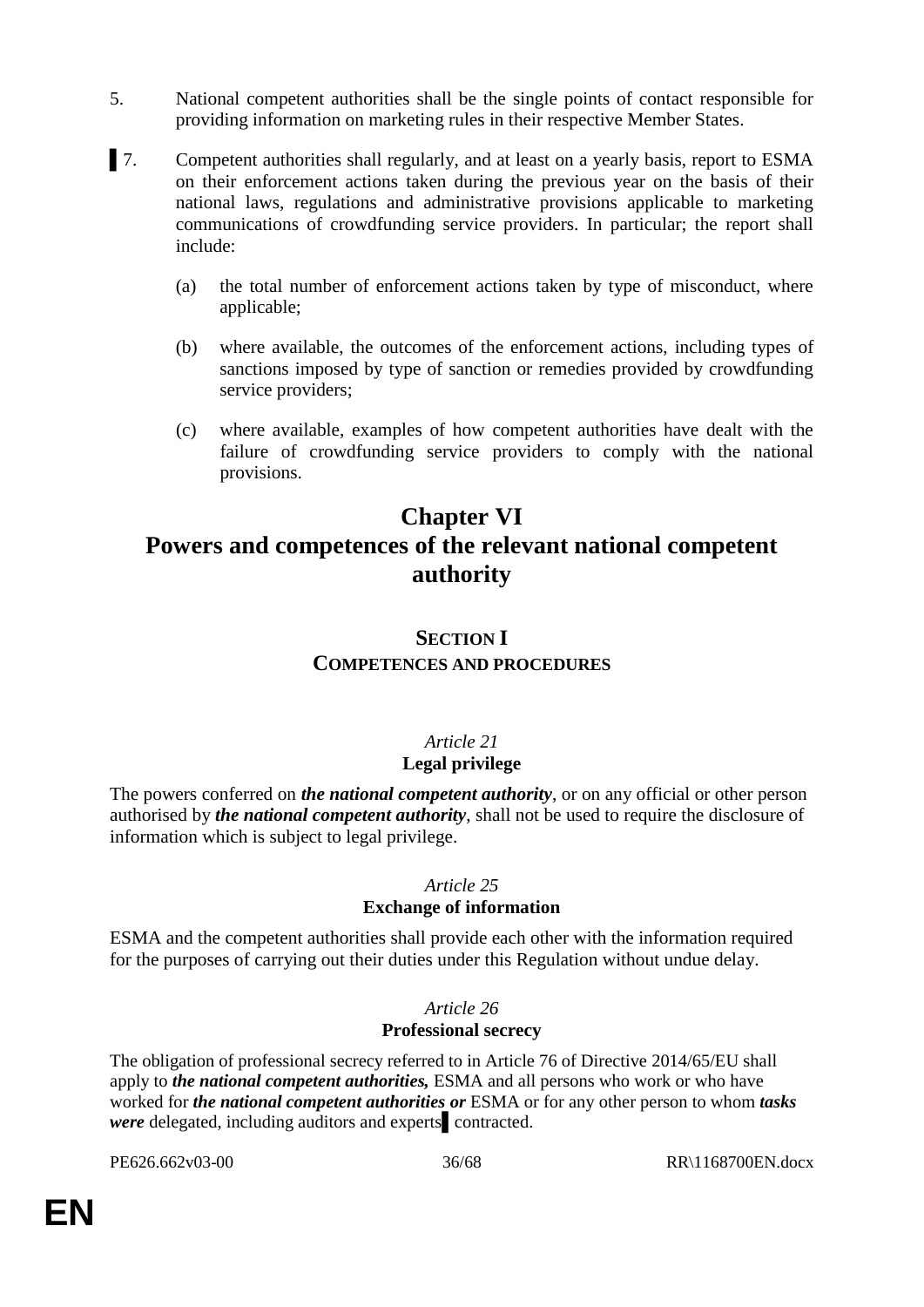#### **SECTION II ADMINISTRATIVE PENALTIES AND OTHER ADMINISTRATIVE MEASURES**

#### *Article 27a*

#### *Administrative penalties and other administrative measures*

*1. Without prejudice to the right of Member States to provide for and impose criminal penalties pursuant to Article 27c, Member States shall lay down rules establishing appropriate administrative penalties and other administrative measures, applicable at least to situations where a crowdfunding service provider has failed to meet the requirements laid down in Chapters I to V. Such administrative penalties and other administrative measures shall be effective, proportionate and dissuasive.*

*Member States shall ensure that the administrative penalties and other administrative measures are effectively implemented.*

- *2. Member States shall, in accordance with national law, confer on national competent authorities the power to apply at least the following administrative penalties and other administrative measures in the event of an infringement of Chapters I to V of this Regulation:*
	- *(a) a public statement indicating the person responsible for, and the nature of, the infringement;*
	- *(b) an order requiring the person to cease the infringing conduct and to desist from a repetition of that conduct;*
	- *(c) a temporary or, for repeated serious infringements, permanent ban preventing any member of the management body of the legal person responsible for the infringement, or any other natural person held responsible for the infringement, from exercising management functions in such undertakings;*
	- *(d) in the case of a natural person, maximum administrative pecuniary fines of 5% of the annual turnover of the crowdfunding service provider during the calendar year in which the infringement took place;*
	- *(e) maximum administrative pecuniary fines of at least twice the amount of the benefit derived from the infringement where that benefit can be determined, even if that exceeds the maximum amounts in point (d).*
- *3. Where the provisions referred to in paragraph 1 apply to legal persons, Member States shall confer on competent authorities the power to apply the administrative penalties and other administrative measures set out in paragraph 2, subject to the conditions provided for in national law, to members of the management body, and to other individuals who under national law are responsible for the infringement.*

RR\1168700EN.docx 37/68 PE626.662v03-00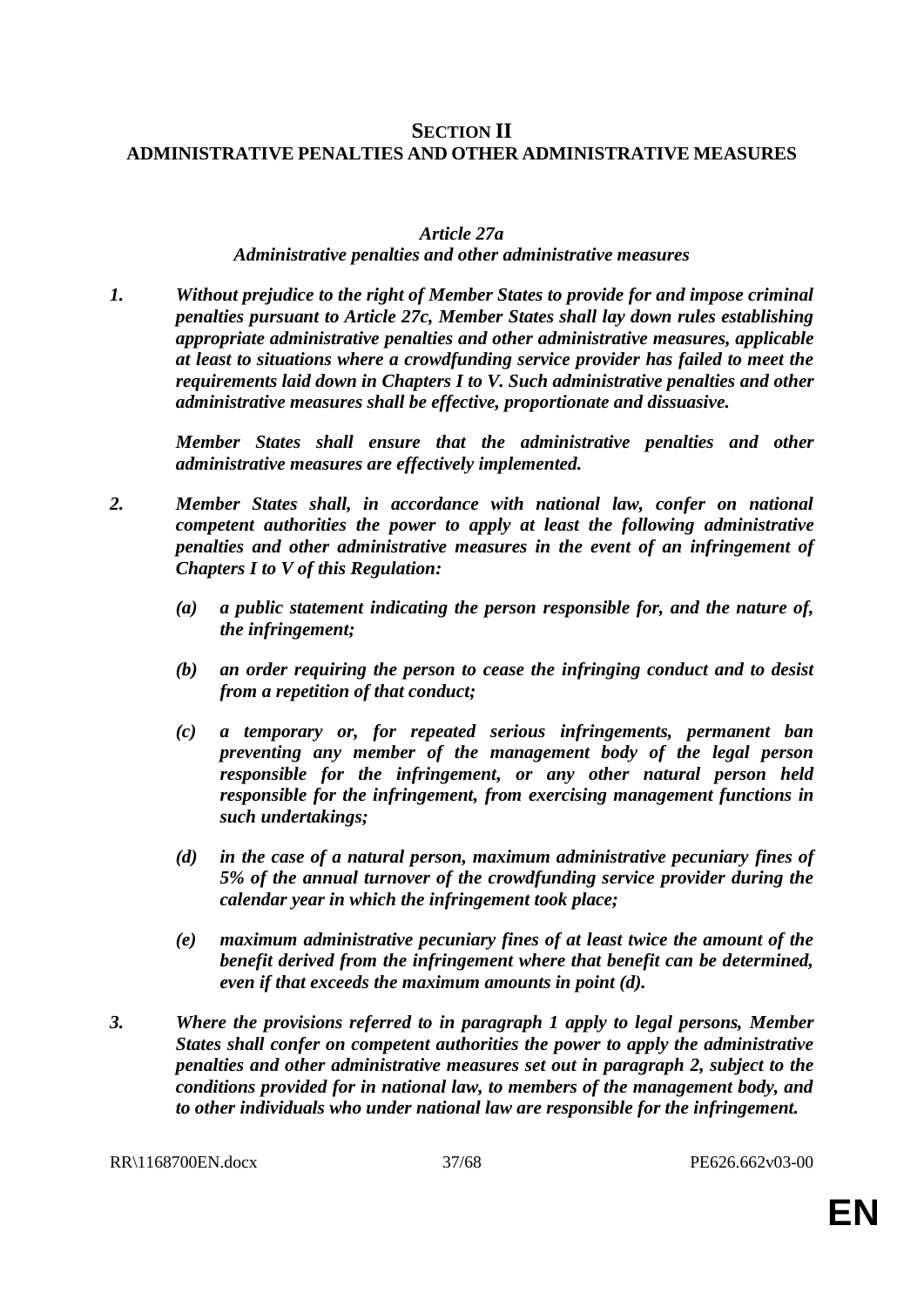*4. Member States shall ensure that any decision or measure imposing administrative penalties or other administrative measures set out in paragraph 2 is properly reasoned and is subject to a right of appeal before a tribunal.*

#### *Article 27b*

*Exercise of the power to impose administrative penalties and other administrative measures*

- *1. Competent authorities shall exercise their powers to impose administrative penalties and other administrative measures referred to in Article 27a in accordance with this Regulation and with their national legal frameworks, as appropriate:*
	- (*a) directly;*
	- *(b) in collaboration with other authorities;*
	- *(c) under their responsibility by delegation to other authorities;*
	- *(d) by application to the competent judicial authorities.*
- *2. Competent authorities, when determining the type and level of an administrative penalty or other administrative measure imposed under Article 27a, shall take into account the extent to which the infringement is intentional or results from negligence and all other relevant circumstances, including, where appropriate:*
	- (*a) the materiality, gravity and the duration of the infringement;*

*(b) the degree of responsibility of the natural or legal person responsible for the infringement;*

*(c) the financial strength of the natural or legal person responsible for the infringement;*

*(d) the importance of profits gained or losses avoided by the natural or legal person responsible for the infringement, insofar as those can be determined;*

- *(e) the losses for third parties caused by the infringement, insofar as those can be determined;*
- *(f) the level of cooperation of the natural or legal person responsible for the infringement with the competent authority, without prejudice to the need to ensure disgorgement of profits gained or losses avoided by that person;*

*(g) previous infringements by the natural or legal person responsible for the infringement.*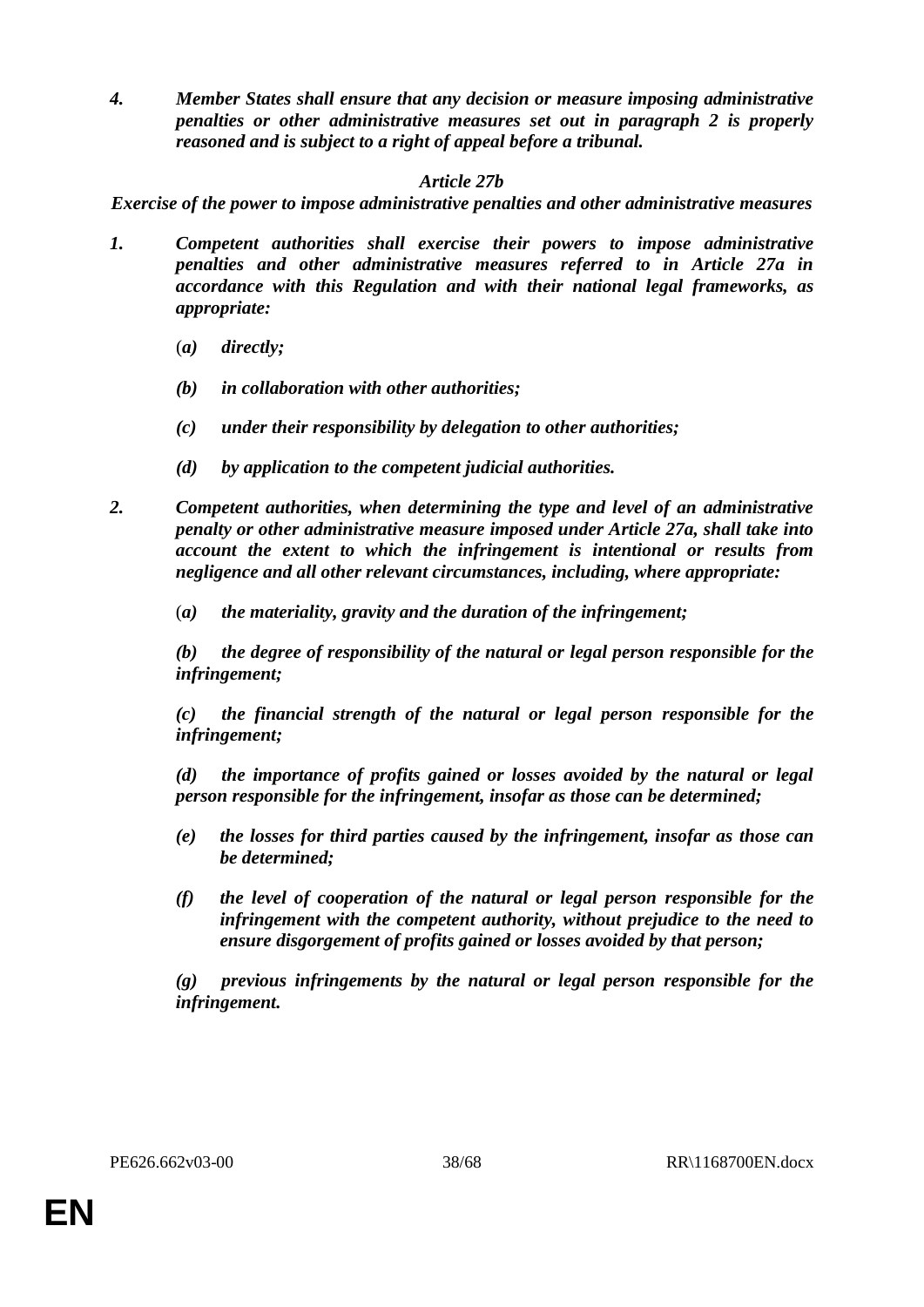#### *Article 27c Criminal penalties*

- *1. Member States may decide not to lay down rules for administrative penalties or other administrative measures for infringements which are subject to criminal penalties under their national law.*
- *2. Where Member States have chosen, in accordance with paragraph 1 of this Article, to lay down criminal penalties for an infringement referred to in Article 27a(1), they shall ensure that appropriate measures are in place so that competent authorities have all the necessary powers to liaise with judicial, prosecuting, or criminal justice authorities within their jurisdiction to receive specific information related to criminal investigations or proceedings commenced for the infringements referred to in Article 27a(1), and to provide the same information to other competent authorities as well as to ESMA, in order to fulfil their obligation to cooperate for the purposes of this Regulation.*

#### *Article 27d*

#### *Notification duties*

*Member States shall notify the laws, regulations and administrative provisions implementing this Chapter, including any relevant criminal law provisions, to the Commission and ESMA by… [one year from the date of entry into force of this Regulation]. Member States shall notify the Commission and ESMA without undue delay of any subsequent amendments thereto.*

#### *Article 27e*

#### *Cooperation between competent authorities and ESMA*

- *1. The national competent authorities and ESMA shall cooperate closely with each other and exchange information in order to carry out their duties under this Chapter.*
- *2. National competent authorities shall closely coordinate their supervision in order to identify and remedy infringements of this Regulation, develop and promote best practices, facilitate collaboration, foster consistency of interpretation and provide cross-jurisdictional assessments in the event of any disagreements.*
- *3. Where a national competent authority finds that a requirement of Chapters I to V has not been met or has reason to believe that to be the case, it shall inform the competent authority of the entity or entities suspected of such infringement of its findings in a sufficiently detailed manner. The competent authorities concerned shall closely coordinate their supervision in order to ensure consistent decisions.*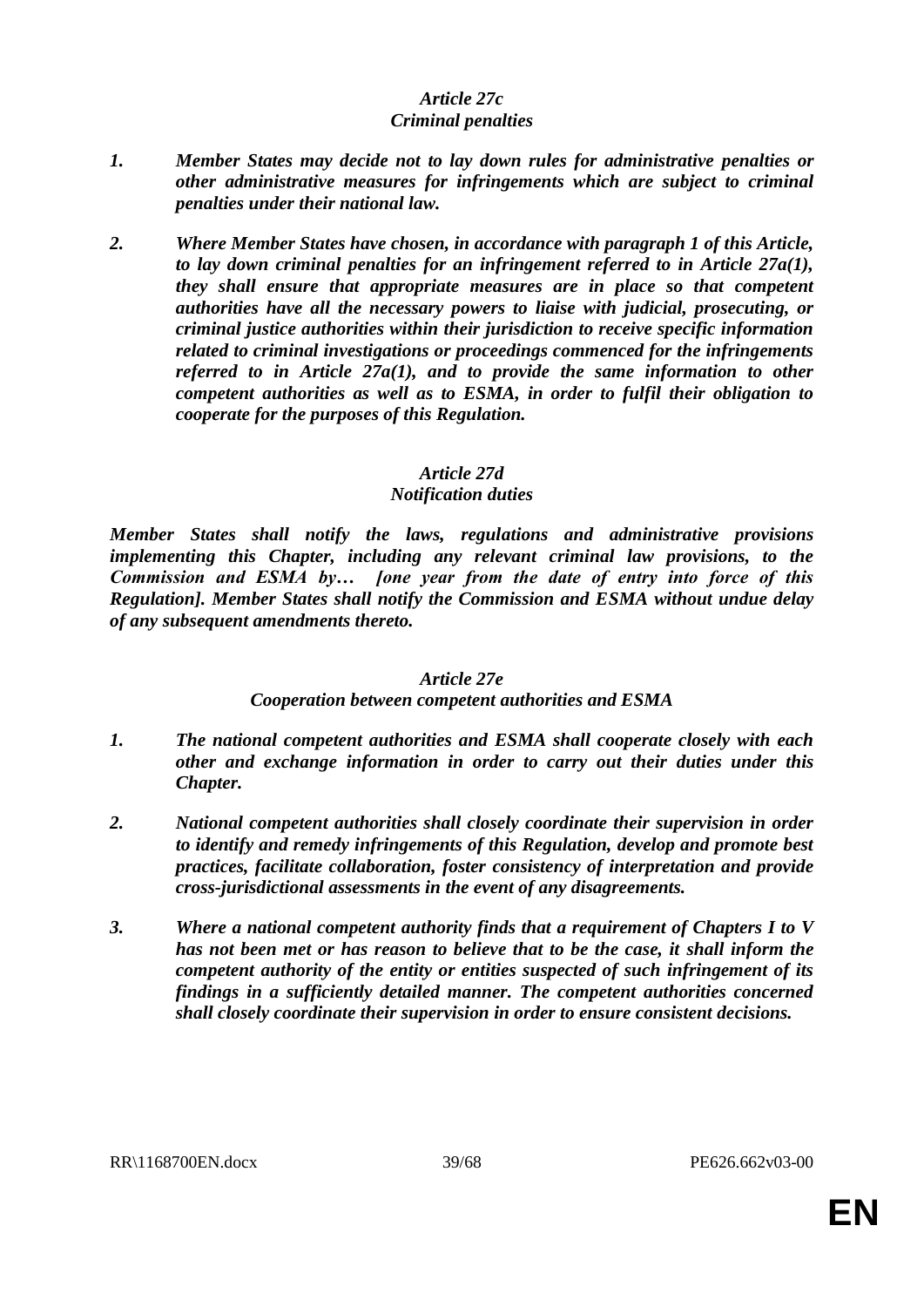#### *Article 27f*

*Publication of administrative penalties and other administrative measures*

- *1. Subject to paragraph 4, Member States shall ensure that national competent authorities publish on their official websites, without undue delay and as a minimum, any decision imposing an administrative penalty or other administrative measure against which no appeal has been made after the addressee of that penalty or measure has been notified of that decision.*
- *2. The publication referred to in paragraph 1 shall include information on the type and nature of the infringement and the identity of the persons responsible and the administrative penalties or other administrative measures imposed.*
- *3. Where the publication of the identity, in the case of legal persons, or of the identity and personal data, in the case of natural persons is considered by the competent authority to be disproportionate following a case-by-case assessment, or where the competent authority considers that the publication jeopardises the stability of financial markets or an on-going criminal investigation, or where the publication would cause, insofar as it can be determined, disproportionate damages to the person involved, Member States shall ensure that competent authorities do one of the following:*
	- *(a) defer publication of the decision imposing the administrative penalty or other administrative measure until the moment where the reasons for that deferral cease to exist;*
	- *(b) publish the decision imposing the administrative penalty or other administrative measure on an anonymous basis, in accordance with national law; or*
	- *(c) not publish the decision to impose the administrative penalty or other administrative measure in the event that the competent authority is of the opinion that the options set out in points (a) and (b) are considered to be insufficient to ensure:*

*(i) that the stability of financial markets would not be jeopardised; or*

*(ii) the proportionality of the publication of such decisions with regard to measures which are deemed to be of a minor nature.*

*4. In the case of a decision to publish an administrative penalty or other administrative measure on an anonymous basis, the publication of the relevant data may be postponed. Where a national competent authority publishes a decision imposing an administrative penalty or other administrative measure against which there is an appeal before the relevant judicial authorities, competent authorities shall also publish immediately on their official website that information and any subsequent information on the outcome of such appeal. Any judicial decision annulling a decision imposing an administrative penalty or other administrative measure shall also be published.*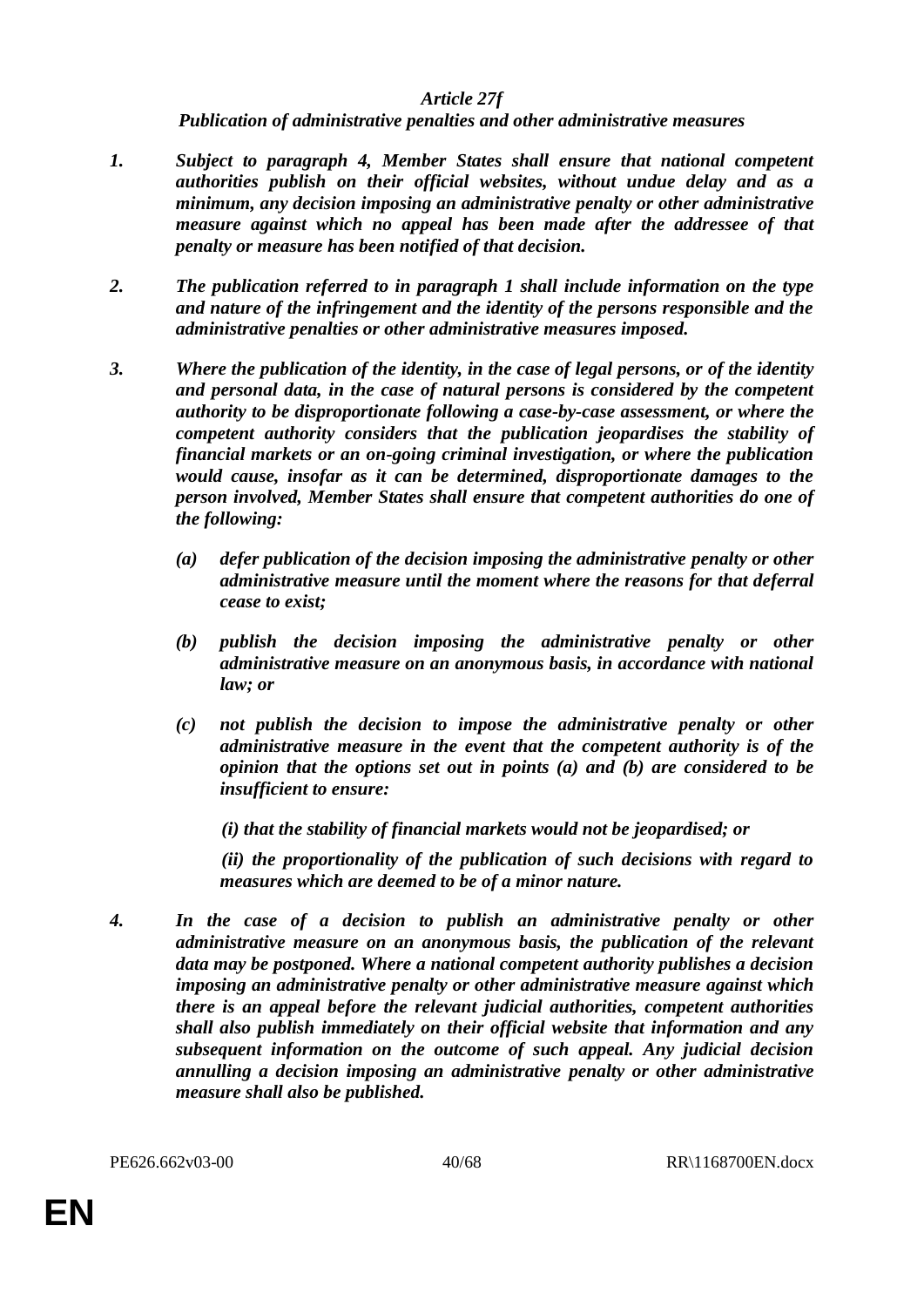- *5. National competent authorities shall ensure that any decision that is published in accordance with paragraphs 1 to 4 remains accessible on their official website for a period of at least five years after its publication. Personal data contained in those decisions shall only be retained on the official website of the competent authority for the period which is necessary in accordance with the applicable data protection rules.*
- *6. National competent authorities shall inform ESMA of all administrative penalties and other administrative measures imposed, including, where appropriate, any appeal in relation thereto and the outcome thereof.*
- *7. ESMA shall maintain a central database of administrative penalties and other administrative measures communicated to it. That database shall be only accessible to ESMA, the EBA, EIOPA and the competent authorities and shall be updated on the basis of the information provided by the national competent authorities in accordance with paragraph 6.*

#### *Article 36* **Data protection**

- 1. With regard to the processing of personal data within the framework of this Regulation, competent authorities shall carry out their tasks for the purposes of this Regulation in accordance with Regulation (EU) 2016/679 of the European Parliament and of the Council.
- 2. With regard to the processing of personal data by ESMA within the framework of this Regulation, it shall comply with Regulation (EC) No 45/2001.

## **Chapter VII Delegated acts**

#### *Article 37* **Exercise of the delegation**

- 1. The power to adopt delegated acts is conferred on the Commission subject to the conditions laid down in this Article.
- 2. The power to adopt delegated acts referred to in Article 3(2), Article 31(10) and Article 34(3) shall be conferred on the Commission for *a period of five years* from… [*date* of entry into force of this Regulation]. *The Commission shall draw up a report in respect of the delegation of power not later than nine months before the end of the five year period. The delegation of power shall be tacitly extended for period of an identical duration, unless the European Parliament or the Council opposes such extension not later than three months before the end of each period.*
- 3. The delegation of powers referred to in Article 3(2), Article 6(4), Article 7(7), Article 10(10), Article 15(6), Article 16(9), Article 31(10) and Article 34(3)may be revoked at any time by the European Parliament or by the Council. A decision to

RR\1168700EN.docx 41/68 PE626.662v03-00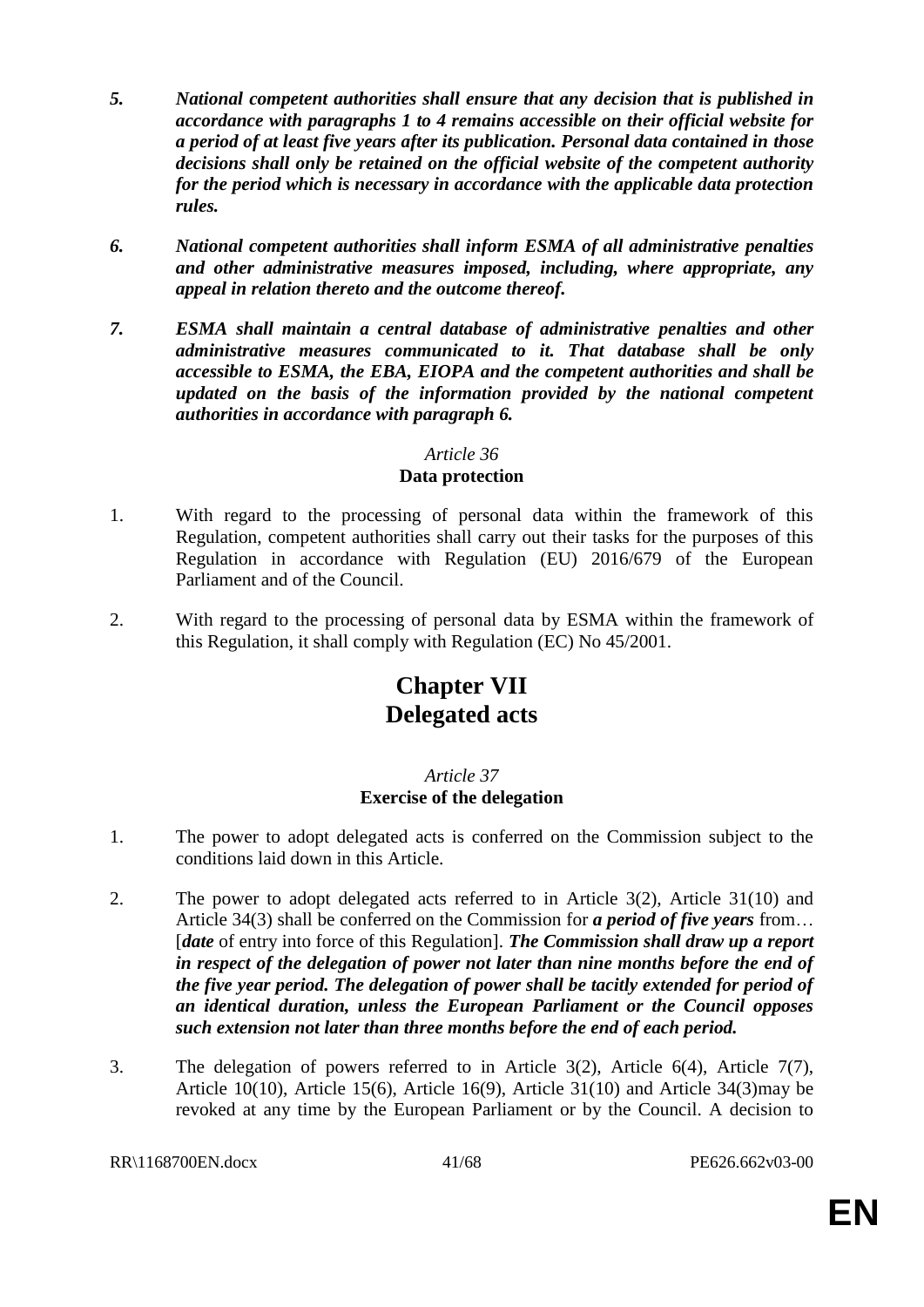revoke shall put an end to the delegation of the power specified in that decision. It shall take effect the day following the publication of the decision in the Official Journal of the European Union or at a later date specified therein. It shall not affect the validity of any delegated acts already in force.

- 4. Before adopting a delegated act, the Commission shall consult experts designated by each Member State in accordance with the principles laid down in the Interinstitutional Agreement of 13 April 2016 on Better Law-Making.
- 5. As soon as it adopts a delegated act, the Commission shall notify it simultaneously to the European Parliament and to the Council.

6. A delegated act adopted pursuant to Article  $3(2)$ , Article  $6(4)$ , Article  $7(7)$ , Article 10(10), Article 15(6), Article 16(9), Article 31(10) and Article 34(3)shall enter into force only if no objection has been expressed either by the European Parliament or the Council within a period of three months of notification of that act to the European Parliament and the Council or if, before the expiry of that period, the European Parliament and the Council have both informed the Commission that they will not object. That period shall be extended by three months at the initiative of the European Parliament or of the Council.

## **Chapter VIII Final provisions**

#### *Article 38* **Report**

- 1. Before [publications office please insert 24 months of entry into application of this Regulation] the Commission shall, after consulting ESMA, present a report to the European Parliament and the Council on the application of this Regulation, accompanied where appropriate by a legislative proposal.
- 2. The report shall assess the following:
	- (a) the functioning of the market for crowdfunding service providers in the Union, including market development and trends, ▌ their market share and in particular examining whether any adjustments are needed to the definitions *and thresholds* set out in this Regulation and whether the scope of services covered by this Regulation remains appropriate;
	- (b) the impact of this Regulation on the proper functioning of the internal market of crowdfunding services, including the impact on access to financing by SMEs and on investors and other categories of persons affected by those services;
	- (c) the implementation of the technological innovation in the crowdfunding sector, including the application of *non-bank financing methods (including initial coin offering*), new innovative business models and technologies;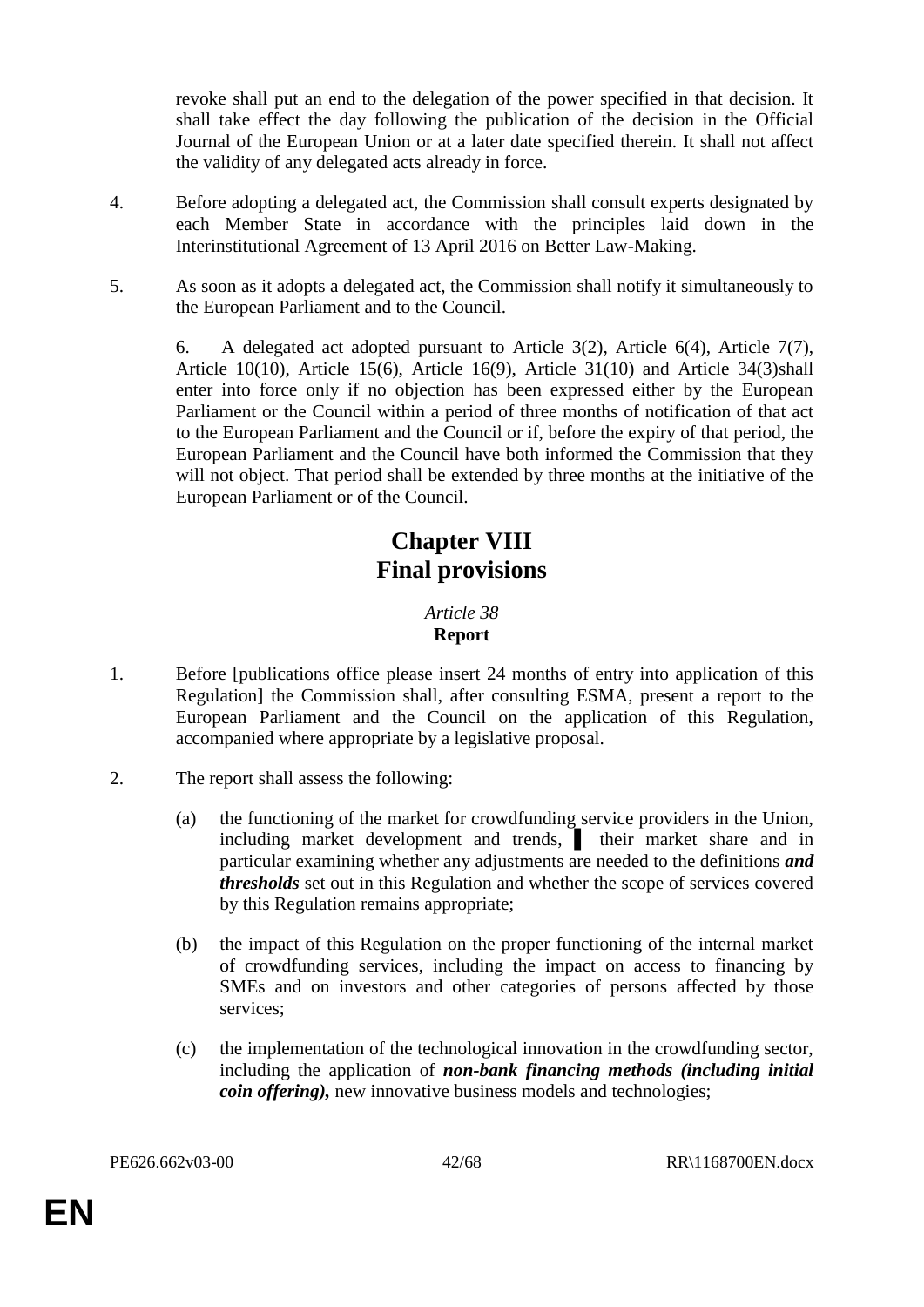- (d) whether the threshold set out in Article 2(2)(d) remains appropriate to pursue the objectives set out in this Regulation;
- (e) the effects that national laws, regulations and administrative provisions governing marketing communications of crowdfunding service providers have on the freedom to provide services, competition and investor protection;
- (f) the application of the administrative sanctions and in particular any need to further harmonise the administrative sanctions set out for the infringement of this Regulation.
- (g) the necessity and proportionality of subjecting crowdfunding service providers to obligations for compliance with the national provisions implementing Directive (EU) 2015/849 in respect of money laundering or terrorism financing and adding such crowdfunding service providers to the list of obliged entities for the purposes of Directive (EU) 2015/849.
- *(h) the appropriateness of expanding the scope of this Regulation to third countries;*
- *(i) the cooperation between national competent authorities and ESMA and the appropriateness of national competent authorities as the supervisor of this Regulation;*
- *(j) the possibility of introducing specific measures in this Regulation to promote sustainable and innovative crowdfunding projects, as well as the use of EU Funds.*

#### *Article 38a Amendment to Regulation (EU) 2017/1129*

*In Article 1(4) of Regulation (EU) 2017/1129, the following point is added:*

*(k) a crowdfunding offer from a European crowdfunding service provider as defined in Article 3(1)(c) of Regulation (EU) No .../...\* , provided that it does not exceed the threshold laid down in Article 2(2)(d) of that Regulation. "*

#### *Article 39*

#### **Entry into force and application**

This Regulation shall enter into force on the twentieth day following that of its publication in the *Official Journal of the European Union*. It shall apply from [Publications Office please insert 12 months from entry into force].

This Regulation shall be binding in its entirety and directly applicable in all Member States.

1

*\* OJ: please insert the number and publication details for this Regulation.*

RR\1168700EN.docx 43/68 PE626.662v03-00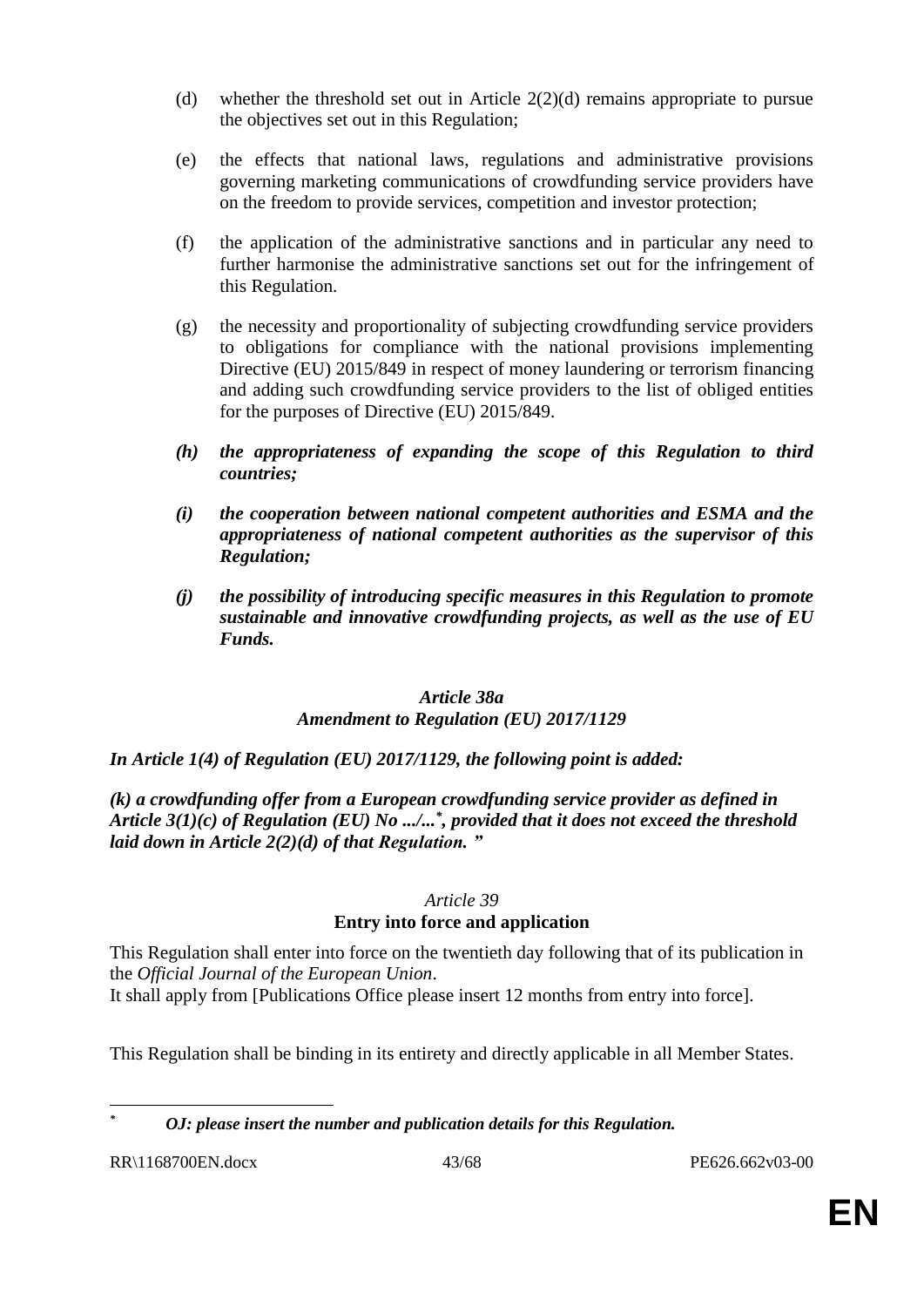Done at Brussels,

*For the European Parliament For the Council*<br>*The President The President The President The President*

PE626.662v03-00 44/68 RR\1168700EN.docx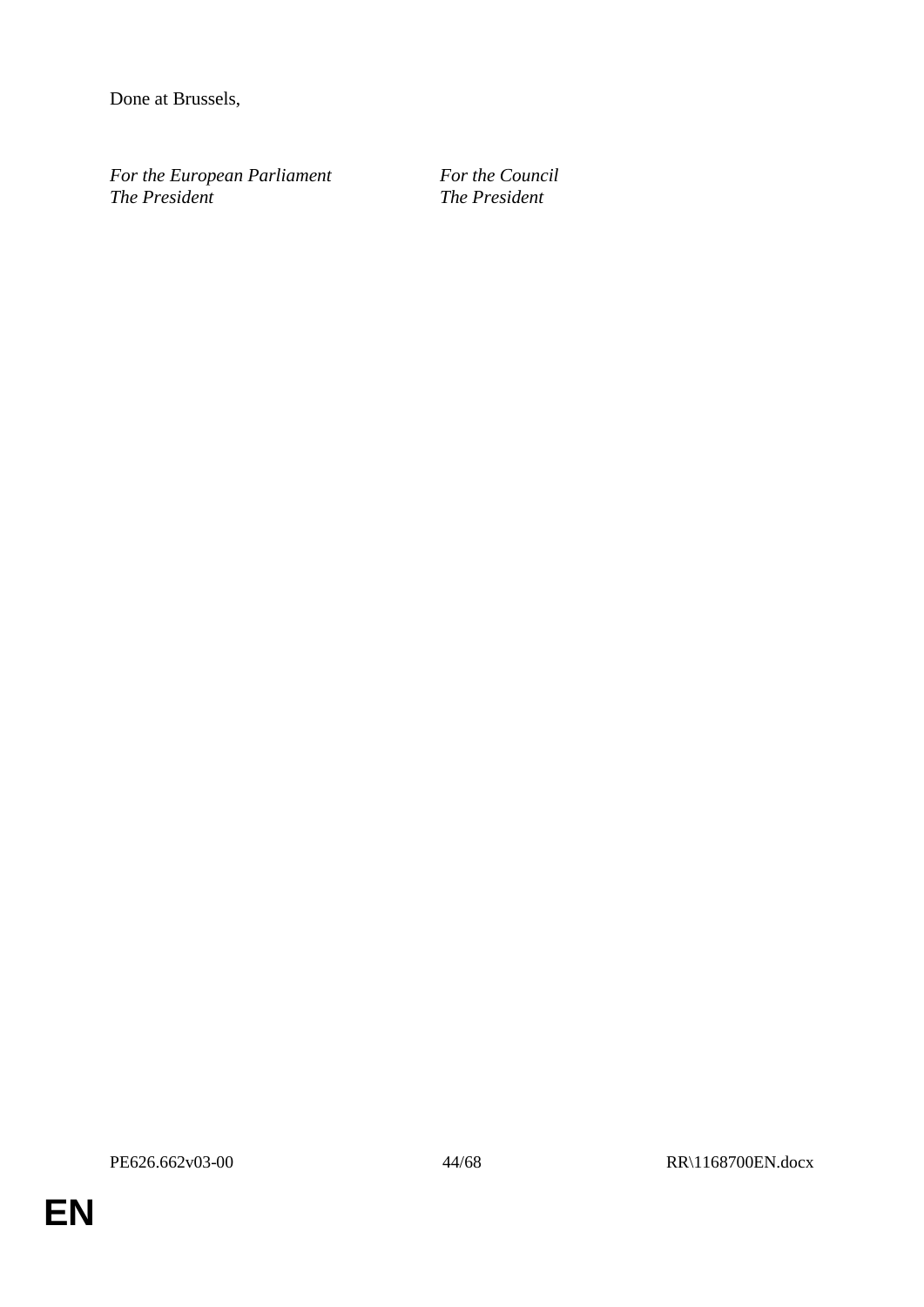#### **LEGISLATIVE FINANCIAL STATEMENT**

#### **1. FRAMEWORK OF THE PROPOSAL/INITIATIVE**

- 1.1. Title of the proposal/initiative
- 1.2. Policy area(s) concerned in the ABM/ABB structure
- 1.3. Nature of the proposal/initiative
- 1.4. Objective(s)
- 1.5. Grounds for the proposal/initiative
- 1.6. Duration and financial impact
- 1.7. Management mode(s) planned

#### **2. MANAGEMENT MEASURES**

- 2.1. Monitoring and reporting rules
- 2.2. Management and control system
- 2.3. Measures to prevent fraud and irregularities

#### **3. ESTIMATED FINANCIAL IMPACT OF THE PROPOSAL/INITIATIVE**

3.1. Heading(s) of the multiannual financial framework and expenditure budget line(s) affected

- 3.2. Estimated impact on expenditure
- *3.2.1. Summary of estimated impact on expenditure*
- *3.2.2. Estimated impact on operational appropriations*
- *3.2.3. Estimated impact on appropriations of an administrative nature*
- *3.2.4. Compatibility with the current multiannual financial framework*
- *3.2.5. Third-party contributions*
- 3.3. Estimated impact on revenue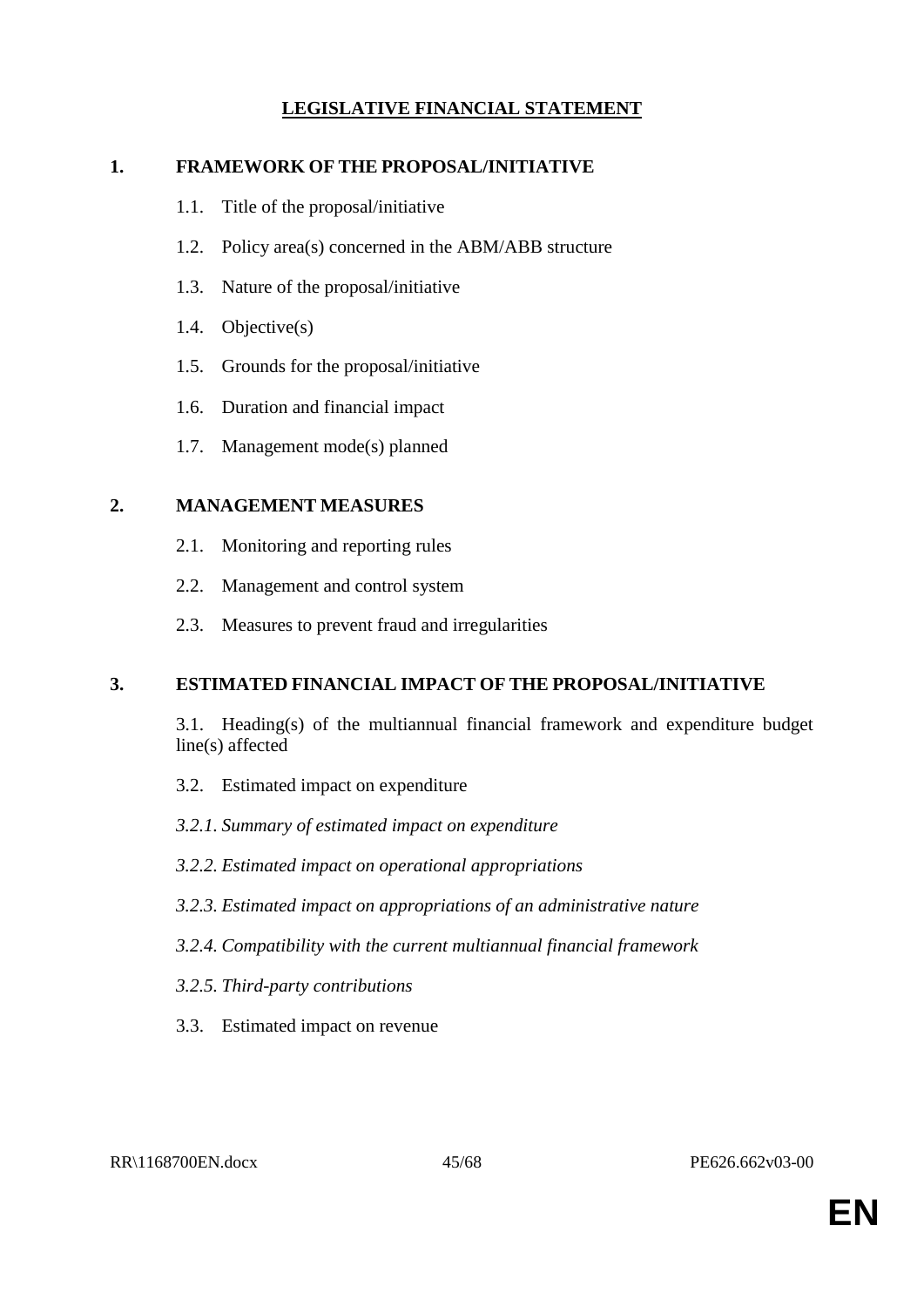#### **LEGISLATIVE FINANCIAL STATEMENT**

#### **1. FRAMEWORK OF THE PROPOSAL/INITIATIVE**

#### **1.1. Title of the proposal/initiative**

Proposal for a Regulation of the European Parliament and of the Council on European Crowdfunding Service Providers for Business

#### **1.2. Policy area(s) concerned**

Policy area: Financial Stability, Financial Services and Capital Market Union

Activity: Capital Market Union

#### **1.3. Nature of the proposal/initiative**

The proposal/initiative relates to **a new action** 

 $\Box$  The proposal/initiative relates to **a new action following a pilot project/preparatory action**<sup>13</sup>

The proposal/initiative relates to **the extension of an existing action**

The proposal/initiative relates to **an action redirected towards a new action**

#### **1.4. Objective(s)**

*1.4.1. The Commission's multiannual strategic objective(s) targeted by the proposal/initiative* 

Contribute to a deeper and fairer internal market with strenghtened industrial base

#### *1.4.2. Specific objective(s)*

#### Specific objective No

- 1. Enabling platforms to scale up;
- 2. Strenghtening platforms integrity;
- 3. Strenghtening platforms' transparency for investors

<sup>&</sup>lt;sup>13</sup> As referred to in Article  $54(2)(a)$  or (b) of the Financial Regulation.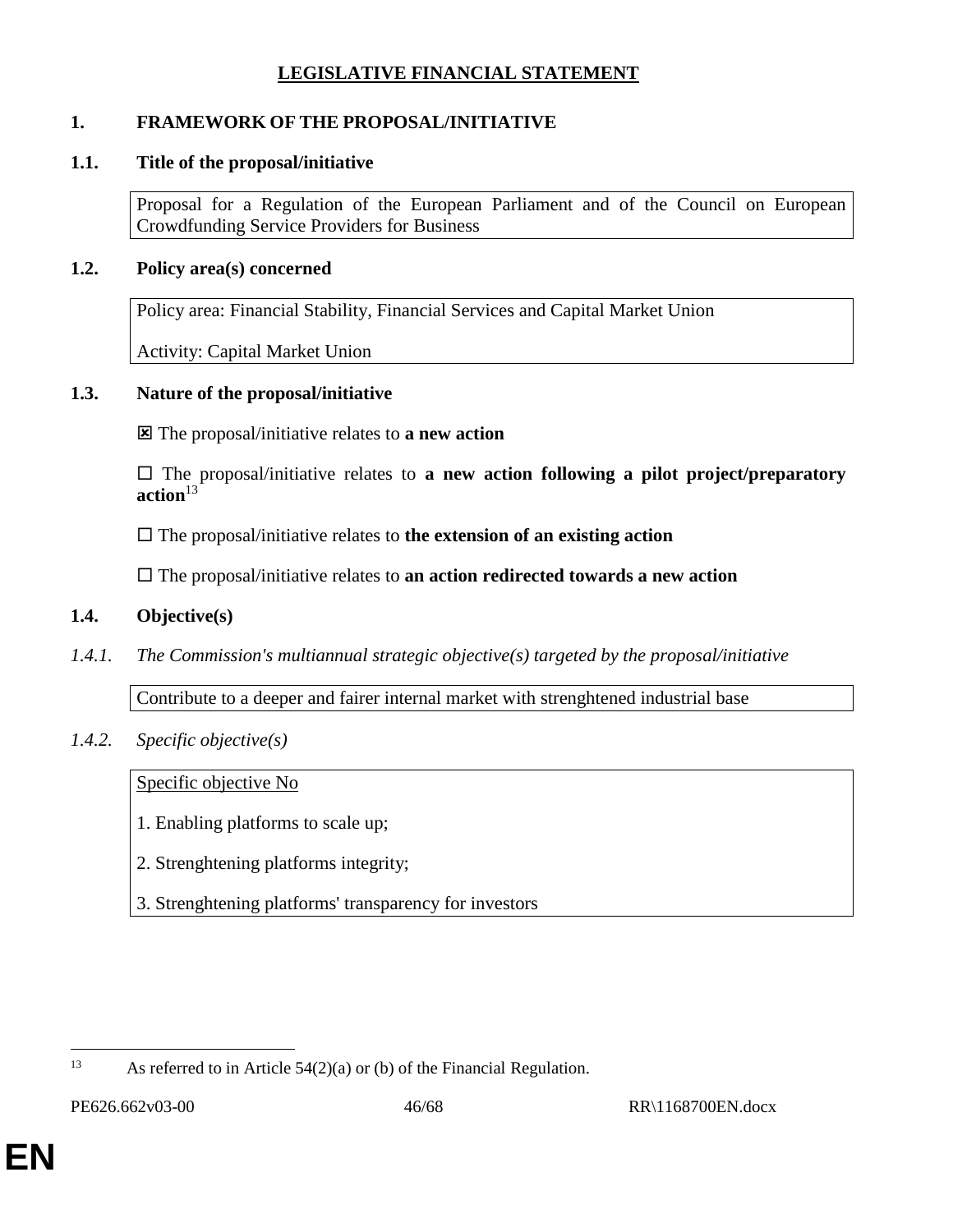#### *1.4.3. Expected result(s) and impact*

*Specify the effects which the proposal/initiative should have on the beneficiaries/groups targeted.*

1. ECSPs are able to carry out their core activities across all Member States and intermediate projects from across the EU.

2. Investors trust is enhanced, particularly when accessing platforms and investing on a crossborder basis.

#### *1.4.4. Indicators of results and impact*

*Specify the indicators for monitoring implementation of the proposal/initiative.*

The Commission services would monitor the effects of the retained policy option on the basis of the following non-exhaustive list of indicators:

- 1. Impacts on the platforms:
- a. Number of countries where platforms opt-in
- b. Annual volumes of crowdfunding transactions in EU countries
- c. Investor base by type of investors
- d. Number, volume and type of projects funded cross border
- e. Volume of cross border investment flows
- 2. Direct Costs
- a. licensing fees
- b. Supervisory and regulatory fees
- c. Enforcement costs
- 3. Indirect costs/benefits
- a. Evolution of fees paid to finance projects / to invest
- b. Evolution of average ticket size

#### **1.5. Grounds for the proposal/initiative**

#### *1.5.1. Requirement(s) to be met in the short or long term*

The proposal should address the following challenges:

RR\1168700EN.docx 47/68 PE626.662v03-00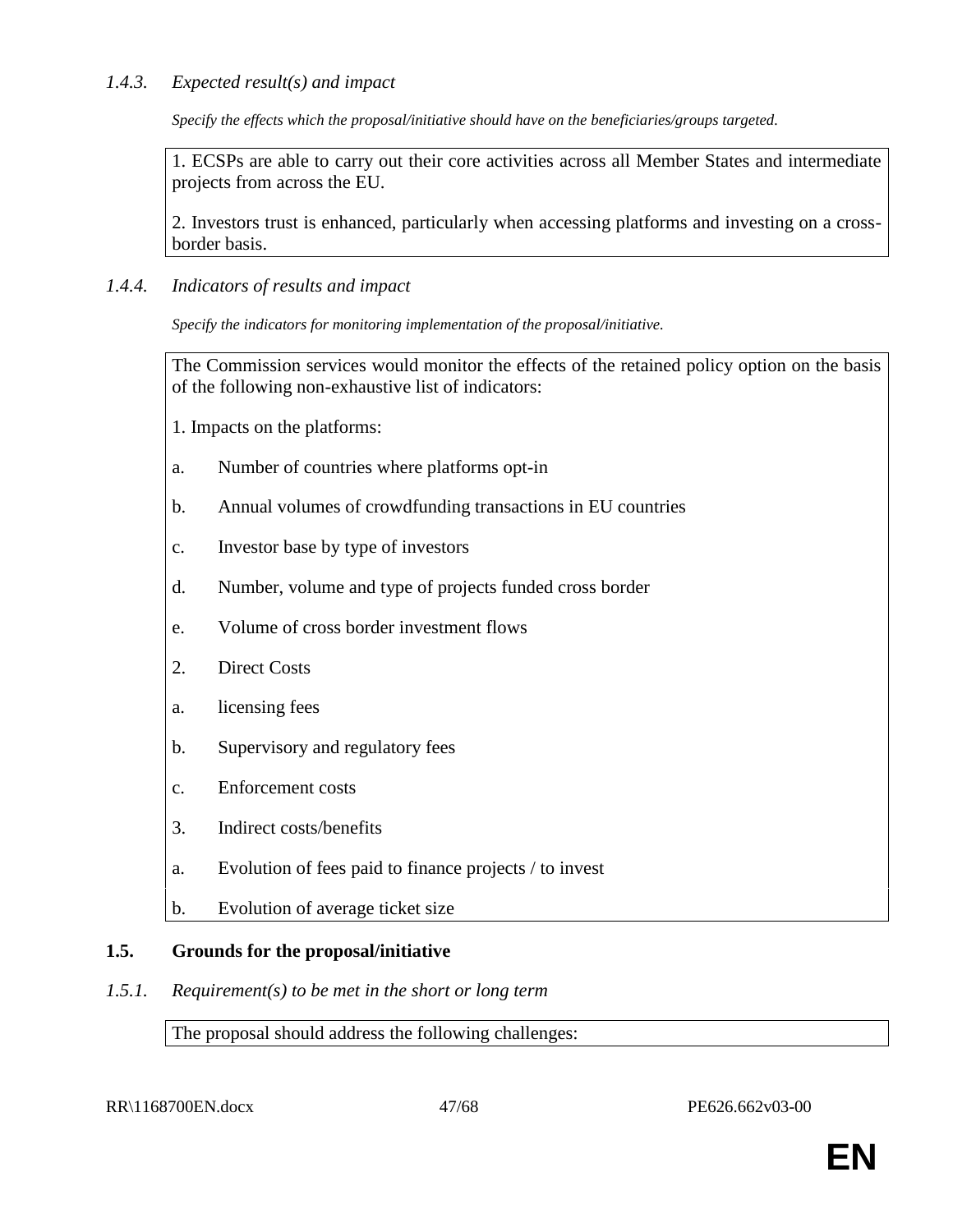1) Single Market: crowdfunding platforms are highly dependent on network effects. Scale not only increases the viability of business models, but also provides greater benefits for platform users – investors and project owners. Currently crowdfunding platforms face substantial difficulties when attempting to expand into other EU Member States and are thus mostly confined within their national borders. This initiative will provide platforms that wish to operate at an EU-level the possibility to apply for a European Crowdfunding Service Provider (ECSP) license through the European Securities Markets Authority that will allow them to seamlessly provide services across the Single Market.

2) Sectoral Integrity and Safety: crowdfunding has yet to establish itself as a reliable and mature sector and investors are particularly cautious about making investments on a crossborder basis. This is in part due to diverging sets of rules adopted by different Member States that create uncertainty as regards the applicability of safeguards, due diligence treatment as well as the level of scrutiny. This initiative will provide a recognisable European label that will ensure a transparent and safe environment for fund intermediation, allowing investors to focus on the viability of projects they wish to support.

*1.5.2. Added value of Union involvement (it may result from different factors, e.g. coordination gains, legal certainty, greater effectiveness or complementarities). For the purposes of this point 'added value of Union involvement' is the value resulting from Union intervention which is additional to the value that would have been otherwise created by Member States alone.*

EU action would reduce significantly the complexity, financial and administrative burdens for all key stakeholders, i.e. crowdfunding platforms, project owners and investors at the same time ensuring a level playing field among all the service providers using the same EU label. Furthermore, harmonising prudential rules, operational conditions and rules on transparency for all the relevant players would bring clear benefits to investor protection and financial stability. By harmonizing the essential features that constitute a crowdfunding platform, the proposal aims at establishing a uniform framework in relation to the definition of such crowdfunding activity, clearly setting common rules in specific areas.

Newly emerging evidence in stakeholders' consultations and external studies call for action at this point in time. The purpose of the action at EU level is to contribute to the effective and efficient development of the crowdfunding services in the EU, protection of investors, stability and effectiveness of the financial system, for the Union economy, its citizens and businesses. The impact assessment accompanying the Commission's proposal contributes to greater understanding of why these objectives are better achieved at Union level.

*1.5.3. Lessons learned from similar experiences in the past*

New initiative

*1.5.4. Compatibility and possible synergy with other appropriate instruments*

The objectives of this proposal are consistent with a number of other key EU policies and ongoing initiatives, notably the Capital Markets Union, the FinTech initiative and the Digital Single Market.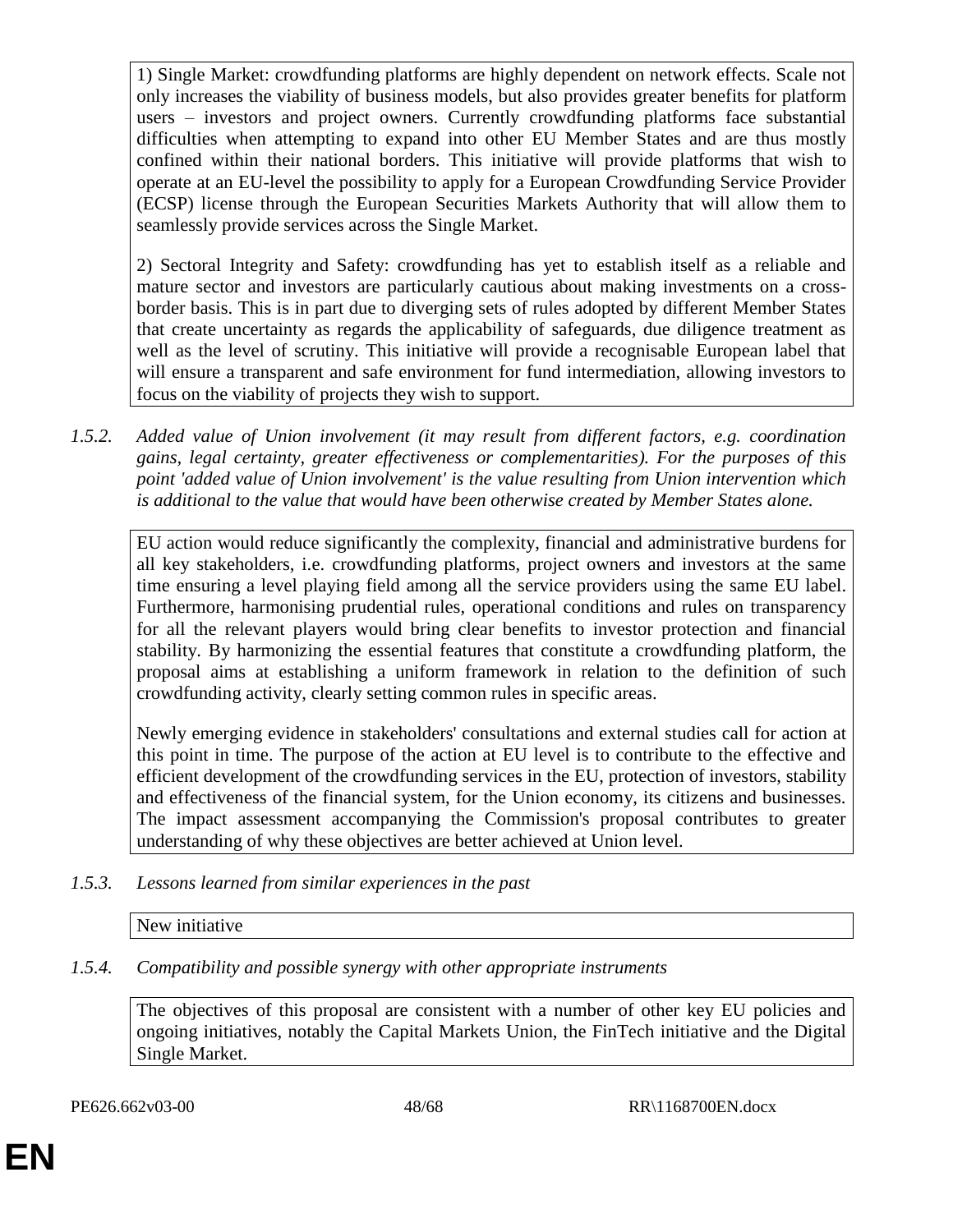#### **1.6. Duration and financial impact**

Proposal/initiative of **limited duration** 

- $\Box$  Proposal/initiative in effect from [DD/MM]YYYY to [DD/MM]YYYY
- $\Box$  Financial impact from YYYY to YYYY

#### Proposal/initiative of **unlimited duration**

- Implementation with a start-up period from YYYY to YYYY,
- followed by full-scale operation.

#### **1.7. Management mode(s) planned<sup>14</sup>**

□ **Direct management** by the Commission through

 $\Box$  executive agencies

**Shared management** with the Member States

**Indirect management** by entrusting budget implementation tasks to:

 $\square$  international organisations and their agencies (to be specified);

 $\Box$  the EIB and the European Investment Fund;

bodies referred to in Articles 208 and 209;

 $\square$  public law bodies;

 $\Box$  bodies governed by private law with a public service mission to the extent that they provide adequate financial guarantees;

 $\square$  bodies governed by the private law of a Member State that are entrusted with the implementation of a public-private partnership and that provide adequate financial guarantees;

 $\square$  persons entrusted with the implementation of specific actions in the CFSP pursuant to Title V of the TEU, and identified in the relevant basic act.

**Comments** N/A

 $\overline{a}$ <sup>14</sup> Details of management modes and references to the Financial Regulation may be found on the BudgWeb site: [https://myintracomm.ec.europa.eu/budgweb/EN/man/budgmanag/Pages/budgmanag.aspx.](https://myintracomm.ec.europa.eu/budgweb/EN/man/budgmanag/Pages/budgmanag.aspx)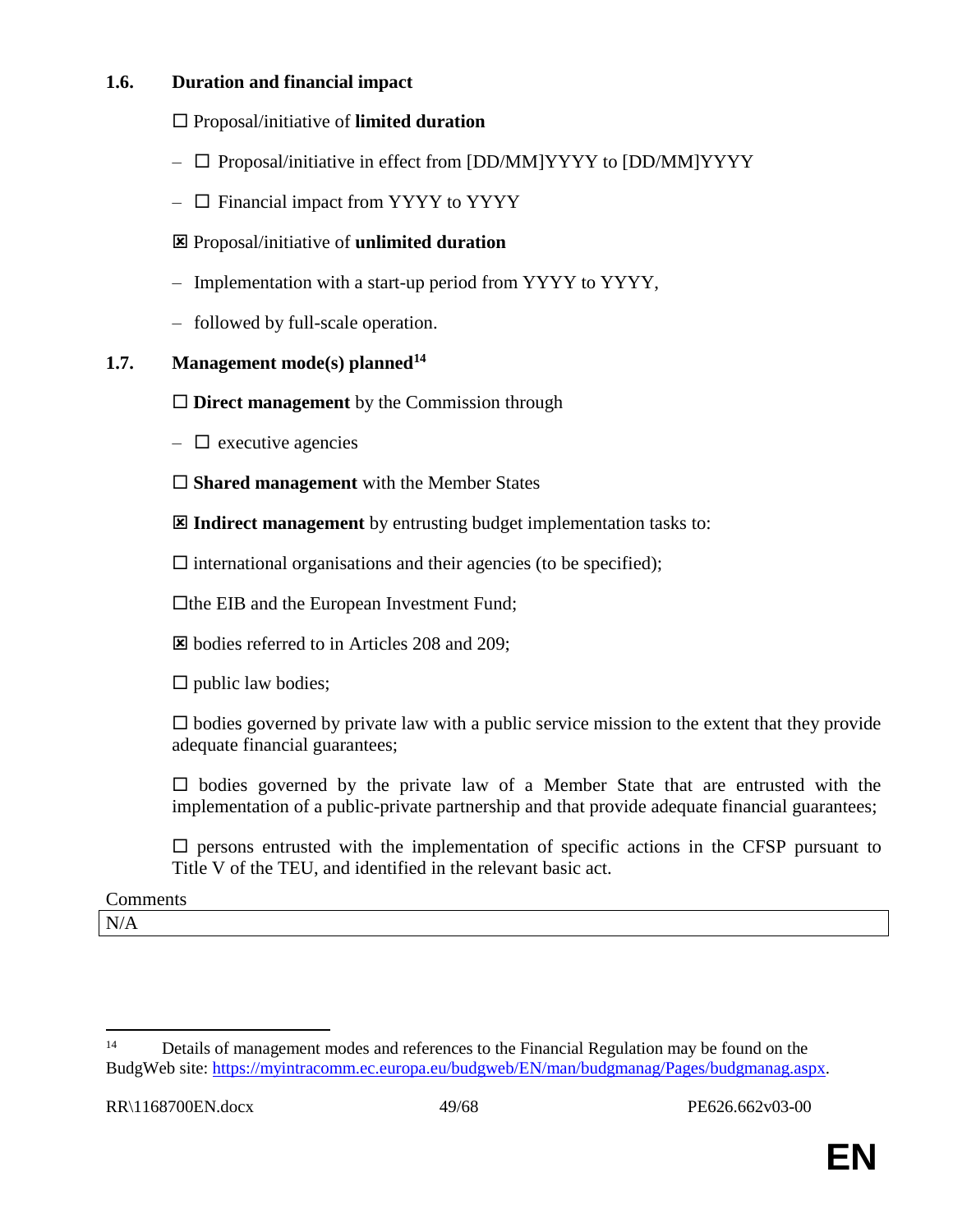#### **2. MANAGEMENT MEASURES**

#### **2.1. Monitoring and reporting rules**

*Specify frequency and conditions.*

In line with already existing arrangements, the ESAs prepare regular reports on their activity (including internal reporting to Senior Management, reporting to Boards and the production of the annual report), and are subject to audits by the Court of Auditors and the Commission's Internal Audit Service on their use of resources and performance. Monitoring and reporting of the actions included in the proposal will comply with the already existing requirements as well as with any new requirements resulting from this proposal.

#### **2.2. Management and control system**

#### *2.2.1. Risk(s) identified*

Given the modest size of the market, targeted at early stage financial support for small companies, no significant economic, financial stability or other risks have been identified. It is noted that projects intermediated on crowdfunding platforms bear very high risk, however this is reflected in risk warnings to investors and through other safeguards, thus ensuring investor familiarity with their chosen environment which is not comparable to a space for savings products, but provides a space to support ventures. Platforms themselves are not allowed to participate by investing or underwriting these offerings and only help facilitate transactions between the parties.

#### *2.2.2. Control method(s) envisaged*

Management and control systems as provided for in the ESAs Regulations are already implemented. ESAs work closely together with the Internal Audit Service of the Commission to ensure that the appropriate standards are met in all areas of internal control framework. These arrangements will apply also with regard to the role of ESA according to the present proposal.

In addition, every financial year, the European Parliament, following a recommendation from the Council, grants discharge to each ESA for the implementation of their budget.

#### **2.3. Measures to prevent fraud and irregularities**

*Specify existing or envisaged prevention and protection measures.*

For the purposes of combating fraud, corruption and any other illegal activity, the provisions of Regulation (EU, Euratom) No 883/2013 of the European Parliament and of the Council of 11 September 2013 concerning investigations conducted by the European Anti-Fraud Office (OLAF) apply to the ESAs without any restriction.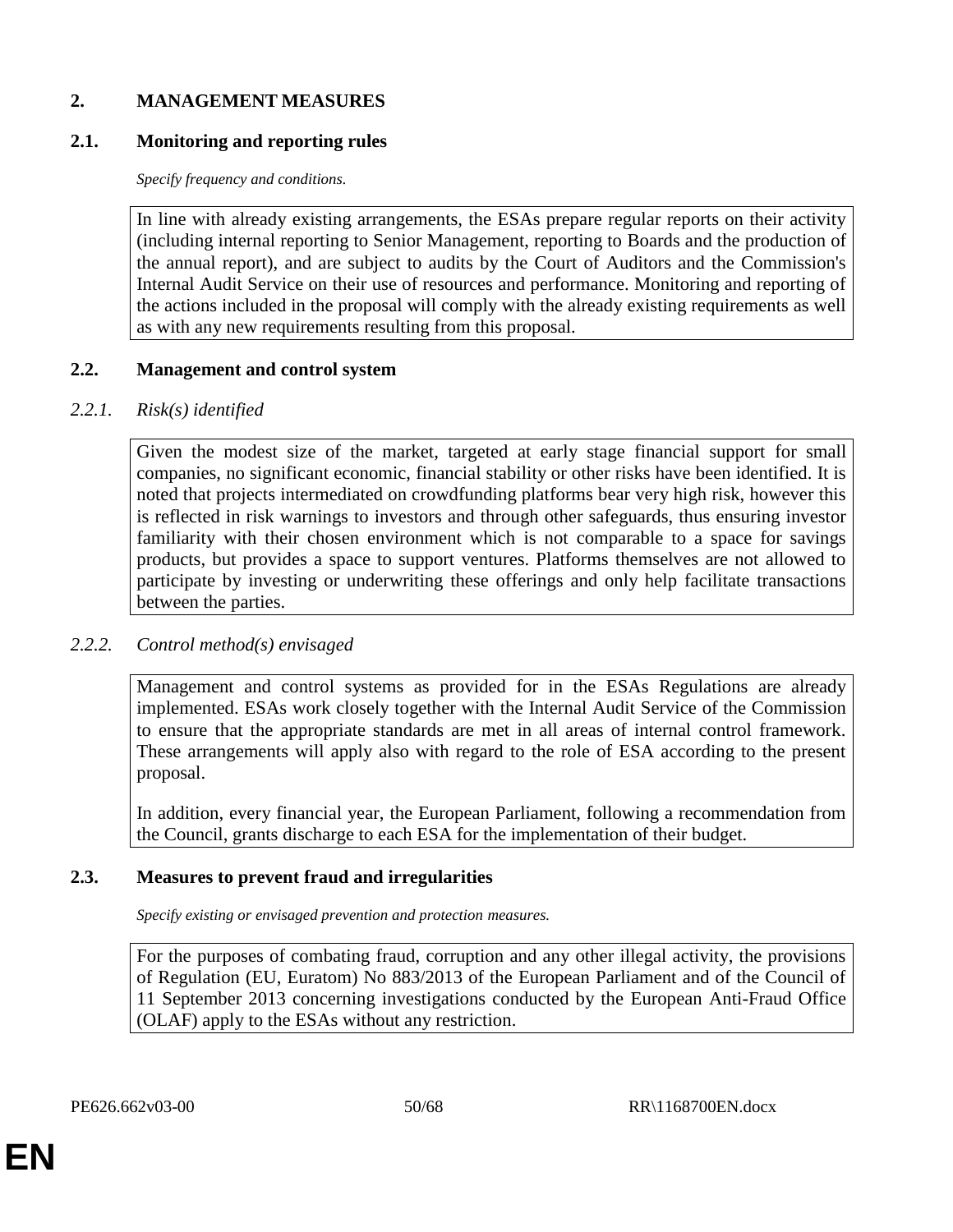The ESAs have a dedicated anti-fraud strategy and resulting action plan. The ESAs' strengthened actions in the area of anti-fraud will be compliant with the rules and guidance provided by the Financial Regulation (anti-fraud measures as part of sound financial management), OLAF's fraud prevention policies, the provisions provided by the Commission Anti-Fraud Strategy (COM(2011)376) as well as set out by the Common Approach on EU decentralised agencies (July 2012) and the related roadmap.

In addition, the Regulations establishing the ESAs as well as the ESAs Financial Regulations set out the provisions on implementation and control of the ESAs budget and applicable financial rules, including those aimed at preventing fraud and irregularities.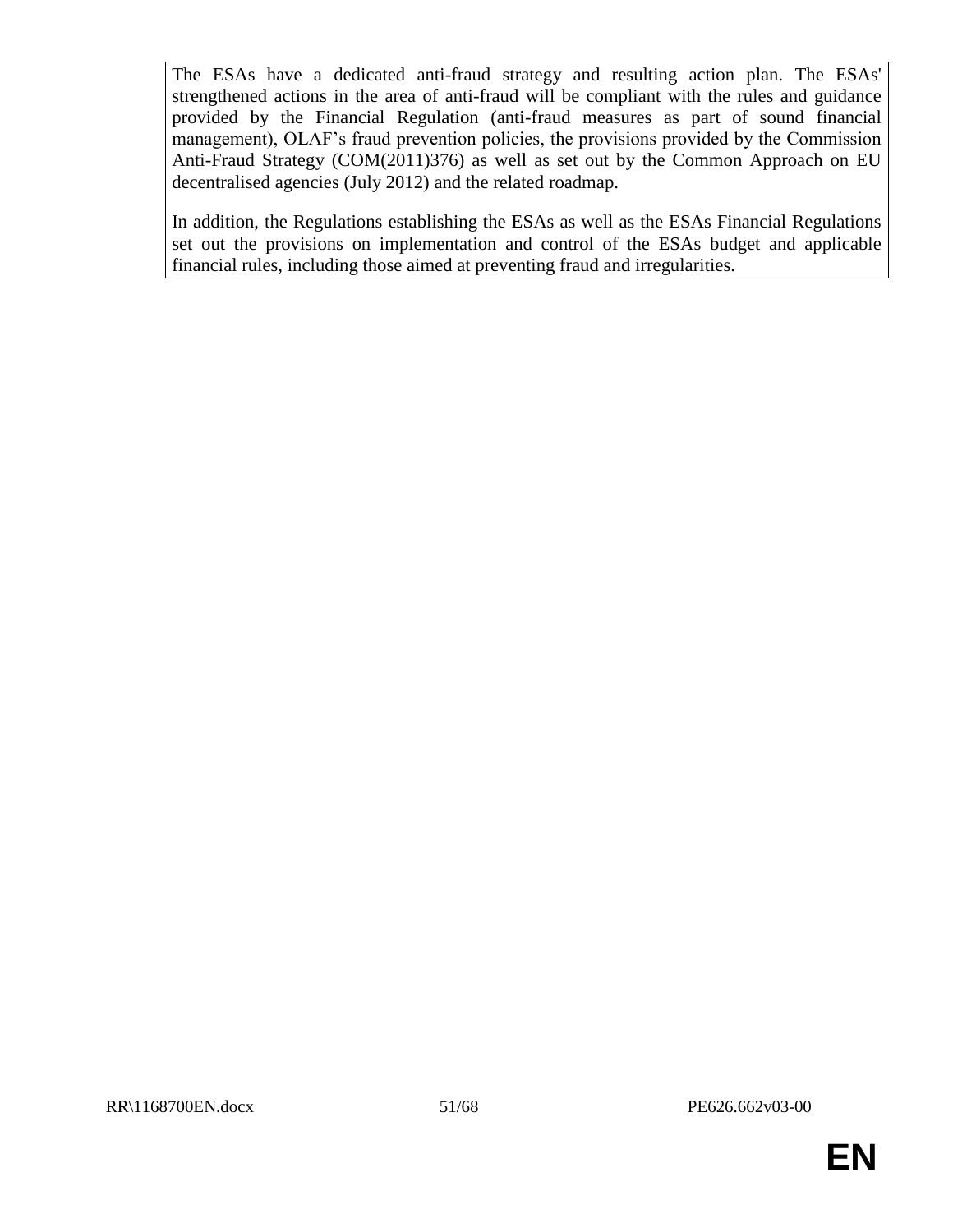#### **3. ESTIMATED FINANCIAL IMPACT OF THE PROPOSAL/INITIATIVE**

#### **3.1. Heading(s) of the multiannual financial framework and expenditure budget line(s) affected**

• Existing budget lines

In order of multiannual financial framework headings and budget lines.

| Heading of                            | Budget line   | Type of<br>expenditure   |                                        |                                              | Contribution            |                                                                               |
|---------------------------------------|---------------|--------------------------|----------------------------------------|----------------------------------------------|-------------------------|-------------------------------------------------------------------------------|
| multiannual<br>financial<br>framework | Number        | Diff./Non-<br>diff. $15$ | from<br><b>EFTA</b><br>countries<br>16 | from<br>candidate<br>countries <sup>17</sup> | from third<br>countries | within the meaning<br>of Article $21(2)(b)$<br>of the Financial<br>Regulation |
| 1a                                    | 12 02 06 ESMA | Diff./Non-<br>diff.      | N <sub>O</sub>                         | N <sub>O</sub>                               | N <sub>O</sub>          | N <sub>O</sub>                                                                |

• New budget lines requested

In order of multiannual financial framework headings and budget lines.

| Heading of<br>multiannual | Budget line                    | Type of<br>expenditure |                                  |                                | Contribution            |                                                                               |
|---------------------------|--------------------------------|------------------------|----------------------------------|--------------------------------|-------------------------|-------------------------------------------------------------------------------|
| financial<br>framework    | Number<br>[Heading<br>$\cdots$ | Diff./non-<br>diff.    | from<br><b>EFTA</b><br>countries | from<br>candidate<br>countries | from third<br>countries | within the meaning<br>of Article $21(2)(b)$<br>of the Financial<br>Regulation |
| $ \cdots $                | [XX.YY.YY.YY]<br>$\cdots$      |                        | YES/N<br>$\Omega$                | YES/N<br>$\mathcal{O}$         | YES/N<br>Ő              | YES/NO                                                                        |

 $15\,$ <sup>15</sup> Diff. = Differentiated appropriations / Non-diff. = Non-differentiated appropriations.<br><sup>16</sup> EETA: European Free Trade Association

<sup>&</sup>lt;sup>16</sup> EFTA: European Free Trade Association.<br><sup>17</sup> Candidate countries and where applicable

Candidate countries and, where applicable, potential candidates from the Western Balkans.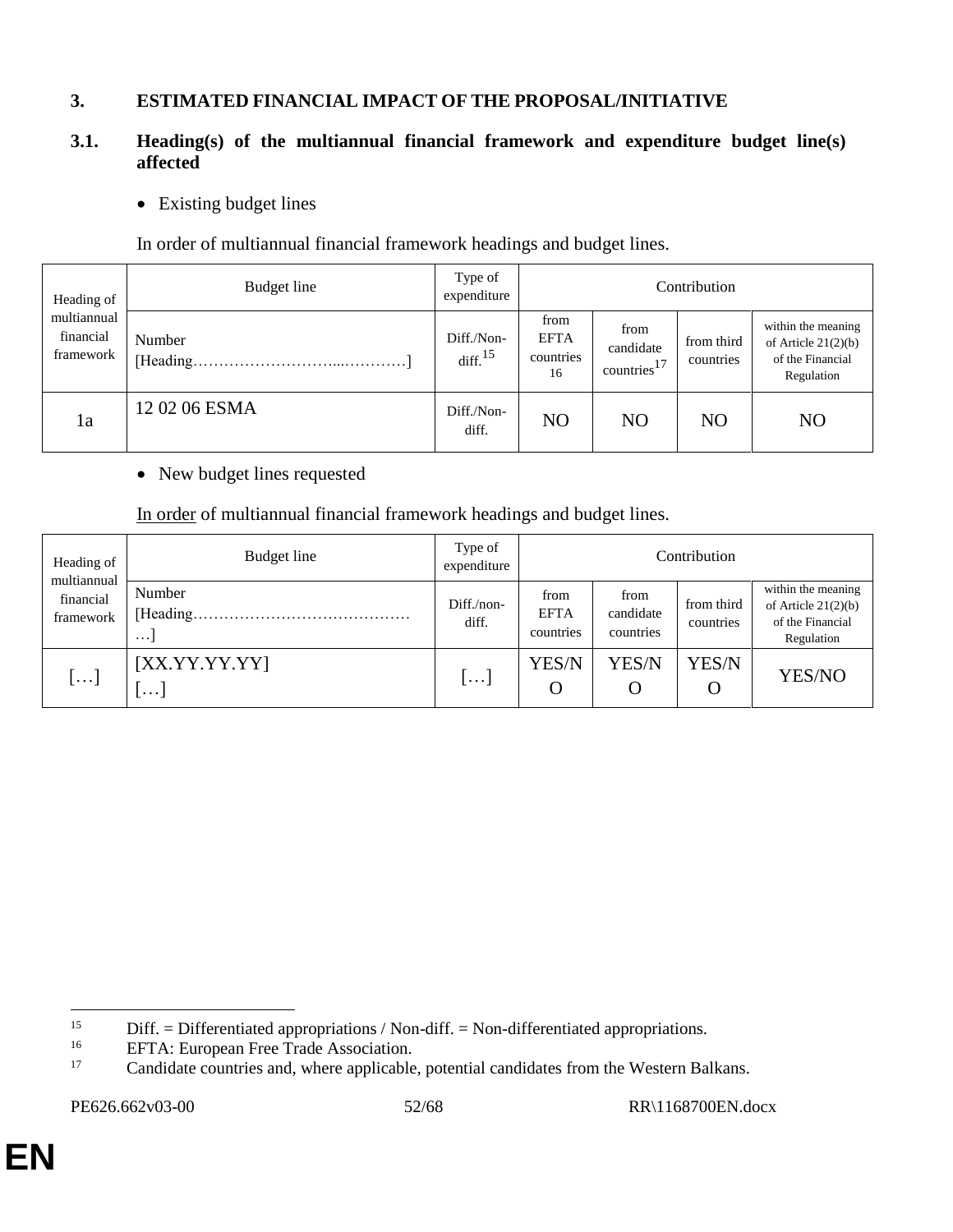#### **3.2. Estimated impact on expenditure**

#### *3.2.1. Summary of estimated impact on expenditure*

EUR million (to three decimal places)

| <b>Heading of multiannual financial</b><br>framework |             | Number           | .            |              |               |               |                                                                                           |              |
|------------------------------------------------------|-------------|------------------|--------------|--------------|---------------|---------------|-------------------------------------------------------------------------------------------|--------------|
| $DG: \ldots \ldots$                                  |             |                  | Year<br>2019 | Year<br>2020 | Year<br>$N+2$ | Year<br>$N+3$ | Enter as many years as<br>necessary to show the duration<br>of the impact (see point 1.6) | <b>TOTAL</b> |
| Title 1: Operational appropriations                  | Commitments | (1)              | 0.764        | 1.637        |               |               |                                                                                           | 2.401        |
|                                                      | Payments    | (2)              | 0.764        | 1.637        |               |               |                                                                                           | 2.401        |
| Title 2:                                             | Commitments | (1a)             |              |              |               |               |                                                                                           |              |
|                                                      | Payments    | (2a)             |              |              |               |               |                                                                                           |              |
| Title 3:                                             | Commitments | (3a)             |              |              |               |               |                                                                                           |              |
|                                                      | Payments    | (3b)             |              |              |               |               |                                                                                           |              |
| <b>TOTAL</b> appropriations                          | Commitments | $=1+1a$<br>$+3a$ | 0.764        | 1.637        |               |               |                                                                                           | 2.401        |
| for ESMA                                             | Payments    | $=2+2a$<br>$+3b$ | 0.764        | 1.637        |               |               |                                                                                           | 2.401        |

RR\1168700EN.docx 53/68 PE626.662v03-00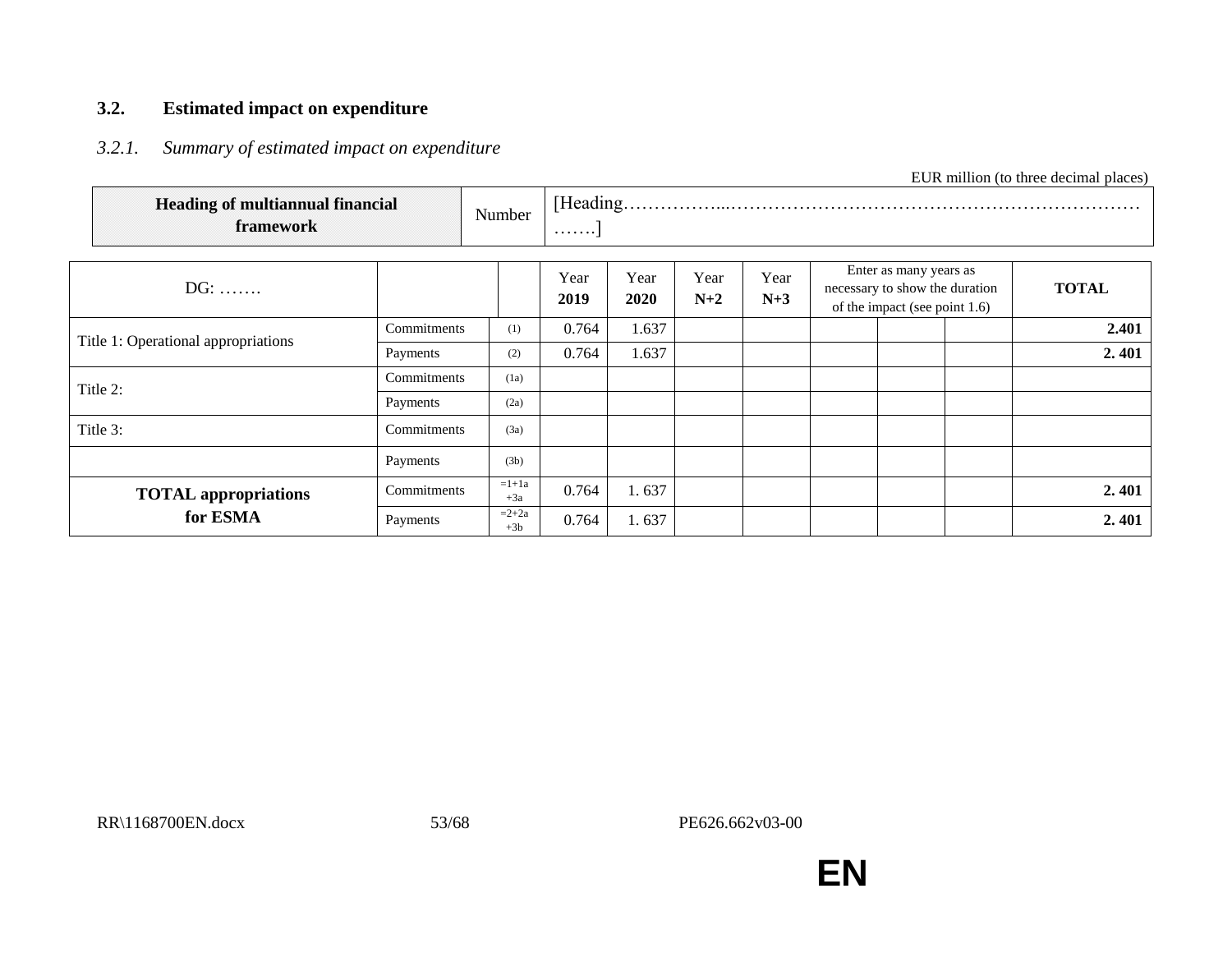| framework                                                                                | <b>Heading of multiannual financial</b><br>5 |  |              | 'Administrative expenditure' |               |               |                                                                                           |                                       |
|------------------------------------------------------------------------------------------|----------------------------------------------|--|--------------|------------------------------|---------------|---------------|-------------------------------------------------------------------------------------------|---------------------------------------|
|                                                                                          |                                              |  |              |                              |               |               |                                                                                           | EUR million (to three decimal places) |
|                                                                                          |                                              |  | Year<br>2019 | Year<br>2020                 | Year<br>$N+2$ | Year<br>$N+3$ | Enter as many years as<br>necessary to show the duration<br>of the impact (see point 1.6) | <b>TOTAL</b>                          |
| DG:                                                                                      |                                              |  |              |                              |               |               |                                                                                           |                                       |
| • Human Resources                                                                        |                                              |  | 0.401        | 0.995                        |               |               |                                                                                           | 1.396                                 |
| • Other administrative expenditure                                                       |                                              |  | 0.091        | 0.236                        |               |               |                                                                                           | 0.327                                 |
| <b>TOTAL DG</b>                                                                          | Appropriations                               |  |              |                              |               |               |                                                                                           |                                       |
| <b>TOTAL</b> appropriations<br>under HEADING 5<br>of the multiannual financial framework | (Total commitments $=$<br>Total payments)    |  |              |                              |               |               |                                                                                           |                                       |
|                                                                                          |                                              |  |              |                              |               |               |                                                                                           | EUR million (to three decimal places) |
|                                                                                          |                                              |  | Year<br>2019 | Year<br>2020                 | Year<br>$N+2$ | Year<br>$N+3$ | Enter as many years as<br>necessary to show the duration<br>of the impact (see point 1.6) | <b>TOTAL</b>                          |
| <b>TOTAL appropriations</b>                                                              | Commitments                                  |  | 0.764        | 1.637                        |               |               |                                                                                           | 2.401                                 |
| under HEADINGS 1 to 5<br>of the multiannual financial framework                          | Payments                                     |  | 0.764        | 1.637                        |               |               |                                                                                           | 2.401                                 |

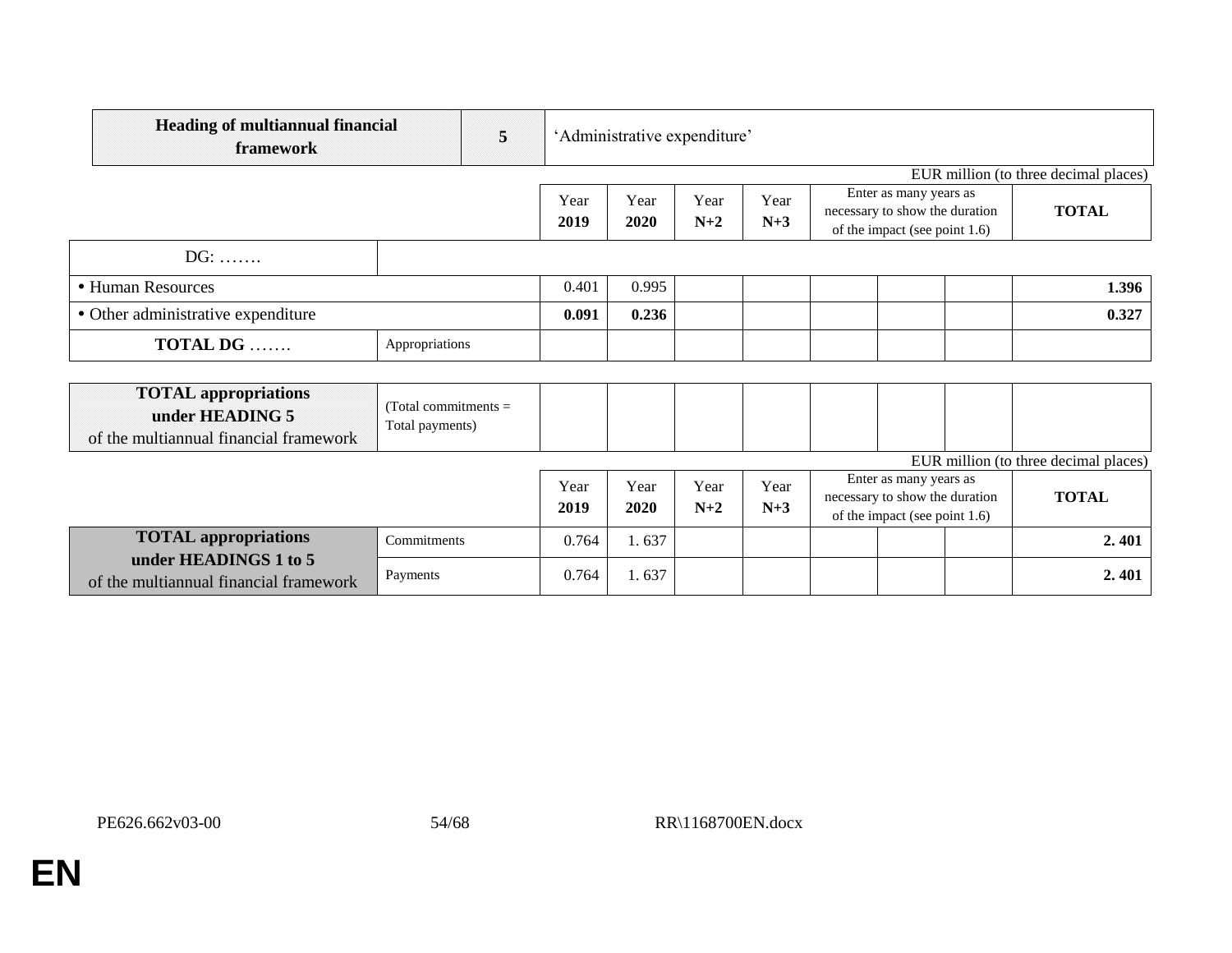#### *3.2.2. Estimated impact on [body]'s appropriations*

- $\Box$  The proposal/initiative does not require the use of operational appropriations
- $-\Box$  The proposal/initiative requires the use of operational appropriations, as explained below:

|                                      |                   |                     |                           | Year<br>${\bf N}$ |                           | Year<br>$N+1$ |                           | Year<br>$N+2$ | Year<br>$N+3$ |      |                         |      |                           | Enter as many years as necessary to show the<br>duration of the impact (see point 1.6) |                         |      |                         | <b>TOTAL</b>  |
|--------------------------------------|-------------------|---------------------|---------------------------|-------------------|---------------------------|---------------|---------------------------|---------------|---------------|------|-------------------------|------|---------------------------|----------------------------------------------------------------------------------------|-------------------------|------|-------------------------|---------------|
| Indicate<br>objectives and           | <b>OUTPUTS</b>    |                     |                           |                   |                           |               |                           |               |               |      |                         |      |                           |                                                                                        |                         |      |                         |               |
| outputs<br>⇩                         | Type<br>18        | Avera<br>ge<br>cost | $\mathsf{S}^{\mathsf{O}}$ | Cost              | $\mathsf{S}^{\mathsf{O}}$ | Cost          | $\mathsf{S}^{\mathsf{O}}$ | Cost          | $\mathsf{S}$  | Cost | $\mathring{\mathsf{Z}}$ | Cost | $\rm \stackrel{\circ}{X}$ | Cost                                                                                   | $\mathring{\mathsf{Z}}$ | Cost | Total<br>N <sub>o</sub> | Total<br>cost |
| SPECIFIC OBJECTIVE No $1^{19}$       |                   |                     |                           |                   |                           |               |                           |               |               |      |                         |      |                           |                                                                                        |                         |      |                         |               |
| - Output                             |                   |                     |                           |                   |                           |               |                           |               |               |      |                         |      |                           |                                                                                        |                         |      |                         |               |
| - Output                             |                   |                     |                           |                   |                           |               |                           |               |               |      |                         |      |                           |                                                                                        |                         |      |                         |               |
| - Output                             |                   |                     |                           |                   |                           |               |                           |               |               |      |                         |      |                           |                                                                                        |                         |      |                         |               |
| Subtotal for specific objective No 1 |                   |                     |                           |                   |                           |               |                           |               |               |      |                         |      |                           |                                                                                        |                         |      |                         |               |
| SPECIFIC OBJECTIVE No 2              |                   |                     |                           |                   |                           |               |                           |               |               |      |                         |      |                           |                                                                                        |                         |      |                         |               |
| - Output                             |                   |                     |                           |                   |                           |               |                           |               |               |      |                         |      |                           |                                                                                        |                         |      |                         |               |
| Subtotal for specific objective No 2 |                   |                     |                           |                   |                           |               |                           |               |               |      |                         |      |                           |                                                                                        |                         |      |                         |               |
|                                      | <b>TOTAL COST</b> |                     |                           |                   |                           |               |                           |               |               |      |                         |      |                           |                                                                                        |                         |      |                         |               |

RR\1168700EN.docx 55/68 PE626.662v03-00

 $\overline{a}$ 

Commitment appropriations in EUR million (to three decimal places)

<sup>&</sup>lt;sup>18</sup> Outputs are products and services to be supplied (e.g.: number of student exchanges financed, number of km of roads built, etc.).<br><sup>19</sup> As described in point 1.4.2. 'Specific objective(s) As described in point 1.4.2. 'Specific objective(s)...'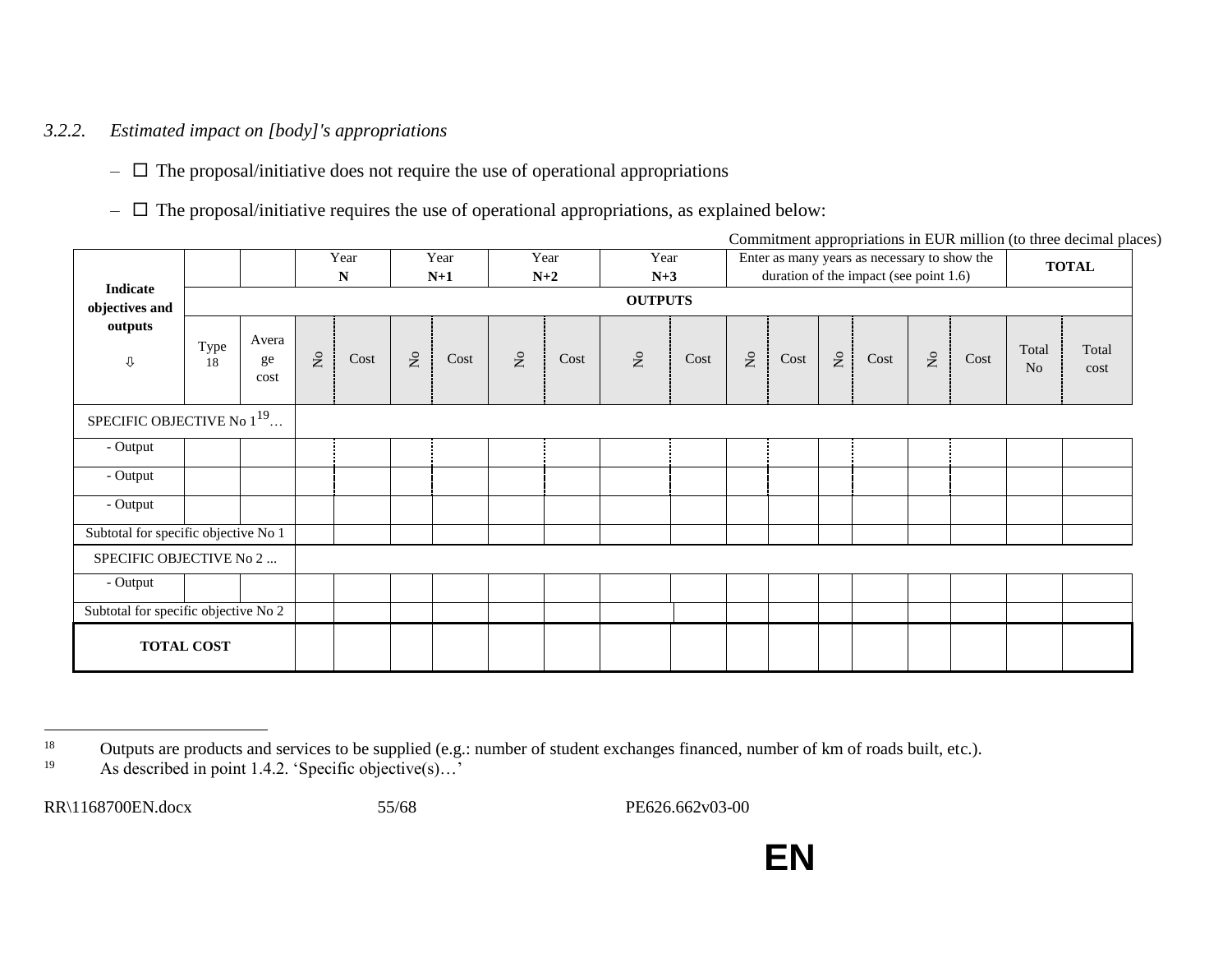#### *3.2.3. Estimated impact on [body]'s human resources*

#### 3.2.3.1. Summary

- $\Box$  The proposal/initiative does not require the use of appropriations of an administrative nature
- $\Box$  The proposal/initiative requires the use of appropriations of an administrative nature, as explained below:

| EUR million (to three decimal places) | Year<br>2019   | Year<br>2020 | Year<br>$N+2$ | Year<br>$N+3$ | Enter as many years as necessary to<br>show the duration of the impact (see<br>point $1.6$ ) | <b>TOTAL</b>   |
|---------------------------------------|----------------|--------------|---------------|---------------|----------------------------------------------------------------------------------------------|----------------|
| Officials (AD Grades)                 | $\overline{c}$ | 6            |               |               |                                                                                              | 8              |
| Officials (AST<br>grades)             |                |              |               |               |                                                                                              |                |
| Contract staff                        | $\mathbf{r}$   |              |               |               |                                                                                              | $\overline{2}$ |
| Temporary staff                       |                |              |               |               |                                                                                              |                |
| <b>Seconded National</b><br>Experts   |                |              |               |               |                                                                                              |                |
|                                       |                |              |               |               |                                                                                              |                |
| <b>TOTAL</b>                          | 3              | 7            |               |               |                                                                                              |                |

EUR million (to three decimal places)

#### Estimated impact on the staff (additional FTE) – establishment plan

|                          |        |            |            | Enter as many years as necessary<br>to show the duration of the impact |
|--------------------------|--------|------------|------------|------------------------------------------------------------------------|
| Function group and grade | Year N | Year $N+1$ | Year $N+2$ | (see point $1.6$ )                                                     |
| AD16                     |        |            |            |                                                                        |
| AD15                     |        |            |            |                                                                        |
| AD14                     |        |            |            |                                                                        |
| AD13                     |        |            |            |                                                                        |
| AD12                     |        |            |            |                                                                        |
| AD11                     |        |            |            |                                                                        |
| AD10                     |        |            |            |                                                                        |
| AD <sub>9</sub>          |        |            |            |                                                                        |
| AD <sub>8</sub>          |        |            |            |                                                                        |
| AD7                      |        |            |            |                                                                        |
| AD <sub>6</sub>          |        |            |            |                                                                        |
| AD <sub>5</sub>          |        |            |            |                                                                        |
|                          |        |            |            |                                                                        |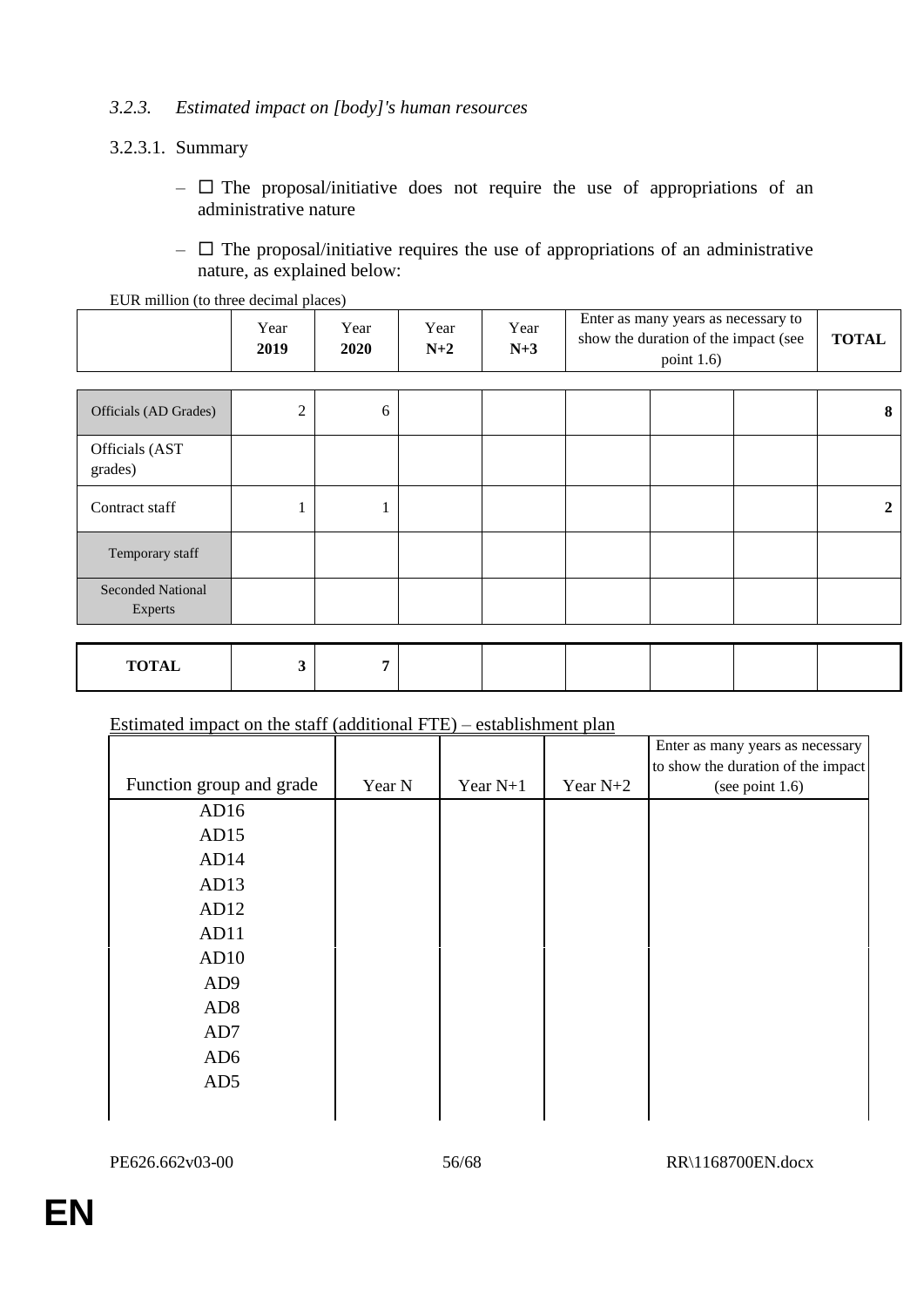| AD Total            |  |  |
|---------------------|--|--|
| AST11               |  |  |
| AST10               |  |  |
| AST9                |  |  |
| AST <sub>8</sub>    |  |  |
| AST7                |  |  |
| AST6                |  |  |
| AST <sub>5</sub>    |  |  |
| AST4                |  |  |
| AST3                |  |  |
| AST <sub>2</sub>    |  |  |
| AST1                |  |  |
| <b>AST</b> Total    |  |  |
| AST/SC 6            |  |  |
| AST/SC 5            |  |  |
| AST/SC 4            |  |  |
| AST/SC 3            |  |  |
| AST/SC 2            |  |  |
| AST/SC 1            |  |  |
| <b>AST/SC Total</b> |  |  |
| <b>GRAND TOTAL</b>  |  |  |

Estimated impact on the staff (additional) – external personnel

|                    |        |            |            | Enter as many years as necessary   |
|--------------------|--------|------------|------------|------------------------------------|
|                    |        |            |            | to show the duration of the impact |
| Contract agents    | Year N | Year $N+1$ | Year $N+2$ | (see point $1.6$ )                 |
| Function group IV  |        |            |            |                                    |
| Function group III |        |            |            |                                    |
| Function group II  |        |            |            |                                    |
| Function group I   |        |            |            |                                    |
| Total              |        |            |            |                                    |

|                                  |        |            |            | Enter as many years as necessary                         |
|----------------------------------|--------|------------|------------|----------------------------------------------------------|
| <b>Seconded National Experts</b> | Year N | Year $N+1$ | Year $N+2$ | to show the duration of the impact<br>(see point $1.6$ ) |
| Total                            |        |            |            |                                                          |

Please indicate the planned recruitment date and adapt the amount accordingly (if recruitment occurs in July, only 50 % of the average cost is taken into account) and provide further explanations in an annex.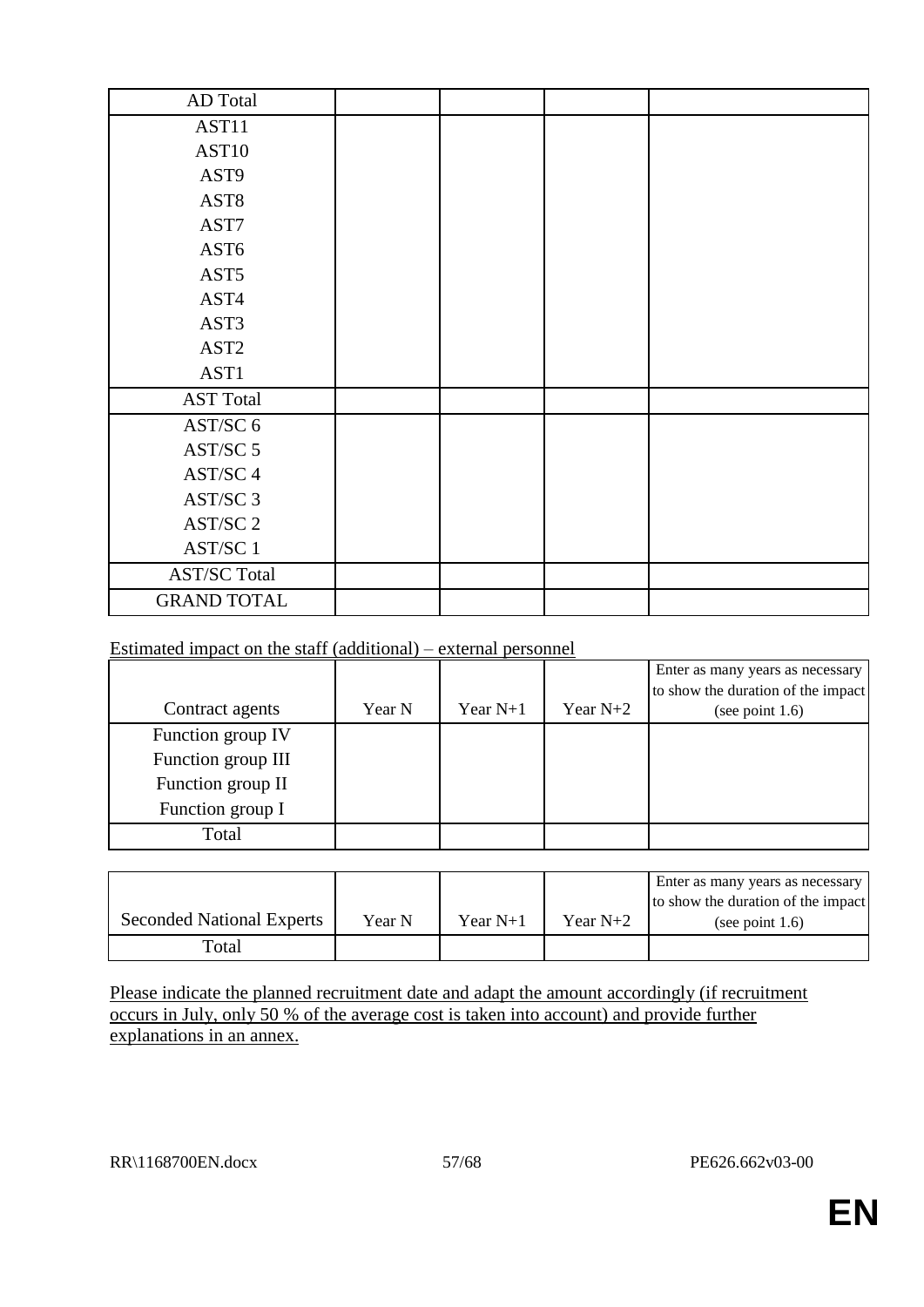3.2.3.2. Estimated requirements of human resources for the parent DG

 $\Box$  The proposal/initiative does not require the use of human resources.

 $\Box$  The proposal/initiative requires the use of human resources, as explained below:

*Estimate to be expressed in full amounts (or at most to one decimal place)*

|                                |                                                                              | Year<br>2020 | Year<br>$N+1$ | Year $N+2$ | Year $N+3$ | Enter as many years as necessary to show the<br>duration of the impact (see point 1.6) |  |
|--------------------------------|------------------------------------------------------------------------------|--------------|---------------|------------|------------|----------------------------------------------------------------------------------------|--|
|                                | • Establishment plan posts (officials and temporary staff)                   |              |               |            |            |                                                                                        |  |
| <b>Representation Offices)</b> | XX 01 01 01 (Headquarters and Commission's                                   |              |               |            |            |                                                                                        |  |
| XX 01 01 02 (Delegations)      |                                                                              |              |               |            |            |                                                                                        |  |
|                                | XX 01 05 01 (Indirect research)                                              |              |               |            |            |                                                                                        |  |
| 10 01 05 01 (Direct research)  |                                                                              |              |               |            |            |                                                                                        |  |
|                                |                                                                              |              |               |            |            |                                                                                        |  |
|                                | • External staff (in Full Time Equivalent unit: $\text{FTE}$ ) <sup>20</sup> |              |               |            |            |                                                                                        |  |
| envelope')                     | XX 01 02 01 (AC, END, INT from the 'global                                   |              |               |            |            |                                                                                        |  |
| Delegations)                   | XX 01 02 02 (AC, AL, END, INT and JED in the                                 |              |               |            |            |                                                                                        |  |
| $XX$ 01 04 $yy^{21}$           | $\frac{1}{2}$ at Headquarters <sup>22</sup>                                  |              |               |            |            |                                                                                        |  |

20 AC = Contract Staff; AL = Local Staff; END = Seconded National Expert; INT = agency staff; JED = Junior Experts in Delegations.

PE626.662v03-00 58/68 RR\1168700EN.docx

**EN**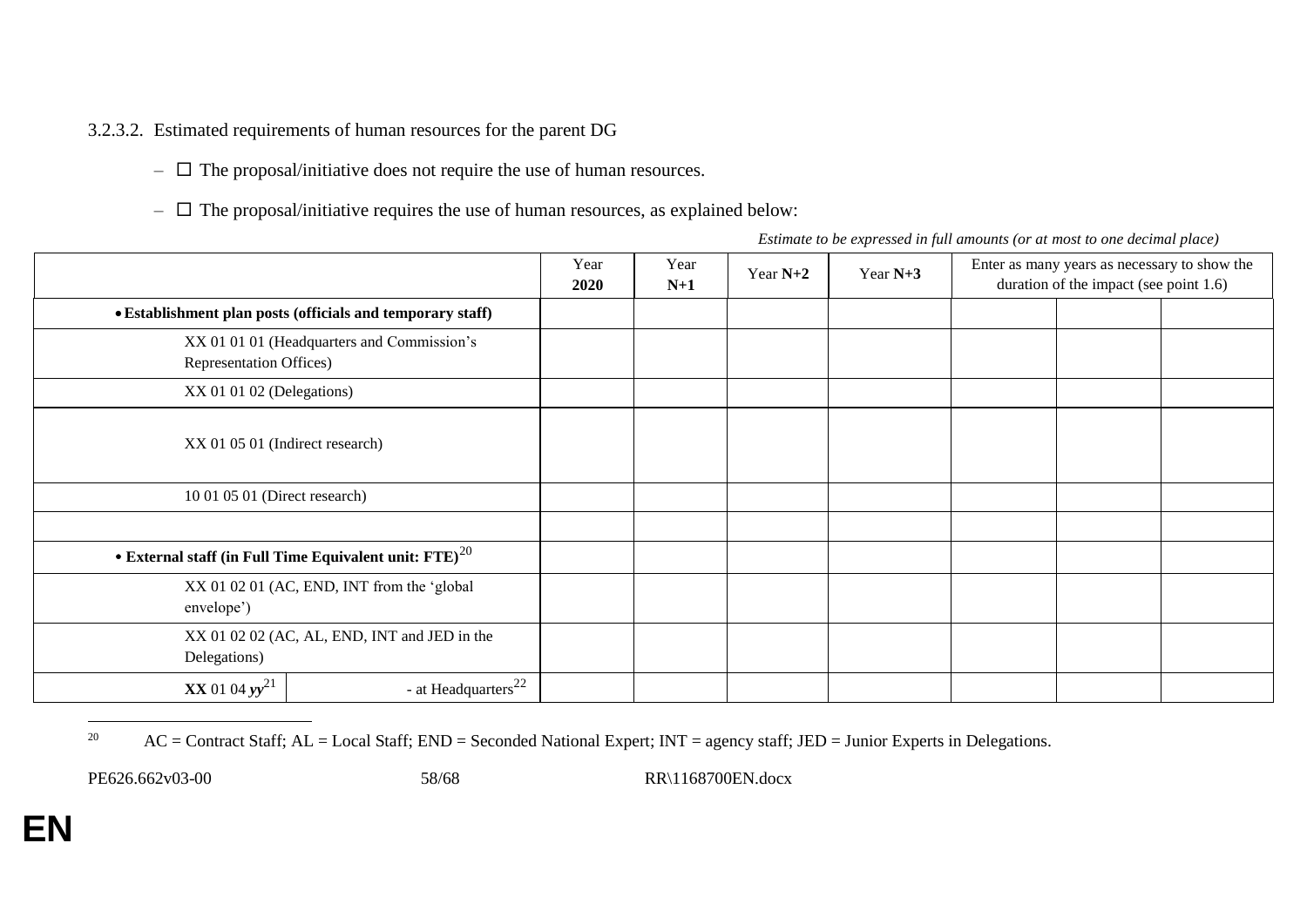|                                                           | - in Delegations                            |  |  |  |  |
|-----------------------------------------------------------|---------------------------------------------|--|--|--|--|
| $\mathbf{XX}$ 01 05 02 (AC, END, INT – Indirect research) |                                             |  |  |  |  |
|                                                           | $10010502$ (AC, END, INT – Direct research) |  |  |  |  |
| Other budget lines (specify)                              |                                             |  |  |  |  |
| <b>TOTAL</b>                                              |                                             |  |  |  |  |

**XX** is the policy area or budget title concerned.

The human resources required will be met by staff from the DG who are already assigned to management of the action and/or have been redeployed within the DG, together if necessary with any additional allocation which may be granted to the managing DG under the annual allocation procedure and in the light of budgetary constraints.

Description of tasks to be carried out:

| $\gamma$ fficials and $\gamma$<br>temporary<br>$6+6+1$<br>-stall |  |
|------------------------------------------------------------------|--|
| staff<br>Ð<br>ternal                                             |  |

Description of the calculation of cost for FTE units should be included in the Annex V, section 3.

<sup>21</sup> Sub-ceiling for external staff covered by operational appropriations (former 'BA' lines).<br>
Mainly for the Structural Eunds, the European Agricultural Eund for Pural Davelopment

<sup>22</sup> Mainly for the Structural Funds, the European Agricultural Fund for Rural Development (EAFRD) and the European Fisheries Fund (EFF).

RR\1168700EN.docx 59/68 PE626.662v03-00

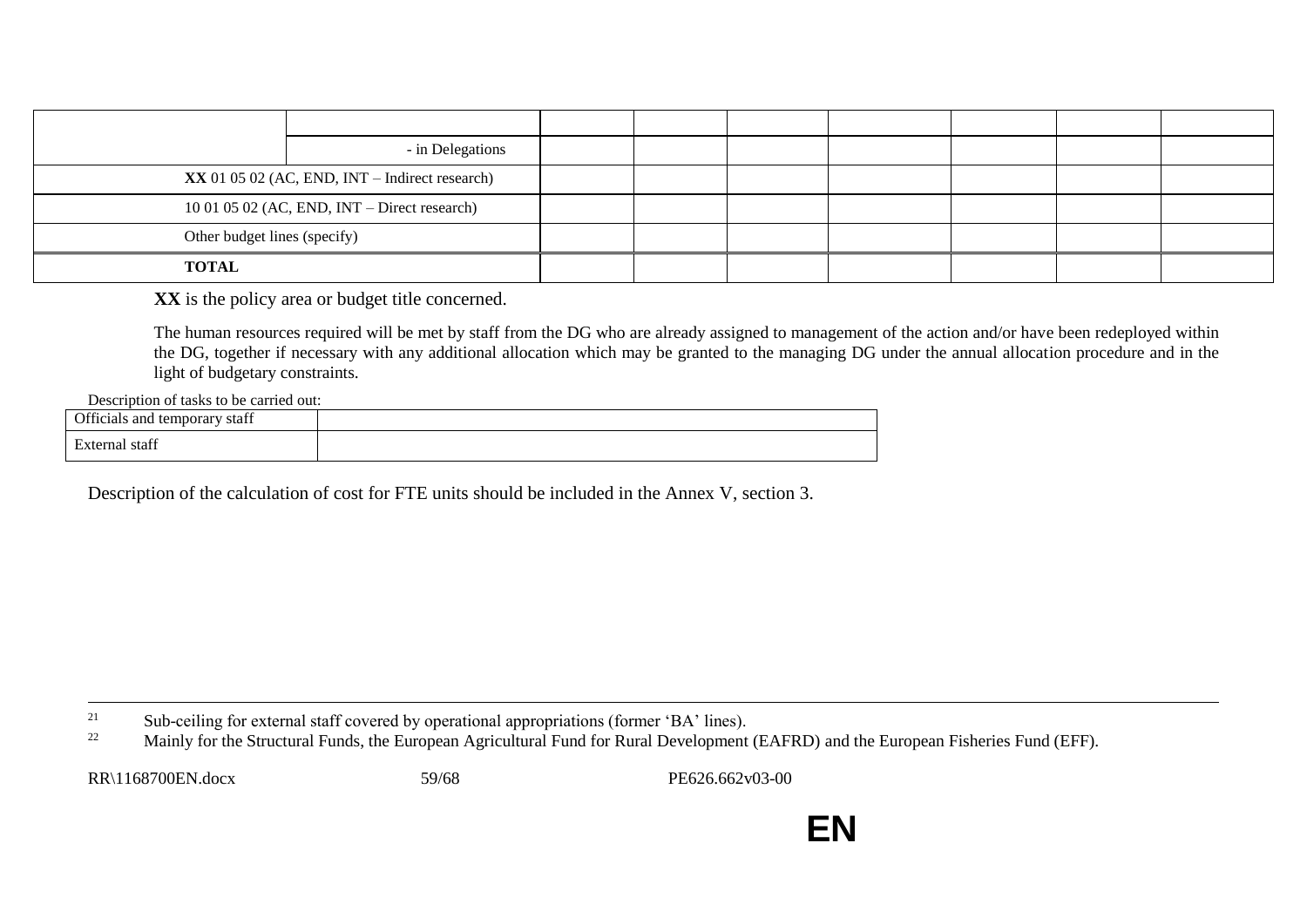#### *3.2.4. Compatibility with the current multiannual financial framework*

- $\Box$  The proposal/initiative is compatible the current multiannual financial framework.
- $\Box$  The proposal/initiative will entail reprogramming of the relevant heading in the multiannual financial framework.

Explain what reprogramming is required, specifying the budget lines concerned and the corresponding amounts.

 $\Box$  The proposal/initiative requires application of the flexibility instrument or revision of the multiannual financial framework<sup>1</sup>.

Explain what is required, specifying the headings and budget lines concerned and the corresponding amounts.

<sup>&</sup>lt;sup>1</sup> See Articles 11 and 17 of Council Regulation (EU, Euratom) No 1311/2013 laying down the multiannual financial framework for the years 2014-2020.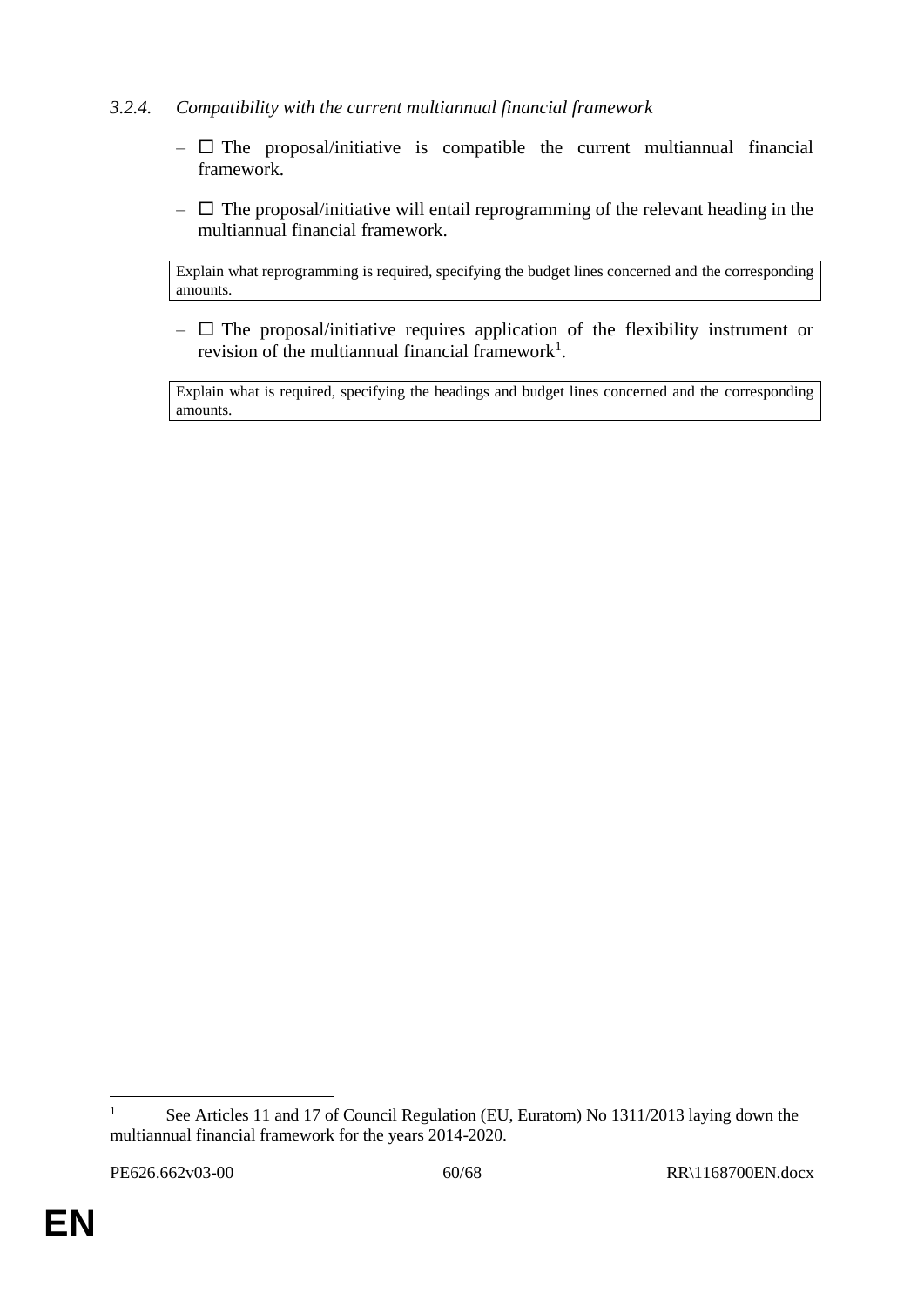#### **3.3. Estimated impact on revenue**

- $\boxtimes$  The proposal/initiative has no financial impact on revenue.
- $\Box$  The proposal/initiative has the following financial impact:
	- $\square$  on own resources
		- $\Box$  on miscellaneous revenue

EUR million (to three decimal places)

| Appropriation<br>s available for<br>Budget revenue line:<br>the current<br>financial year |      | Impact of the proposal/initiative |               |               |                                                                                           |  |  |
|-------------------------------------------------------------------------------------------|------|-----------------------------------|---------------|---------------|-------------------------------------------------------------------------------------------|--|--|
|                                                                                           | Year | Year<br>$N+1$                     | Year<br>$N+2$ | Year<br>$N+3$ | Enter as many years as necessary to show<br>the duration of the impact (see point $1.6$ ) |  |  |
| Article                                                                                   |      |                                   |               |               |                                                                                           |  |  |

For miscellaneous 'assigned' revenue, specify the budget expenditure line(s) affected.

| $\sim$ |  |  |  |
|--------|--|--|--|
|        |  |  |  |
|        |  |  |  |
|        |  |  |  |
| .      |  |  |  |
|        |  |  |  |

**ANNEX** to Legislative Financial Statement for Proposal for Regulation on European Crowdfunding Service Providers (ECSP) for business

#### **Applied methodology and main underlying assumptions**

The costs related to the authorisation and supervision of European Crowdfunding Service Providers (ECSP) by ESMA have been estimated according to three cost categories: the staff costs, administrative costs and operational costs<sup>2</sup>.

According to preliminary current estimations by the Commission, the ECSP authorisation and supervisory tasks will require 4 new staff members in 2019 and 9 additional staff members for the year 2020. This would be in addition to the staff that are currently working in ESMA and that are covered under the current budget for ESMA. The costs would be financed by EU budget in order not to burden a nascent industry with disproportionate fees. Contributions will be collected from ECSP authorised under this regime, however a cap will be applied, as detailed in the text of the proposal.

The need for increased staff numbers reflect the additional tasks entrusted by the Regulation to ESMA and related to the coordination and supervision of ECSPs:

- Prepare for and manage authorisation processes;
- Set up and maintain a central registry;
- Develop technical standards foreseen in the Regulation;

<sup>1</sup> As regards traditional own resources (customs duties, sugar levies), the amounts indicated must be net amounts, i.e. gross amounts after deduction of 25 % for collection costs.

<sup>2</sup> Operational costs include also translation and IT costs.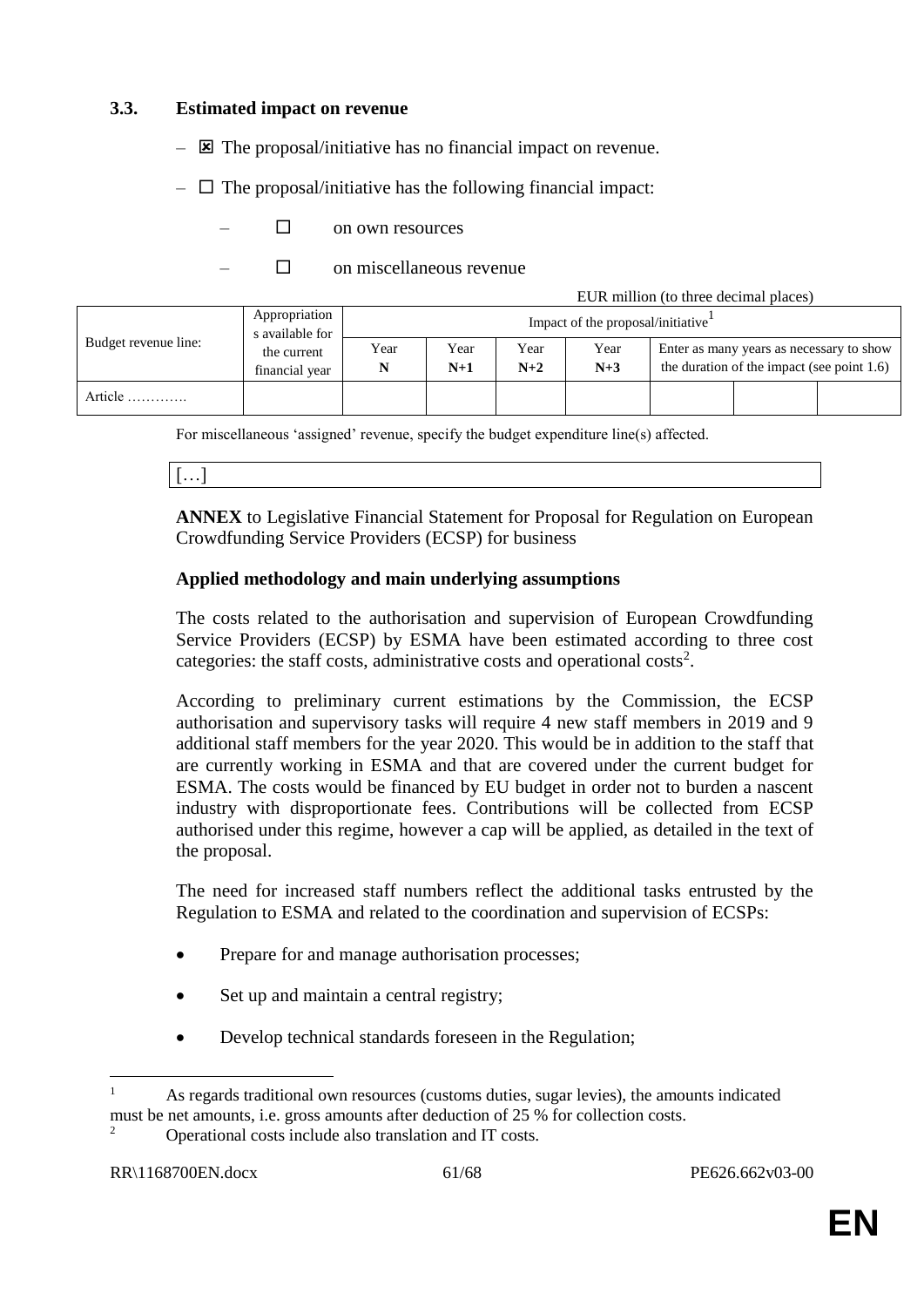- Review Key Investment Information Sheets (KIIS)
- Prepare the take up of coordination and of ongoing supervision of ECSPs
- Annually, monitor and report KPIs

These new tasks are set out in the proposed Regulation and further spelled out in the explanatory memorandum. They include, but are not limited to, the authorisation and registration of ECSPs, supervision of registered ECSPs, requiring periodic contacts with the management/ staff of the supervised entities, responding to questions, complaints or requests by national competent authorities or consumers, monitoring of the compliance with ESCP requirements as set out in the ESCP Regulation, requesting information from ECSPs or persons involved in the management of the entities, conducting onsite inspections, examining records and hearing of persons on alleged breaches of the Regulation, examining the Key Investment Information Sheet in accordance to the requirements set out in the Regulation as well as translating necessary documents. ESMA could also fulfil a role to withdraw authorisation of ECSP and take other supervisory measures as listed in the ECSP Regulation.

The following section reviews the general assumptions for the calculation of additional resources, the cost of new headcount and the additional ITinfrastructure.

#### **General assumptions made when calculating additional resources**

When calculating additional resources the following assumptions have been made.

It is assumed that the Regulation shall enter into application at the start of 2019 and the year will be used for preparations by ESMA to draft RTS and technical advices as well as to draft processes and procedures. In 2020, based on the number of crowdfunding platforms currently in the market, their size, activity, general market conditions and the number of platforms that have already been attempting to expand cross-border, it is estimated that approximately 25 entities will be supervised by ESMA.

Additional posts are assumed to be either permanent staff or contract agent. Average annual total  $cost<sup>1</sup>$  for permanent staff assumed at EUR173 000 and for contract agents at EUR86 000. If pension and recruitment costs are included, while staffrelated administrative and operational costs go in a separate category, the table below summarises the total yearly average cost per category of staff.

| <b>Category of Staff</b> | 2019<br><b>Total</b><br>average staff cost $(*)$ | $\gamma$ yearly   2020 Total<br><b>vearly</b><br>average staff cost $(*)$ |
|--------------------------|--------------------------------------------------|---------------------------------------------------------------------------|
| <b>Official</b>          | EUR 158 020                                      | EUR 153 687                                                               |

#### **Table 1 Staff Costs**

 $\overline{a}$ <sup>1</sup> Excluding pension and recruitment costs, but including staff-related operational (e.g. mission expenses) and administrative costs (e.g. databases, meetings, legal).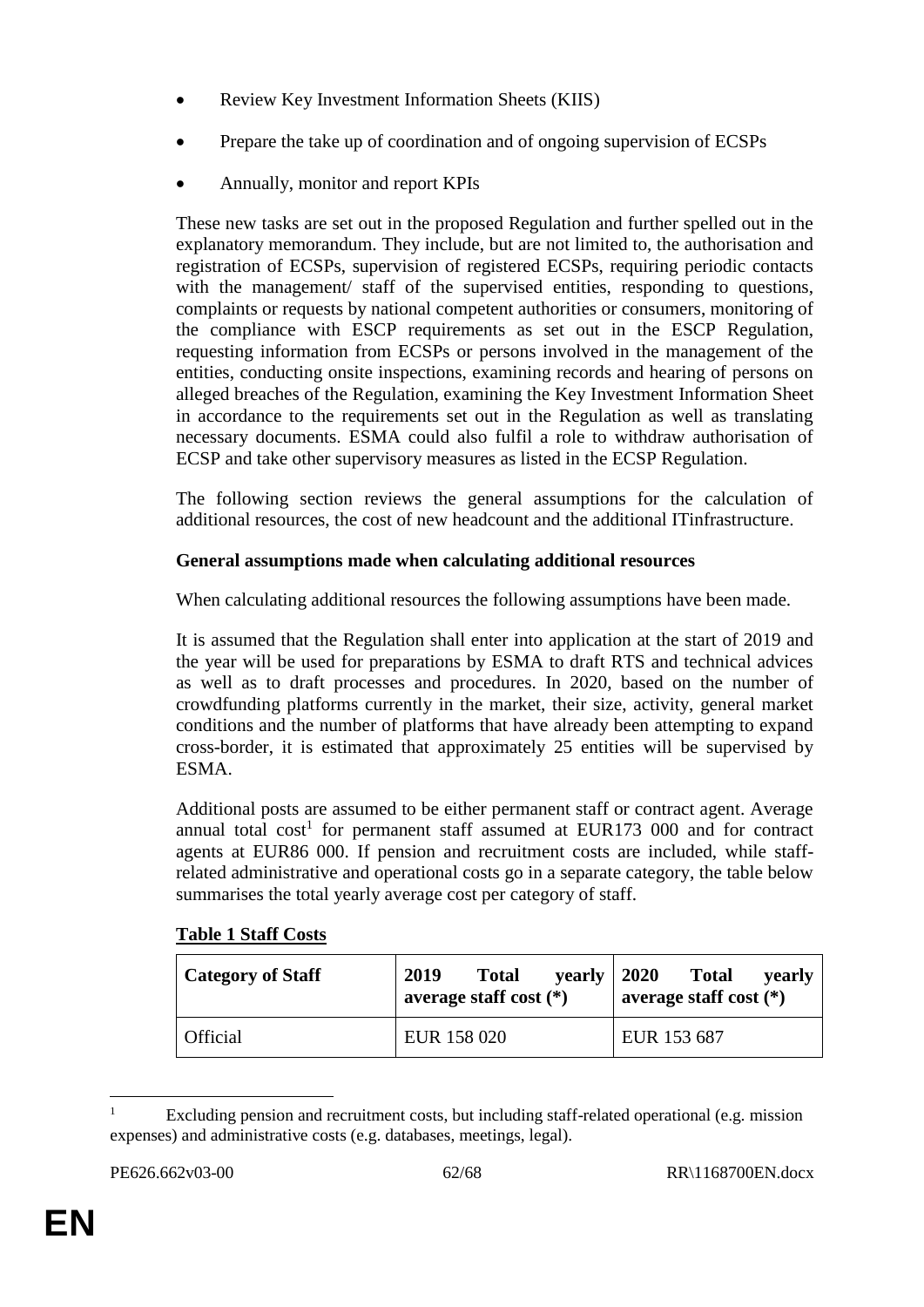| Contract Agent | EUR 85 640 | EUR 72 640 |
|----------------|------------|------------|
|                |            |            |

(\*) Includes: recruitment expenses, salaries & allowances, pension contributions, other costs (training, medical, school, staff management). Staff-related administrative (e.g. mission expenses) and operational expenses (e.g. databases, meetings, legal) are not included.

#### **Calculation of additional headcount**

Table 2 illustrates the foreseen staffing resources that ESMA will require to carry out the functions as set out in the Regulation.

#### **Table 2 Total FTE per annum**

|              | 2019   | 2020 |
|--------------|--------|------|
| AD           | ി<br>∠ | 6    |
| CA           |        |      |
| <b>Total</b> | 3      |      |

Future needs post-2020 will be calculated and allocated in the context of the future Multi Annual Financial Framework.

#### **Other Expenditure**

Other expenditures such as the setting up of the registry, databases and other have been included within Operational expenses in Table 3. IT costs are assumed to be EUR 250,000 for both years 2019 and 2020 after which they will decrease to 50. Translation costs are also included within the row on operational costs and consist of EUR 350,000 yearly.

#### **Total amounts of expenditure 2019-2020**

Taken into account the above assumptions, total amounts estimated for the setup and supervisory and authorising tasks to be performed by ESMA for the period 2019- 2020 are represented in the table below.

#### **Table 3 Total ESMA -related expenditures for ESMA in ECSP in the years 2019-2020, in EUR**

|                                                | 2019        | 2020        |
|------------------------------------------------|-------------|-------------|
| <b>Staff expenditure</b>                       | EUR 401 680 | EUR 994 760 |
| <b>Administrative expenditure</b>   EUR 90 720 |             | EUR 236 040 |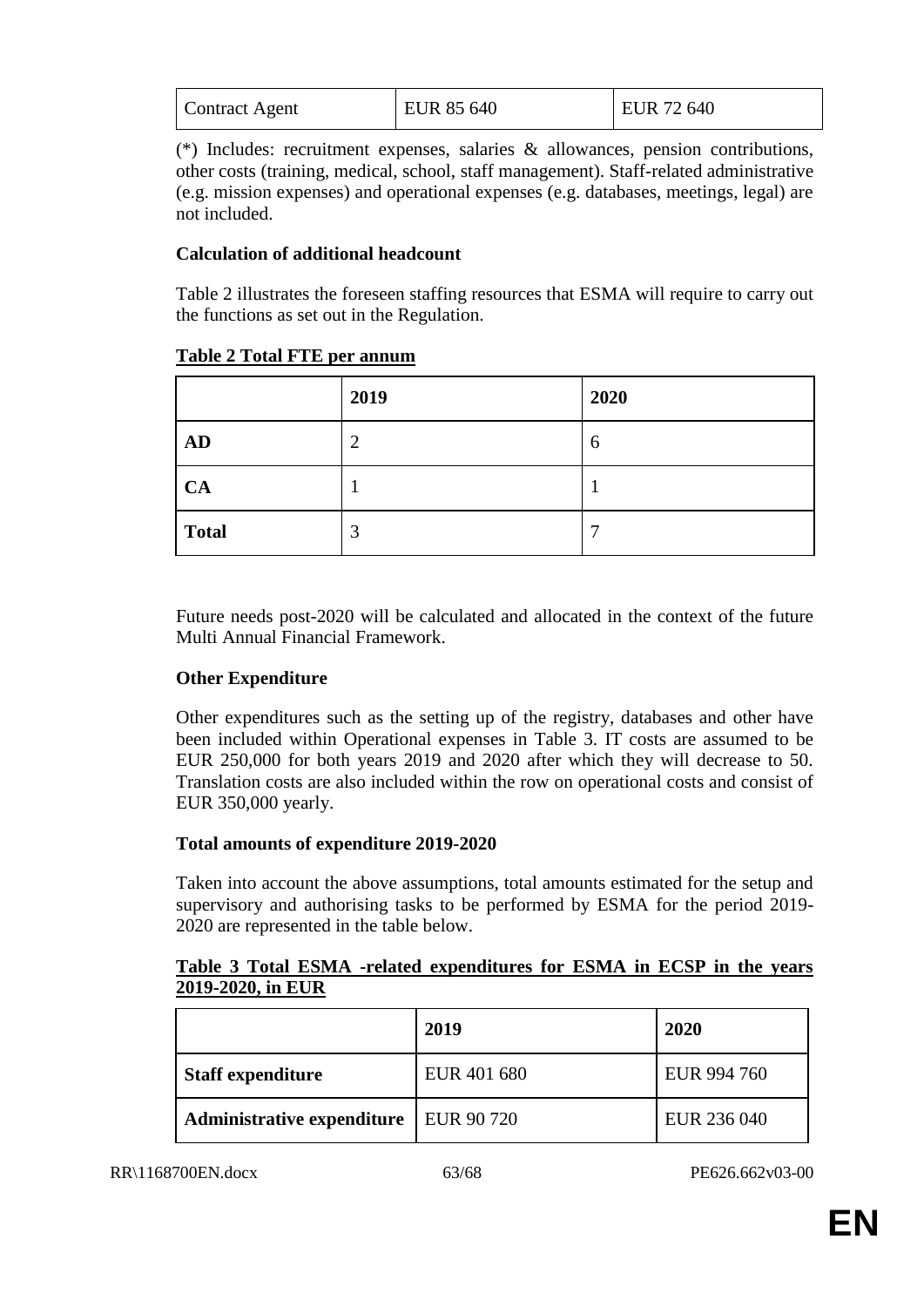| <b>Operational expenditure</b>                        | EUR 271 600        | EUR 656 200          |
|-------------------------------------------------------|--------------------|----------------------|
| <b>Total Expenditure</b>                              | EUR 764 000        | EUR 1 887 000        |
| <b>Fees collected from licensed</b><br>entities $(*)$ | - ()               | 25 x EUR 10 000      |
| <b>Total budget from industry</b>                     | $\Omega$           | EUR 250 000          |
| <b>Total impact on EU budget</b>                      | <b>EUR 764 000</b> | <b>EUR 1 637 000</b> |

#### **ANNEX**

## **INFORMATION TO BE PROVIDED IN THE KEY INVESTMENT INFORMATION SHEET**

#### **Part A: Information about the project owner(s) and the crowdfunding project**

- (a) Identity, legal status, ownership, management and contact details;
- (b) Principle activities; products or services offered;
- (c) *Key* financial *figures and ratios for* the project owner *for the last three years*;
- (d) Description of the crowdfunding project, including its the purpose and the main features.

#### **Part B: Main features of the crowdfunding process and conditions for the capital raising or funds borrowing, as applicable**

- (a) Minimum target capital to be raised or target funds to be borrowed in a single crowdfunding offering and the number of offerings that have been completed by the project owner or crowdfunding service provider for the crowdfunding project;
- (b) Deadline for reaching the target to raise capital or borrow funds;
- (c) Information on the consequences if the target capital is not raised or the targeted funds are not borrowed by the deadline;
- (d) The maximum offering amount when different from the target capital set out in point (a);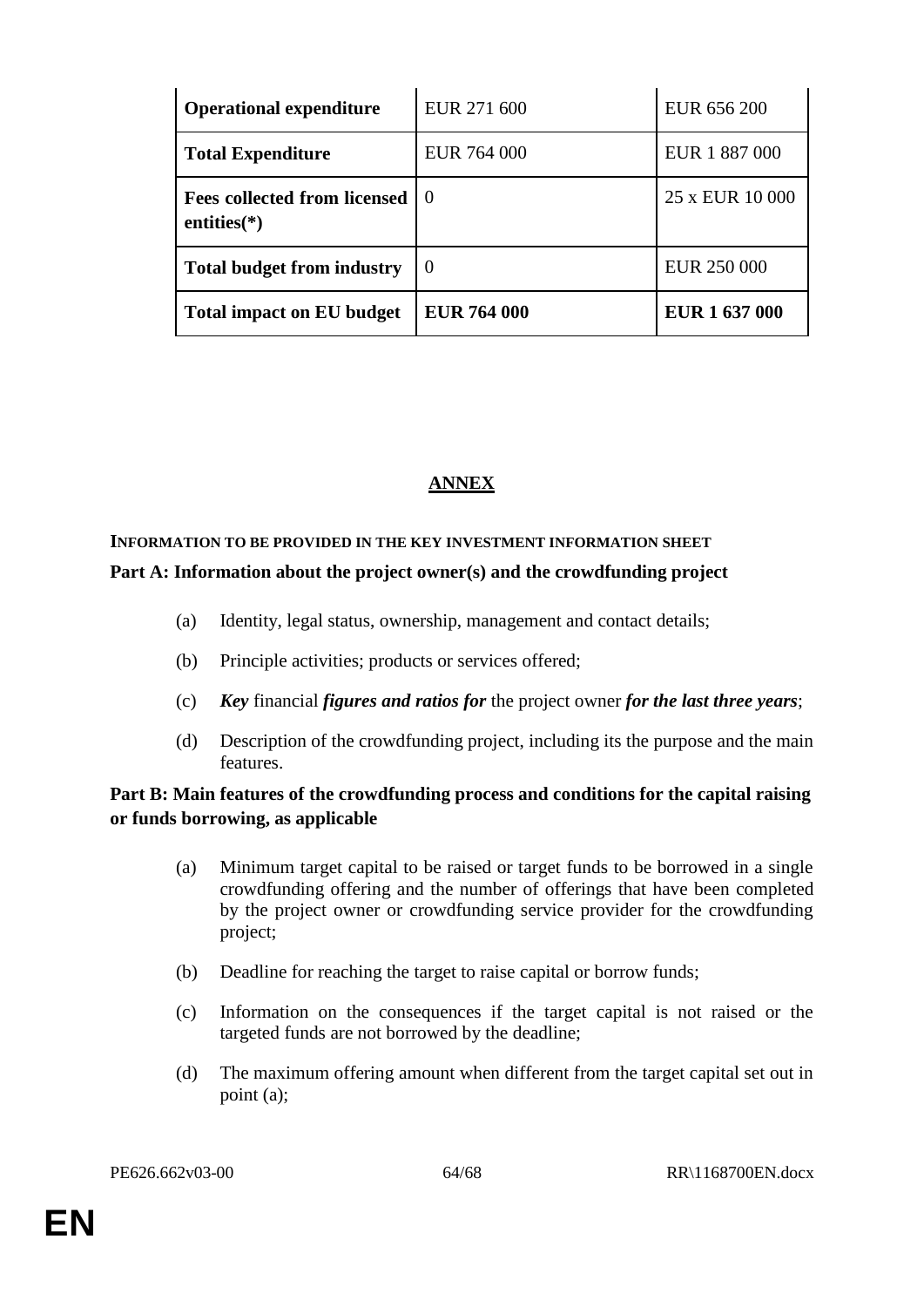- (e) Amount of own funds committed to the crowdfunding project by the project owner;
- (f) Change of the composition of the issuer's capital or loans related to the crowdfunding offer.

#### **Part C: Risk Factors**

Presentation of the main risks associated with financing the crowdfunding project, with the sector, the project, the project owner and the investment instrument, including geographic risks, where relevant.

#### **Part D: Information related to the offering of securities**

- (a) Total amount and type of investment instruments to be offered;
- (b) Subscription price;
- (c) Whether oversubscriptions are accepted and how they are allocated;
- (d) Terms of subscription and payment;
- (e) Custody and delivery of investment instruments to investors;
- (f) Where the investment is secured by a guarantor or a collateral:
	- (i) whether that guarantor or collateral provider is a legal person;
	- (ii) the identity, legal status and contact details of that guarantor or collateral provider;
	- (iii) information on the nature and the terms of the guarantee or collateral;
- (g) Where applicable, a firm commitment to buy back securities and the time period for such a buy-back;
- (h) For non-equity instruments, the nominal interest rate, the date from which interest becomes payable, the due dates for interest payments, the maturity date and the applicable yield.

#### **Part E: Issuer's information, where the issuer is different from the project owner and therefore is an SPV**

- (a) Whether there is an SPV interposed between the project owner and the investor;
- (b) Contact details of the issuer.

#### **Part F: Investor rights**

(a) Key rights attached to the securities;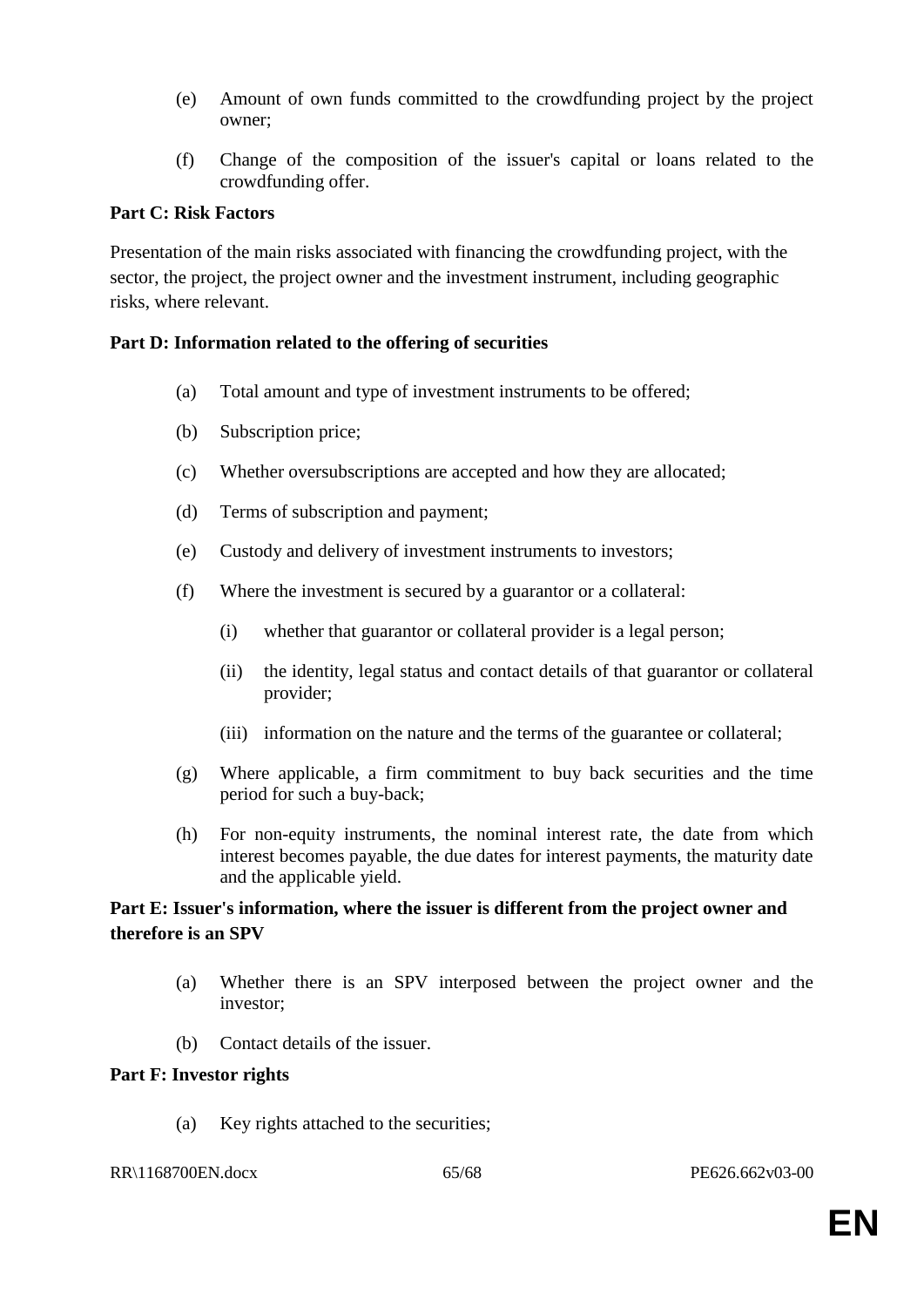- (b) Restrictions to which the securities are subject;
- (c) Description of any restrictions on the transferring of securities;
- (d) Opportunities for exit;
- (e) For equity securities, distribution of capital and voting rights before and after the capital increase resulting from the offer (assuming that all the securities will be subscribed).

#### **Part G: Disclosure related to the loan agreement**

Where the crowdfunding offer involves credit intermediation, the key investment information sheet shall, instead of the information referred to in Parts D, E and F, contain the following information:

- (a) Nature and duration of the credit agreement;
- (b) Applicable interest rates or, where applicable, other compensation to the investor;
- (c) Risk mitigation measures, such as whether credit is secured;
- (d) Amortisation schedule of the principle and repayment of interest.

#### **Part H: Fees, information and legal redress**

- (a) Fees charged to, and the costs incurred by, the investor in relation to the investment;
- (b) Where and how additional information about the crowdfunding project, the project owner and issuer can be obtained free of charge;
- (a) (c) How and to whom the investor may address a complaint about the investment or about the conduct of the project owner or about the crowdfunding service provider.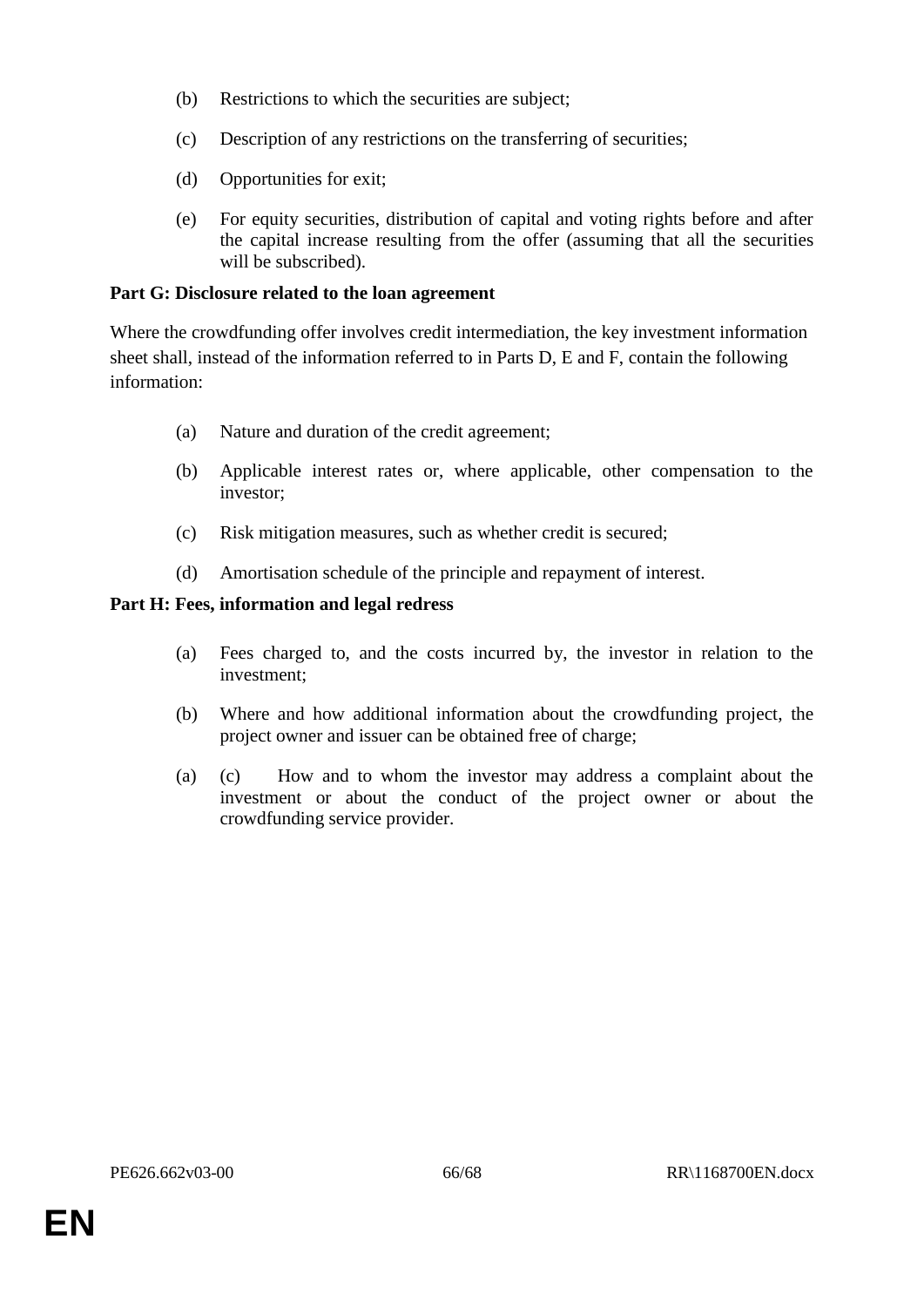|  |  | <b>PROCEDURE - COMMITTEE RESPONSIBLE</b> |
|--|--|------------------------------------------|
|--|--|------------------------------------------|

| <b>Title</b>                                                      | European Crowdfunding Service Providers (ECSP) for Business                                                                                                                                                                                                                                                                                                                                                                                                         |                           |                          |
|-------------------------------------------------------------------|---------------------------------------------------------------------------------------------------------------------------------------------------------------------------------------------------------------------------------------------------------------------------------------------------------------------------------------------------------------------------------------------------------------------------------------------------------------------|---------------------------|--------------------------|
| <b>References</b>                                                 | $COM(2018)0113 - C8 - 0103/2018 - 2018/0048(COD)$                                                                                                                                                                                                                                                                                                                                                                                                                   |                           |                          |
| <b>Date submitted to Parliament</b>                               | 7.3.2018                                                                                                                                                                                                                                                                                                                                                                                                                                                            |                           |                          |
| <b>Committee responsible</b><br>Date announced in plenary         | <b>ECON</b><br>16.4.2018                                                                                                                                                                                                                                                                                                                                                                                                                                            |                           |                          |
| <b>Committees asked for opinions</b><br>Date announced in plenary | <b>ITRE</b><br>16.4.2018                                                                                                                                                                                                                                                                                                                                                                                                                                            | <b>IMCO</b><br>16.4.2018  | <b>JURI</b><br>16.4.2018 |
| Not delivering opinions<br>Date of decision                       | <b>ITRE</b><br>21.3.2018                                                                                                                                                                                                                                                                                                                                                                                                                                            | <b>IMCO</b><br>23.4.2018  | <b>JURI</b><br>27.3.2018 |
| <b>Rapporteurs</b><br>Date appointed                              | <b>Ashley Fox</b><br>31.5.2018                                                                                                                                                                                                                                                                                                                                                                                                                                      |                           |                          |
| <b>Previous rapporteurs</b>                                       | <b>Ashley Fox</b>                                                                                                                                                                                                                                                                                                                                                                                                                                                   |                           |                          |
| <b>Discussed in committee</b>                                     | 29.8.2018                                                                                                                                                                                                                                                                                                                                                                                                                                                           | 9.10.2018                 |                          |
| Date adopted                                                      | 5.11.2018                                                                                                                                                                                                                                                                                                                                                                                                                                                           |                           |                          |
| <b>Result of final vote</b>                                       | $+$ :<br>$-$ :<br>0:                                                                                                                                                                                                                                                                                                                                                                                                                                                | 38<br>5<br>$\overline{0}$ |                          |
| Members present for the final vote                                | Pervenche Berès, David Coburn, Esther de Lange, Markus Ferber,<br>Jonás Fernández, Stefan Gehrold, Roberto Gualtieri, Gunnar Hökmark,<br>Danuta Maria Hübner, Petr Ježek, Philippe Lamberts, Werner Langen,<br>Bernd Lucke, Ivana Maletić, Marisa Matias, Gabriel Mato, Caroline<br>Nagtegaal, Sirpa Pietikäinen, Anne Sander, Martin Schirdewan, Kay<br>Swinburne, Paul Tang, Ramon Tremosa i Balcells, Marco Valli, Tom<br>Vandenkendelaere, Jakob von Weizsäcker |                           |                          |
| Substitutes present for the final vote                            | Richard Corbett, Mady Delvaux, Bas Eickhout, Ashley Fox, Eva Joly,<br>Syed Kamall, Thomas Mann, Eva Maydell, Luigi Morgano, Lieve<br>Wierinck, Roberts Zīle                                                                                                                                                                                                                                                                                                         |                           |                          |
| Substitutes under Rule 200(2) present<br>for the final vote       | Tiziana Beghin, John Flack, Aleksander Gabelic, Anna Hedh, Agnes<br>Jongerius, Ricardo Serrão Santos                                                                                                                                                                                                                                                                                                                                                                |                           |                          |
| Date tabled                                                       | 9.11.2018                                                                                                                                                                                                                                                                                                                                                                                                                                                           |                           |                          |